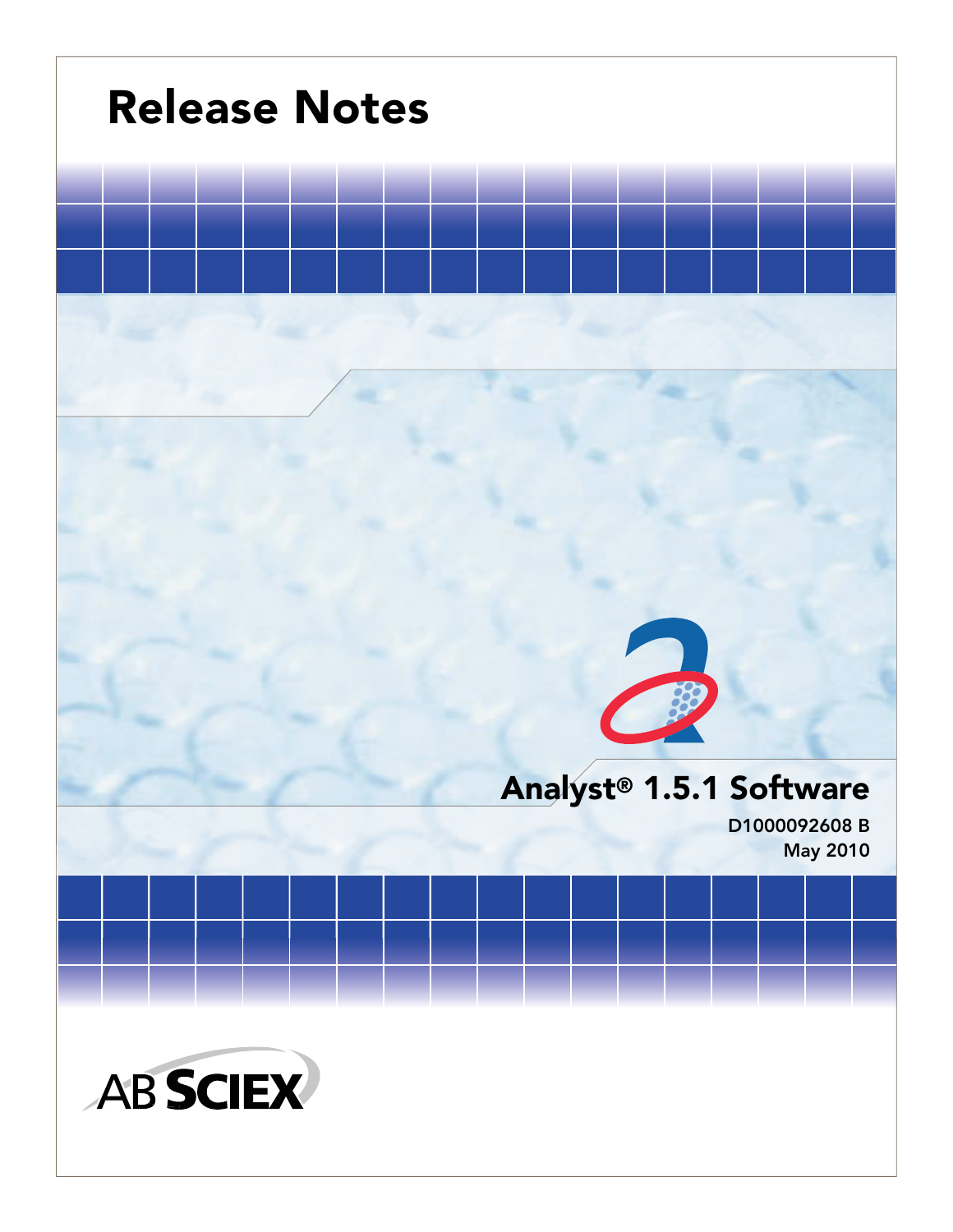This document is provided to customers who have purchased AB SCIEX equipment to use in the operation of such AB SCIEX equipment. This document is copyright protected and any reproduction of this document or any part of this document is strictly prohibited, except as AB SCIEX may authorize in writing.

Equipment that may be described in this document is protected under one or more patents filed in the United States, Canada, and other countries. Additional patents are pending.

Software that may be described in this document is furnished under a license agreement. It is against the law to copy, modify, or distribute the software on any medium, except as specifically allowed in the license agreement. Furthermore, the license agreement may prohibit the software from being disassembled, reverse engineered, or decompiled for any purpose.

Portions of this document may make reference to other manufacturers and/or their products, which may contain parts whose names are registered as trademarks and/or function as trademarks of their respective owners. Any such usage is intended only to designate those manufacturers' products as supplied by AB SCIEX for incorporation into its equipment and does not imply any right and/or license to use or permit others to use such manufacturers' and/or their product names as trademarks.

AB SCIEX makes no warranties or representations as to the fitness of this equipment for any particular purpose and assumes no responsibility or contingent liability, including indirect or consequential damages, for any use to which the purchaser may put the equipment described herein, or for any adverse circumstances arising therefrom.

For research use only. Not for use in diagnostic procedures.

E



The trademarks mentioned herein are the property of AB Sciex Pte. Ltd. or their respective owners. AB SCIEX™ is being used under license.

AB SCIEX 71 Four Valley Dr., Concord, Ontario, Canada. L4K 4V8. AB SCIEX LP is ISO 9001 registered. © 2010 AB SCIEX. Printed in Canada.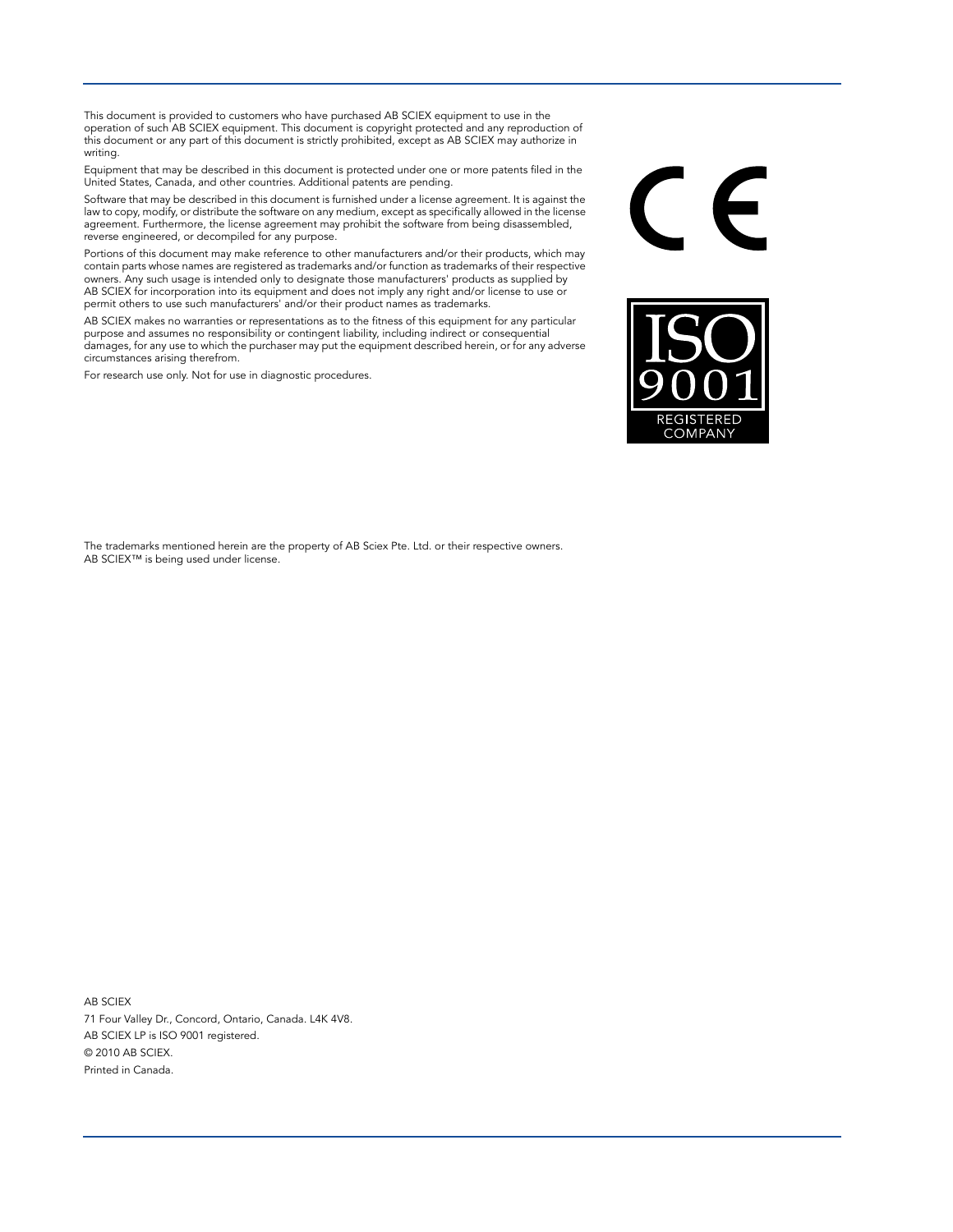# **Contents**

| How to Use These Release Notes  5                                                                                                                                                                                                               |    |
|-------------------------------------------------------------------------------------------------------------------------------------------------------------------------------------------------------------------------------------------------|----|
|                                                                                                                                                                                                                                                 |    |
| New Enhancements and Fixes in Analyst® 1.5.1 Software 7<br>Configure — Hardware Configuration 8<br>Upgrading from the Analyst® 1.5 Components for                                                                                               |    |
|                                                                                                                                                                                                                                                 |    |
| Acquire - Acquisition and Batch Editor  11<br>Acquire — Information Dependent Acquisition (IDA) and                                                                                                                                             |    |
| Acquire — Acquisition and Batch Editor  16<br>Upgrading from the Analyst® 1.4.2 Software 17<br>Acquire - Acquisition and Batch Editor  19                                                                                                       | 16 |
| Chapter 3 Notes on Use, Known Issues, and Limitations 27                                                                                                                                                                                        |    |
| Configure - Administration/Security  28<br>Tune and Calibrate - Compound Optimization 30<br>Tune and Calibrate - Instrument Optimization  31<br>Acquire - Information Dependent Acquisition (IDA) and<br>Acquire - Scheduled MRM™ Algorithm  38 |    |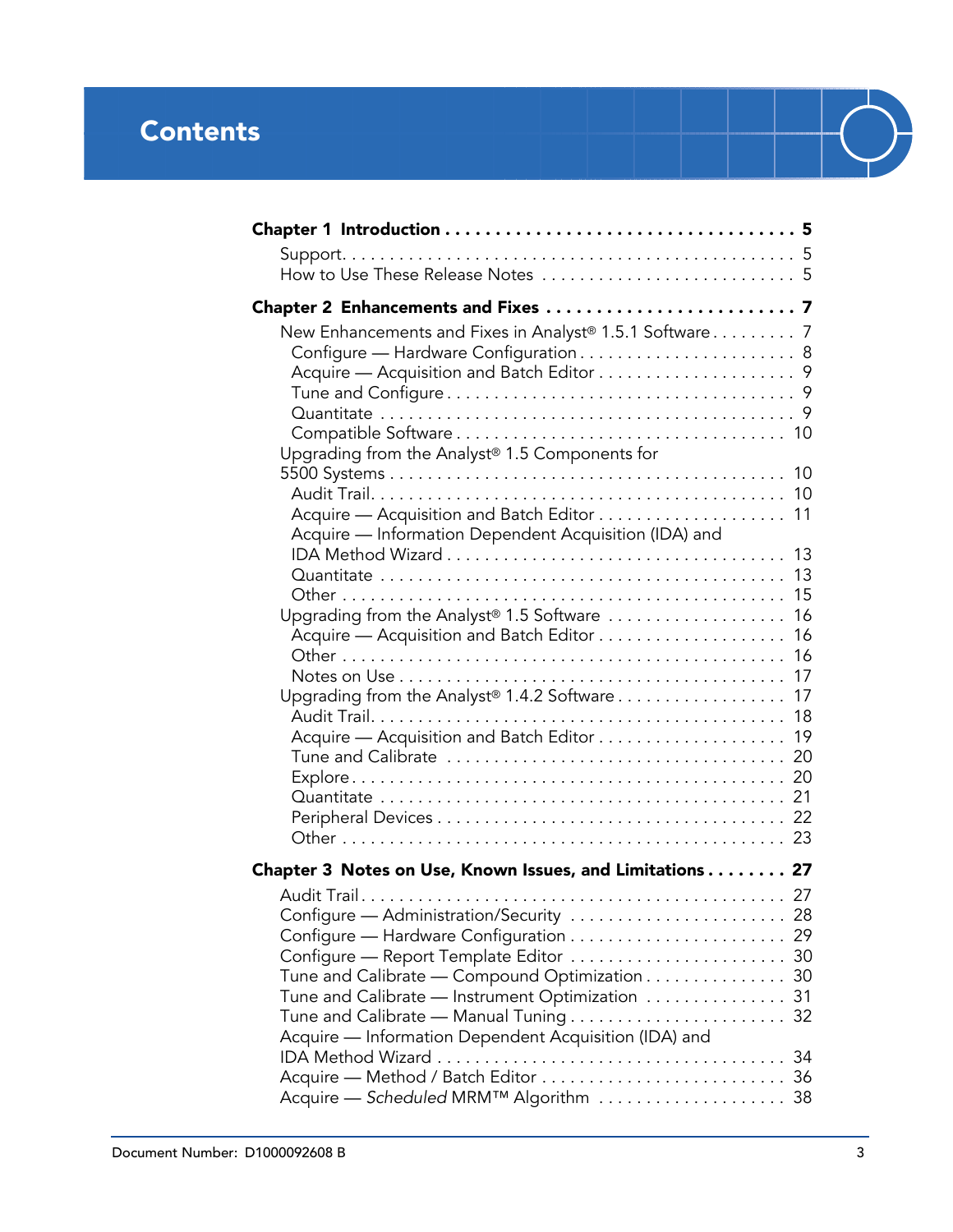| Acquire — Network Data Acquisition 39                     |
|-----------------------------------------------------------|
|                                                           |
|                                                           |
|                                                           |
|                                                           |
|                                                           |
|                                                           |
|                                                           |
|                                                           |
|                                                           |
|                                                           |
|                                                           |
|                                                           |
|                                                           |
|                                                           |
|                                                           |
|                                                           |
| Chapter 4 21 CFR Part 11 Compliance 59                    |
| Chapter 5 Programs and Utilities 61                       |
| Chapter 6 Technical Information Regarding Integration  63 |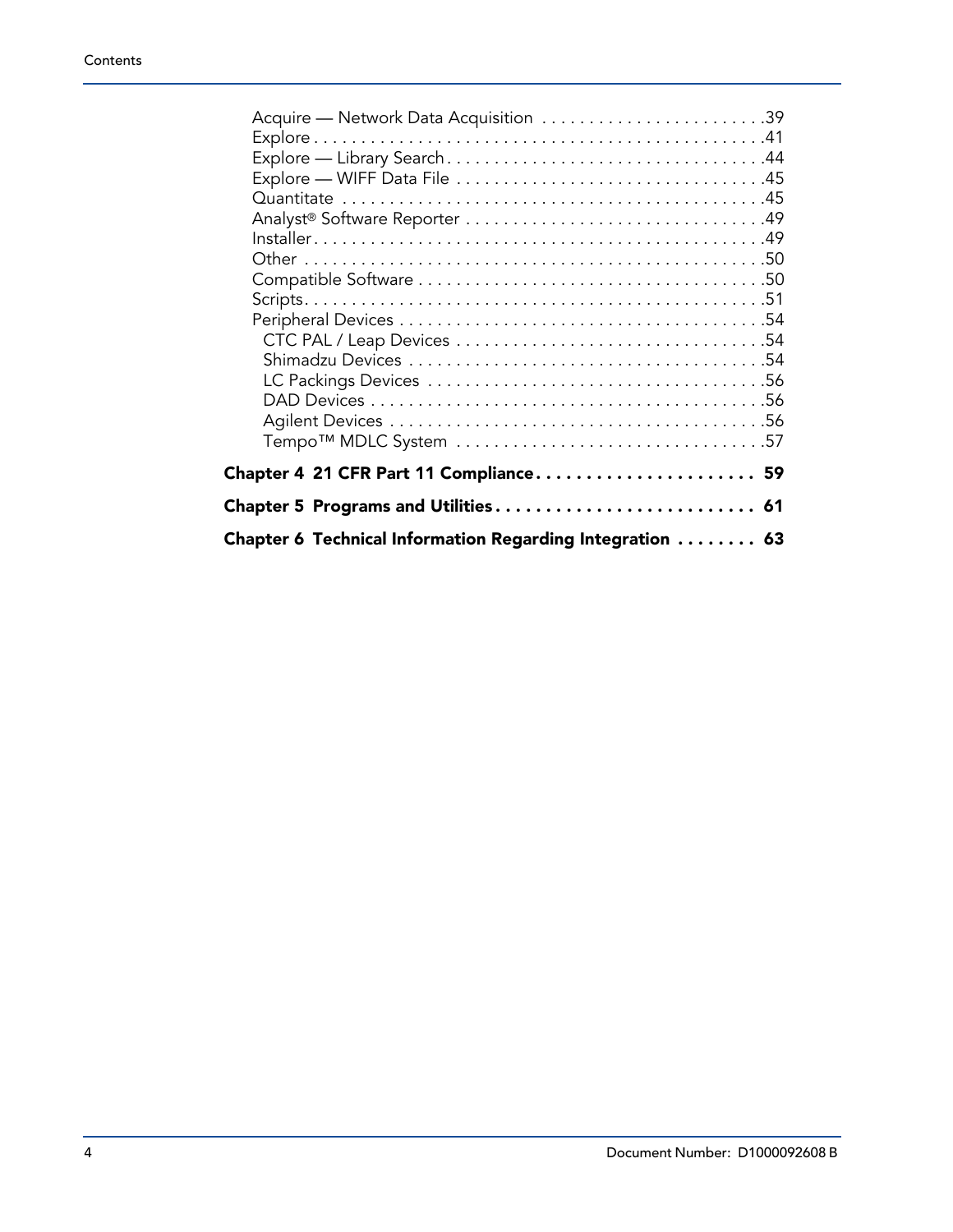

<span id="page-4-0"></span>Thank you for choosing AB SCIEX to supply your LC/MS/MS system. We are pleased to give you the Analyst® 1.5.1 software, the most comprehensive LC/MS/MS software package available.

The *Analyst® 1.5.1 Software Release Notes* describes the many new features introduced in the Analyst 1.5.1 software, as well as workarounds for possible issues. Use these release notes for reference as you become familiar with the software, and for future reference. For installation and software compatibility information, see the *Analyst® 1.5.1 Software Installation Guide*.

## <span id="page-4-1"></span>Support

At AB SCIEX, we are committed to providing the highest level of support for our Analyst software users. To obtain answers to questions about any of our products, report problems, or suggest improvements, visit www.absciex.com. For on-site service, support, and training, visit www.absciex.com/FAQ or www.absciex.com/training.

## <span id="page-4-2"></span>How to Use These Release Notes

To help you understand what is new and what is fixed relative to your current Analyst software version, the Analyst 1.5.1 software release notes have been structured so that you only have to read the sections that are relevant to you.

Read the [New Enhancements and Fixes in Analyst® 1.5.1 Software](#page-6-2) section of the release notes and then also read up to and including the section describing the software version you are upgrading from.

Everyone should read the [Notes on Use, Known Issues, and Limitations](#page-26-2) section of the release notes, as this section applies specifically to issues that are known in the Analyst 1.5.1 software.



Note: The numbers in brackets are reference numbers to each issue or feature in our internal tracking system.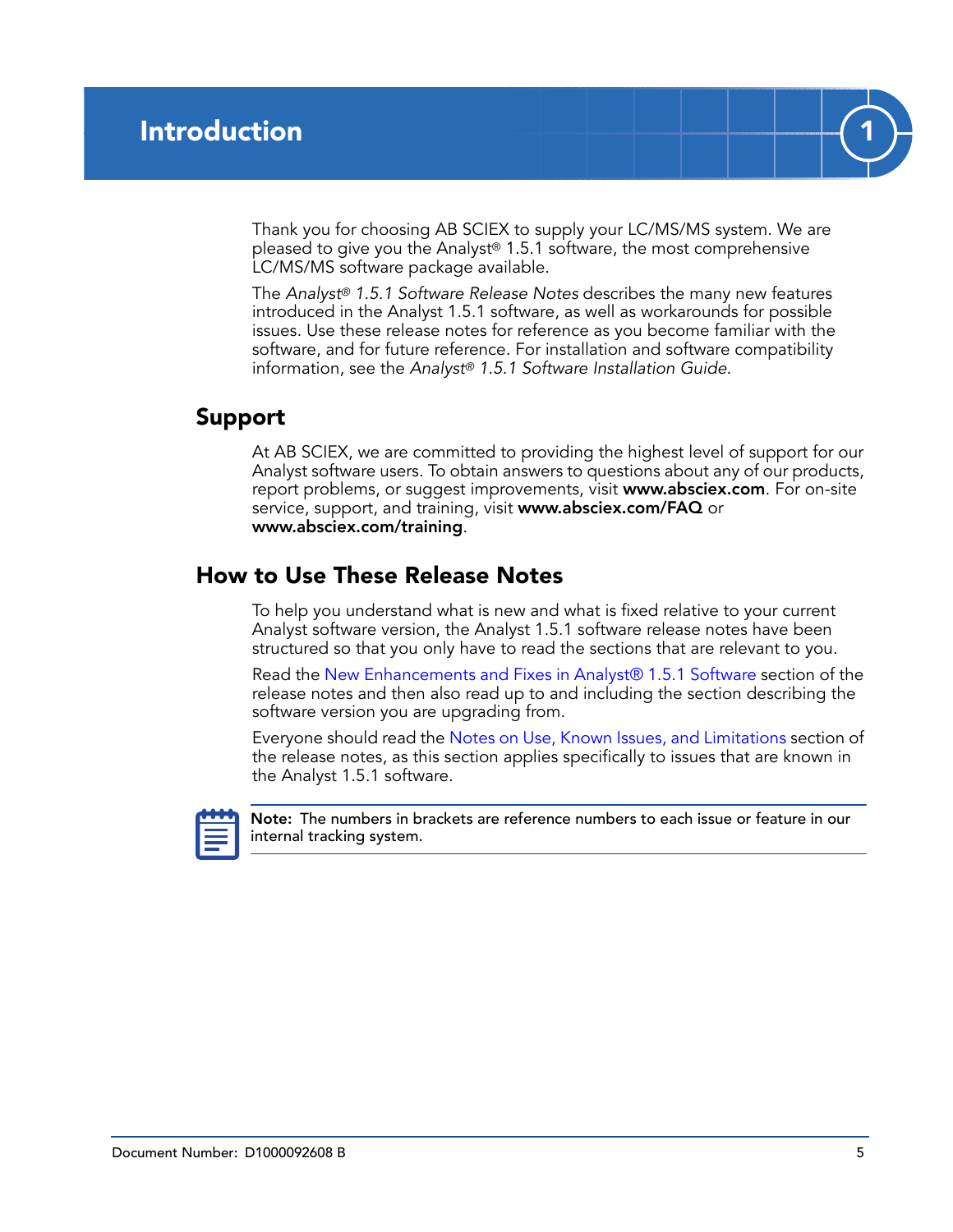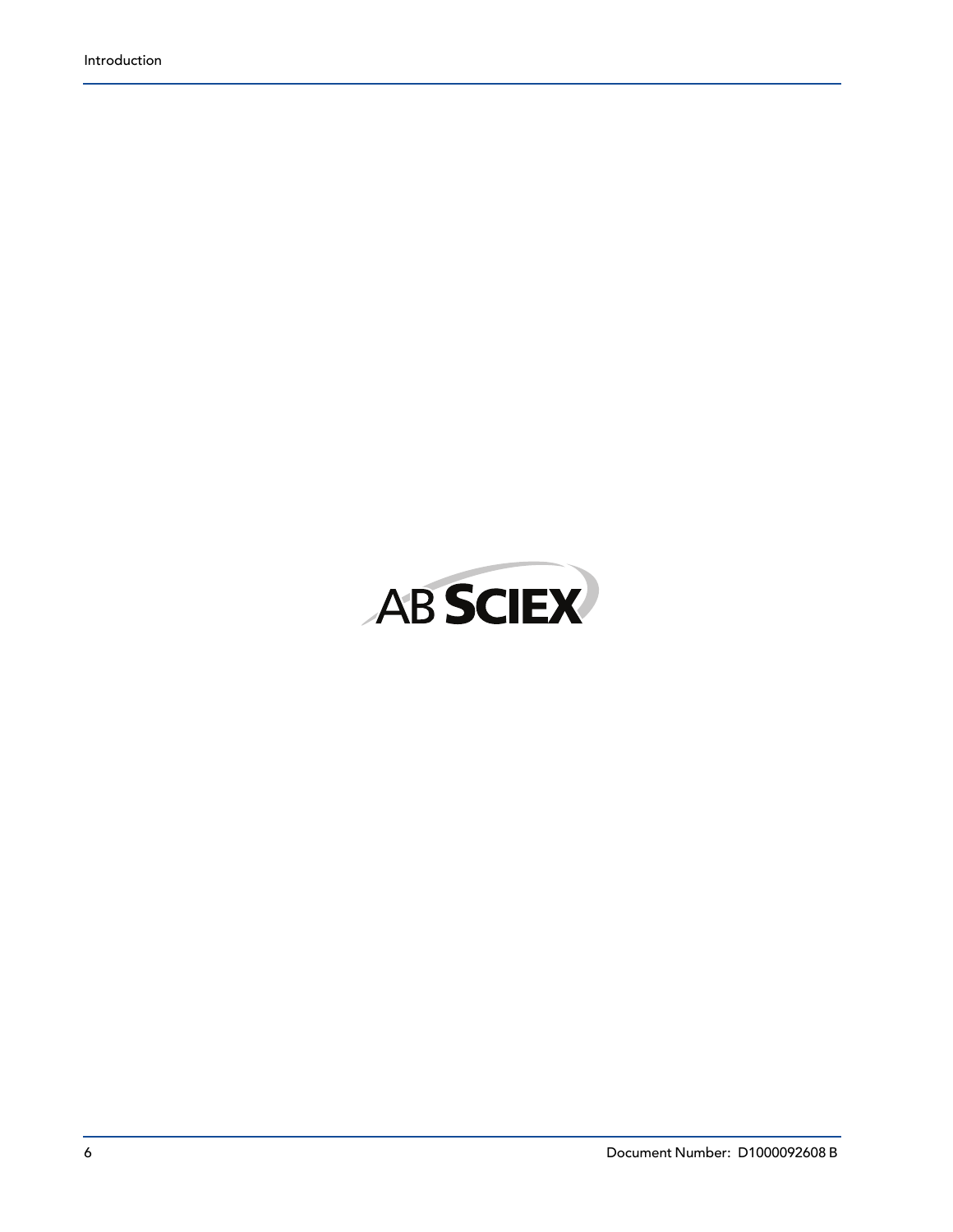

# <span id="page-6-2"></span><span id="page-6-1"></span><span id="page-6-0"></span>New Enhancements and Fixes in Analyst® 1.5.1 Software

## Merged two software platforms into a single version of the software

This release combines the Analyst® 1.5 software and the Analyst software 1.5 5500 Components, providing one software version that supports all our currently supported QTRAP® and triple quadrupole instruments. For a list of supported instruments, see the *Analyst® 1.5.1 Software Installation Guide*. In addition, previously released HotFixes and patches have been included.

## Added support for the following Microsoft products

- Microsoft Office 2007
- Microsoft Windows XP SP3

## New software and hardware documentation available in Start > Programs > AB SCIEX

- Standard Quantitation Tutorial
- Hardware Guides for all systems
- Safety Guides in the following languages: French, German, Italian, Japanese, Spanish, and English
- **•** Protein and Peptide Quantitation Tutorial
- Ion Optics Tutorial for the 5500 series of instruments
- Qualified Maintenance Guides
- **\*** Site Planning Guides

## Integrated support for GPIB driver version 2.5

GPIB driver version 2.5, including USB

## Script enhancements

- Improved IDA Trace Extractor script to allow the ability to select polarity per fragment or neutral loss specified or fragment and neutral loss specified.
- Improved Dynamic Background Subtraction™ (DBS) script to add more control over the DBS functionality embedded in Analyst methods created in the Analyst software. Users now have access to the number of background spectra that they want to average as well as access to the number of points for smoothing the current spectrum.
- Improved Merge MRM methods script to allow the option to populate the Compound ID column in the final MRM method with the compound name used in Compound Optimization.
- Improved the Regression calculator by resizing the form, text boxes, and labels to enable the display of values smaller than 0.001. (ST 16959)
- Convert Methods script enhancements. The following Convert Methods script issues have been fixed: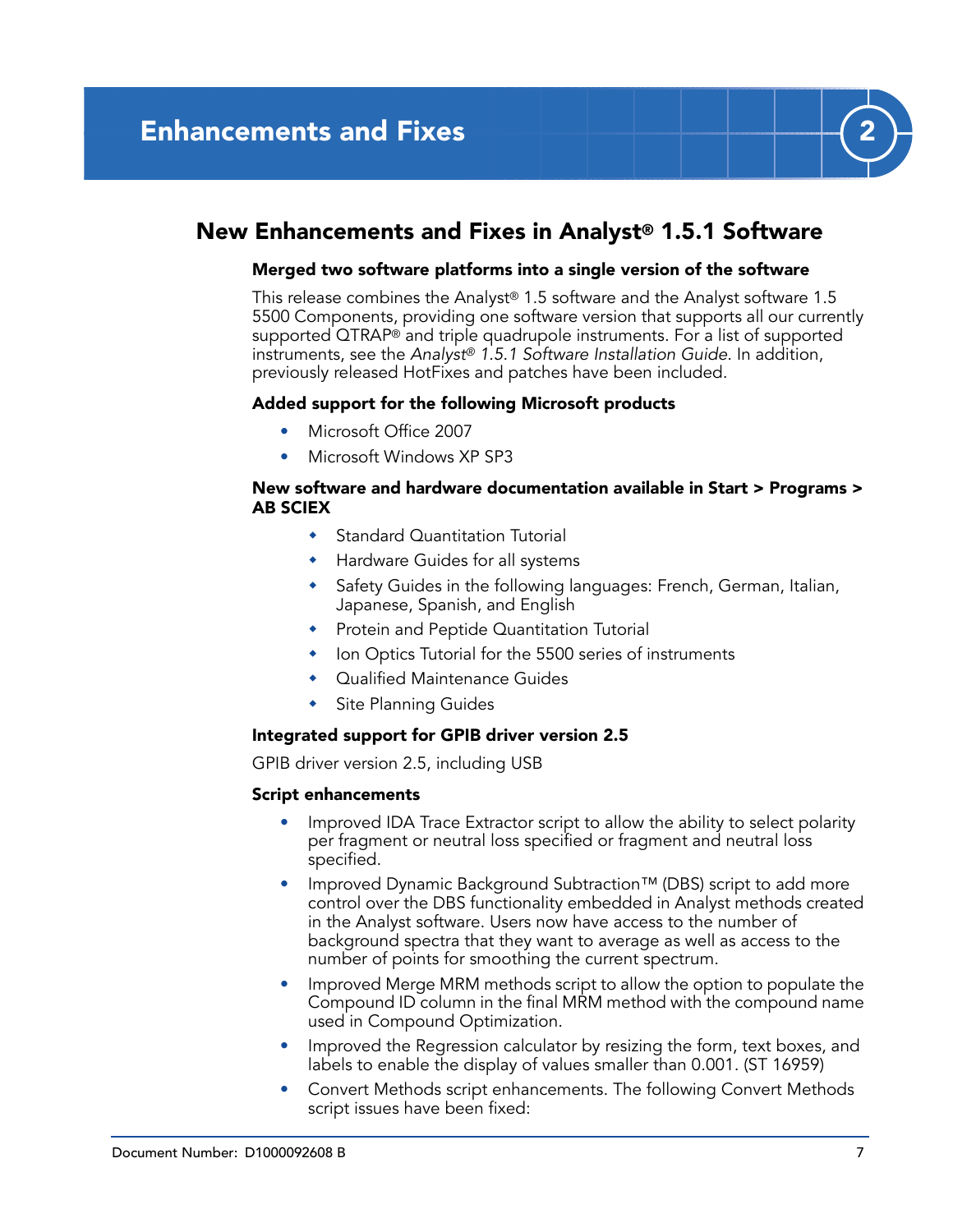- Convert Methods script incorrectly converted *Scheduled* MRM algorithm methods to MRM methods. This script now allows the user to automatically carry over the retention time information and all other *Scheduled* MRM parameters without having to enter them manually. (ST 15463)
- The Compound IDs were not carried over to the newly created method when running the Convert Methods script. The Compound IDs are now carried over automatically. (ST 15464)
- When users converted IDA methods, the IDA criteria and dependent scan experiments were lost. This script now carries over the IDA Criteria and dependent scans automatically. (ST 15326)
- The Convert Methods script did not optimize the mass ranges for LIT scan types when converting methods for use between QTRAP systems. This script now automatically optimizes the mass ranges for the new method. (ST 18670)

## <span id="page-7-0"></span>Configure — Hardware Configuration

## Included support for the following Shimadzu devices for the 5500 series of instruments

- Included support for the Shimadzu High Pressure LC devices: LC-20ADXR pump and the SIL-20ACXR and SIL-20AXR autosamplers. (ST 15748)
- Integrated Shimadzu LC MIMIC 5.4 SP1 driver (version 5.4.1.7). (ST 17947)

## Agilent 1200 DAD G1315 C and D models acquire at the set rate

Agilent 1200 DAD G1315 C and D models acquire at the set rate when in Spectral Mode. All frequencies can be acquired now. (ST 12696)

## A new entry has been added to the autosampler database to support the Cliquid® MPX™ -2 high throughput system

The autosampler database has been updated to include MPX-CTC as on option on the Location tab in the Batch Editor (ST 16742)

## Invalid parameter Access Ranges are now corrected

After installing the Analyst® 1.5 HotFixes to March 2009, the parameter Access Ranges were replaced by the firmware ranges, atypical behavior may have been observed and it may not have been apparent that the parameter settings were the cause. Because the firmware range for each parameter is typically much wider than the Access Range appearing in the originally installed software, switching a positive mode polarity method to the negative mode polarity, or vice versa, causes opposite polarity lens values to be applied and used in a method without any software error messages appearing. Consequently, a user may not have been able to see any data being collected when running such methods. During installation of the Analyst 1.5.1 software, these ranges are checked and the user is prompted if they need correcting. (ST 15063) (Analyst® 1.5 Patch for ParamSettings Access Ranges.)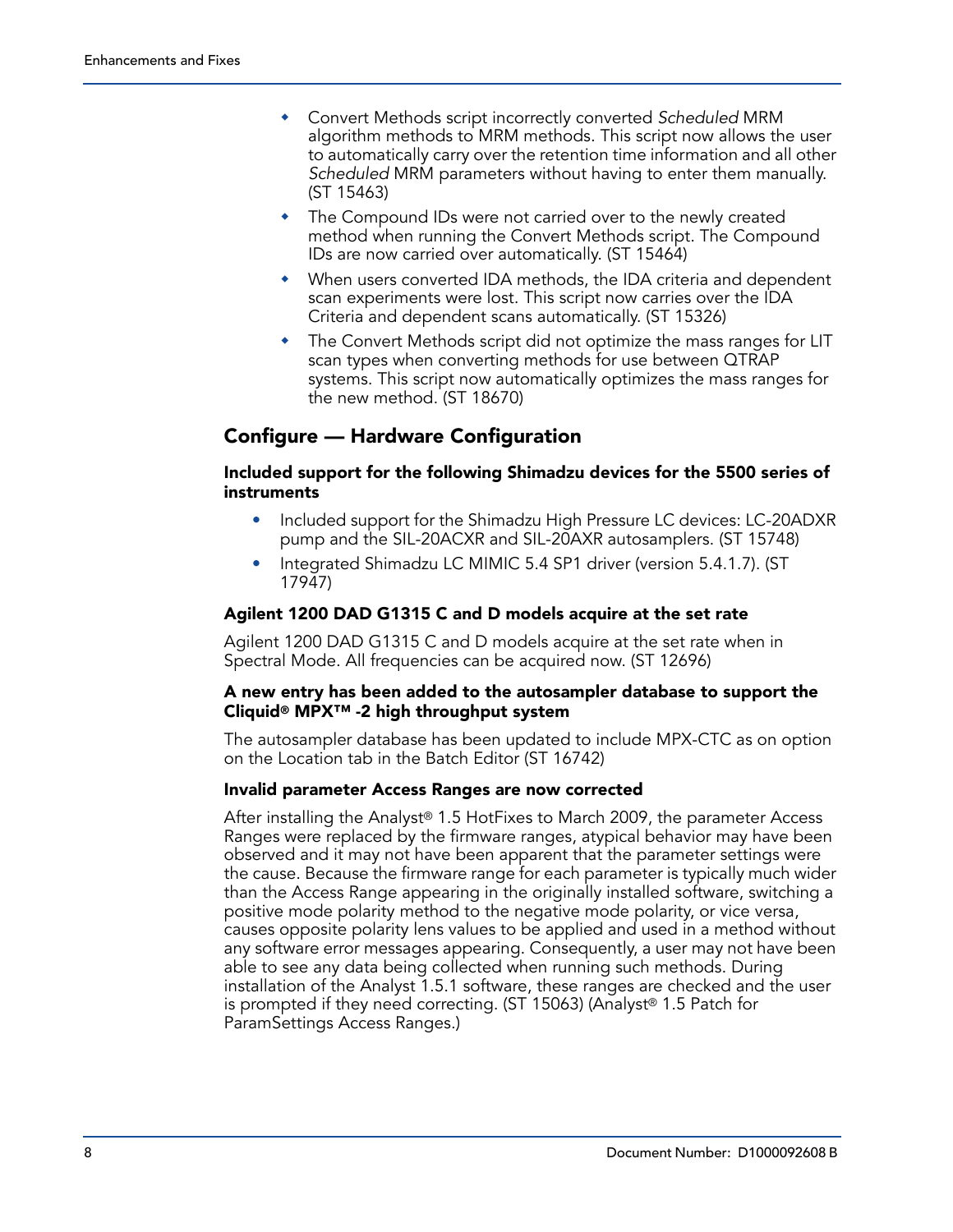## <span id="page-8-0"></span>Acquire — Acquisition and Batch Editor

## The Target Scan Time for 5500 systems is now optimized

The actual scan time calculated from the Target Scan Time in *Scheduled* MRM experiments is now calculated differently for the 5500 systems because of the superior performance of these systems. As a result, users may notice a decrease in the dwell time used in their methods. Also, a greater number of MRM transitions in a single window can now be acquired. (ST 13970)

## Autosamplers are now automatically selected in the Select Autosampler dialog box

Previously, users had to select the autosampler in the Select Autosampler dialog box when they imported a batch. Now when you import a batch, the autosampler that is automatically selected is the same one used in the active hardware profile. (ST 15747)

## Charge state now optimized when switching polarity at the dependent scan level

In previous Analyst software versions, when the charge state of a peak at the survey or confirmation level was undetermined, the mass assignment for that peak was not changed as expected in subsequent experiments. The polarity switching is now working correctly when switching polarity at the dependent scan level in an IDA method regardless of the assigned charge state for the survey peak. (ST 14702)

#### Improvements to the MS/MS/MS scan type for the 3200 QTRAP® systems

Improved the intensity for MS/MS/MS scan types. Users may notice an increase of 30.5 ms in their acquisition methods. (ST 17882)

## Issue applying Source/Gas parameters to opposite polarity experiments in a single method now corrected

If the acquisition method had two experiments with different polarities and the user applied source and compound parameters to all other experiments, the Analyst software may have stopped responding. This issue is now resolved. (SCR 14299)

## <span id="page-8-1"></span>Tune and Configure

## DP values used during optimization are now within range

Instrument Optimization now addresses the issue where the DP values used during optimization were out of range for some systems (API 5000™ instrument, AB SCIEX Triple Quad™ 5500, and AB SCIEX QTRAP 5500 system) causing Instrument Optimization to stall in some instances. For these cases, optimization is expected be more successful. (ST 17937, ST 9982)

## <span id="page-8-2"></span>**Quantitate**

## Quantitation methods distinguish between MRM transitions

The quantitation method now distinguishes between MRM transitions where masses are at least 0.001 Da apart. This limit was previously 0.1 Da. (ST 14231)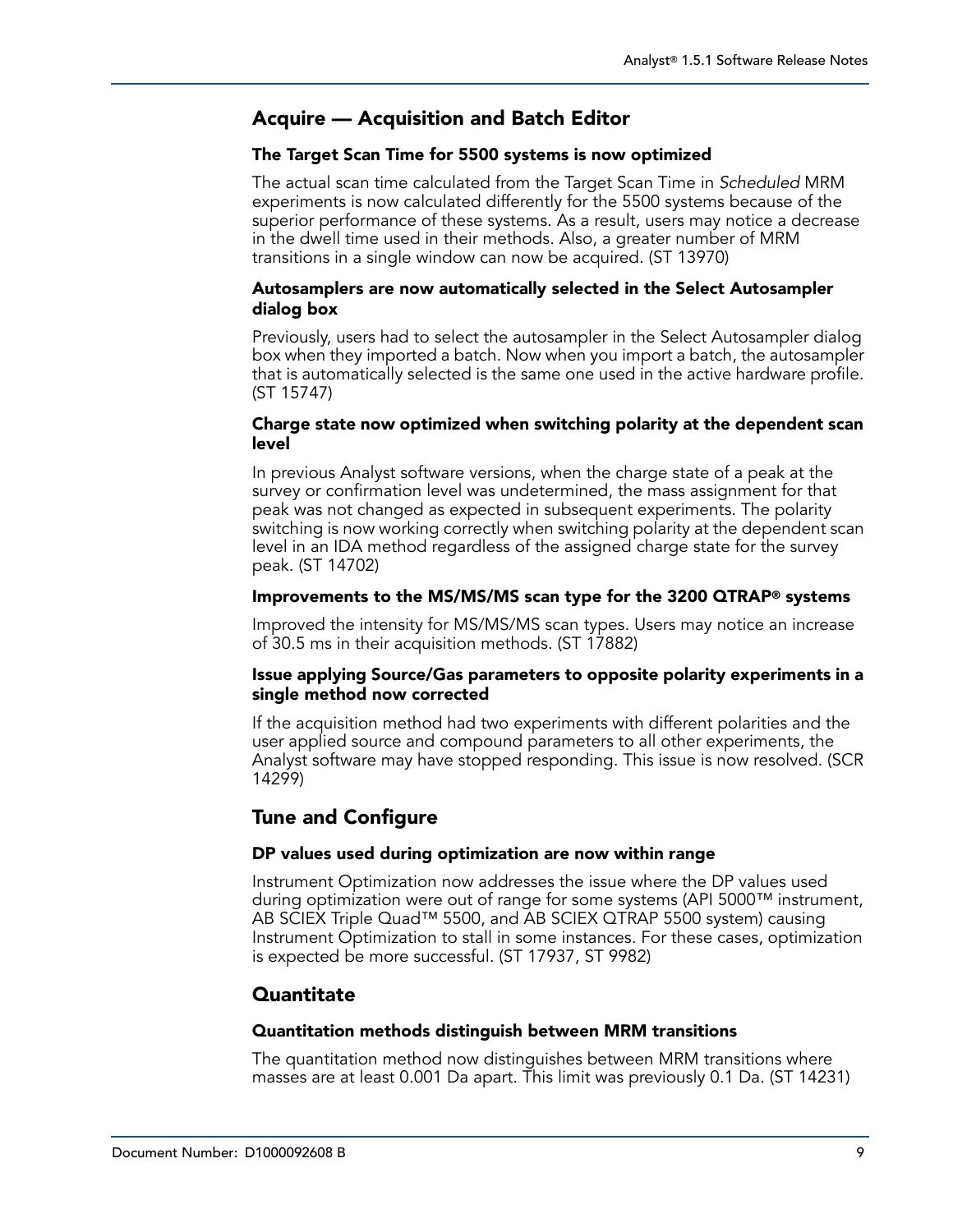## <span id="page-9-0"></span>Compatible Software

## Analyst® software menu option and icon now automatically opens the Reporter software

The Tools > Report menu option, including the icon in the tool bar, will open the Reporter software found in the Companion Software section in the Navigation bar. (ST 15755)

## Analyst® Administrator Console support improvements

When users log on to the Analyst software, they will only see projects for which their workgroup has access. Now users will be forced to re-authenticate their credentials if they change root directories. As a result, users may not have access to local projects such as the API Instrument project. These local projects must be shared and then added to Workgroups if access to these folders is required at the Workgroup level. The local projects are still available when logging in locally. (ST 14015)

## Improvements to the Translate.exe utility

You can now translate NETCDF files to .wiff files and .wiff to NETCDF files for all data files. (ST 14018)

# <span id="page-9-1"></span>Upgrading from the Analyst® 1.5 Components for 5500 Systems

If you are upgrading from the Analyst 1.5 Components for 5500 Systems, the following features and enhancements have been added. This is in addition to the features and enhancements in [New Enhancements and Fixes in Analyst® 1.5.1](#page-6-1)  [Software on page 7.](#page-6-1)



Note: For reference, the name of the software patch or HotFixes release where the issue was previously fixed is included.

## <span id="page-9-2"></span>Audit Trail

## Screen lock and auto logout Wait Times recorded correctly in the Audit Trail Manager

The wait times for screen lock and auto logout were reversed in the Audit Trail records when the features were enabled. These fields are now recorded correctly. (SCR 5014) (Analyst® 1.5 HotFixes to March 2009)

## Actual Lockout and Auto Logout Wait times can be entered correctly

The actual Lockout and Auto Logout Wait times within the Security Configuration options were reversed relative to the entered values. This issue has now been fixed. (Analyst® 1.5 HotFixes to March 2009)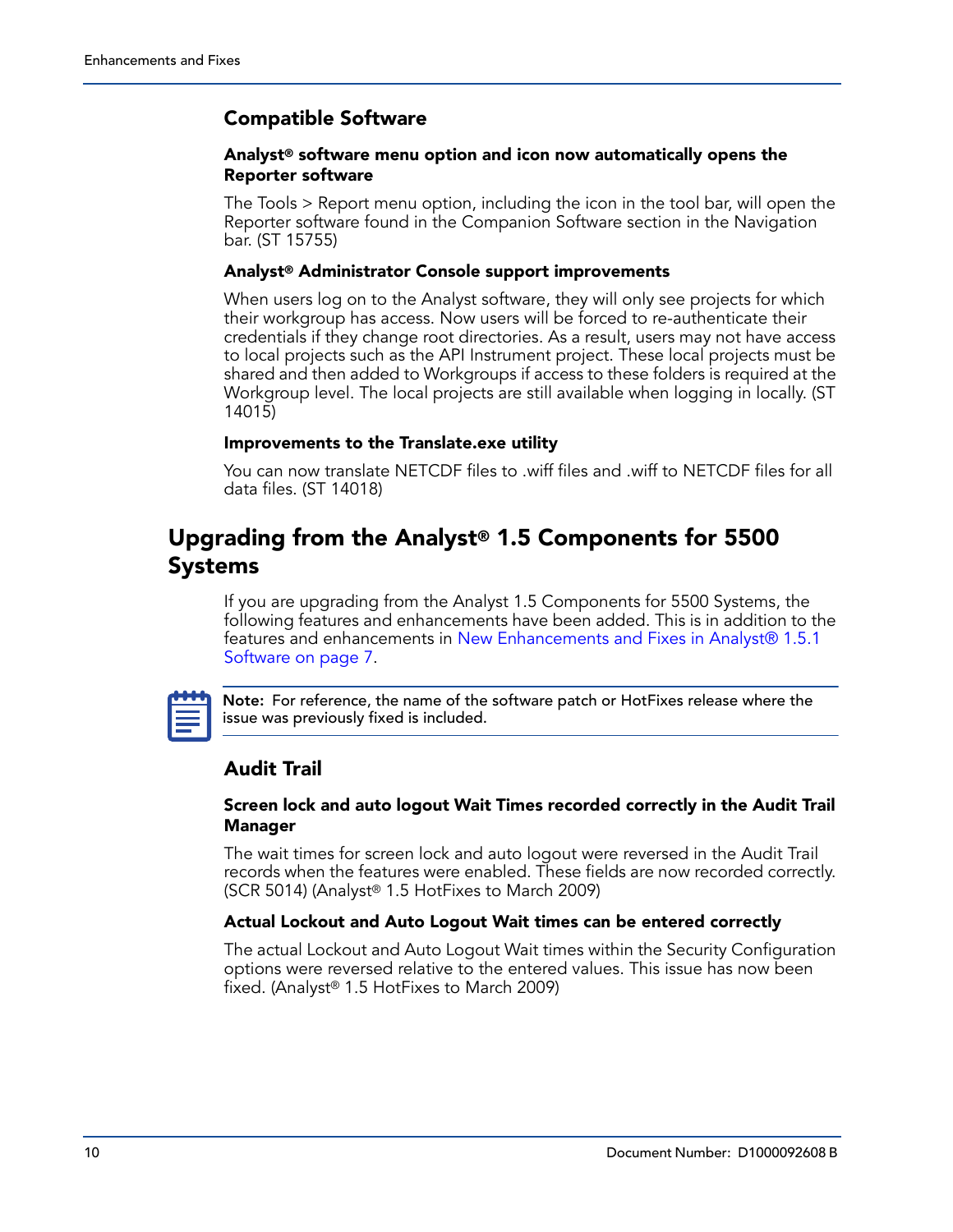## <span id="page-10-0"></span>Acquire — Acquisition and Batch Editor

#### The mass range has been increased to 1250 Da for quadrupole scan types on the 5500 series of instruments

This change is for quadrupole scan types only (Neutral Loss, Precursor Ion, Product Ion, MRM, Q1 MS, Q1 Multiple Ions, Q3 MS, Q3 Multiple Ions). The mass range for LIT scan types remains at 50 to 1000 Da. (ST 13316) (Analyst® 1.5 Software Components for 5500 Systems HotFixes to April 2009)

#### A new scan speed has been introduced for quadrupole scan types on the 5500 series of instruments

A new scan speed of 12000 Da/s is now available for the following scan types: Neutral Loss, Precursor Ion, Product Ion, Q1 MS, Q3 MS. (ST 11711) (Analyst® 1.5 Software Components for 5500 Systems HotFixes to April 2009)

## Mass range for the API 3200™ LC/MS/MS System has been increased to 2000 Da

An updated Configuration Table is included for this enhancement. The feature is optional and will not be activated until the updated Configuration Table (B9633002.FW) has been installed on the API 3200™ instrument. This mass range extension only applies to the triple quadrupole system and does not apply to the 3200 QTRAP system. (TT 10436) (Analyst® 1.5 HotFixes to March 2009)

### The pause time is maintained for Q1, Q3, MS2, Precursor, and Neutral Loss scan types for the API 5000™ system.

The user can now toggle between tabs without the pause time doubling when the average mass entered in the mass ranges table is equal to or exceeds 1000 Da. (ST 11465)

## Diverter valve fixes

- The diverter valve on the 5500 series of instruments now switches correctly in MS/MS/MS experiments. (ST 14521) (Analyst® 1.5 5500 Components Patches - August 2009)
- Acquisition is now successful when the diverter valve on a 5500 instrument is included in a method containing a *Scheduled* MRM experiment type, when the method is an IDA method, or if the acquisition method is being collected with Dynamic Fill Time (DFT). (ST 13730) (Analyst® 1.5 5500 Components Patches - August 2009)
- Users can now switch the integrated diverter valve on a 5500 instrument when using an LC stack during MRM acquisition. (ST 12157) (Analyst® 1.5 Software Components for 5500 Systems HotFixes to April 2009)
- Running a batch with over 200 samples will no longer cause the batch queue to stall at about sample 210 when the acquisition method contains a diverter valve method for the internal diverter valve on a 5500 instrument. (ST 17168) (Analyst® 1.5 5500 Components Patches - August 2009)

## Support for new autosampler layouts

The Analyst autosampler database has now been updated to support new autosampler layouts from the device vendors: (Analyst® 1.5 HotFixes to March 2009)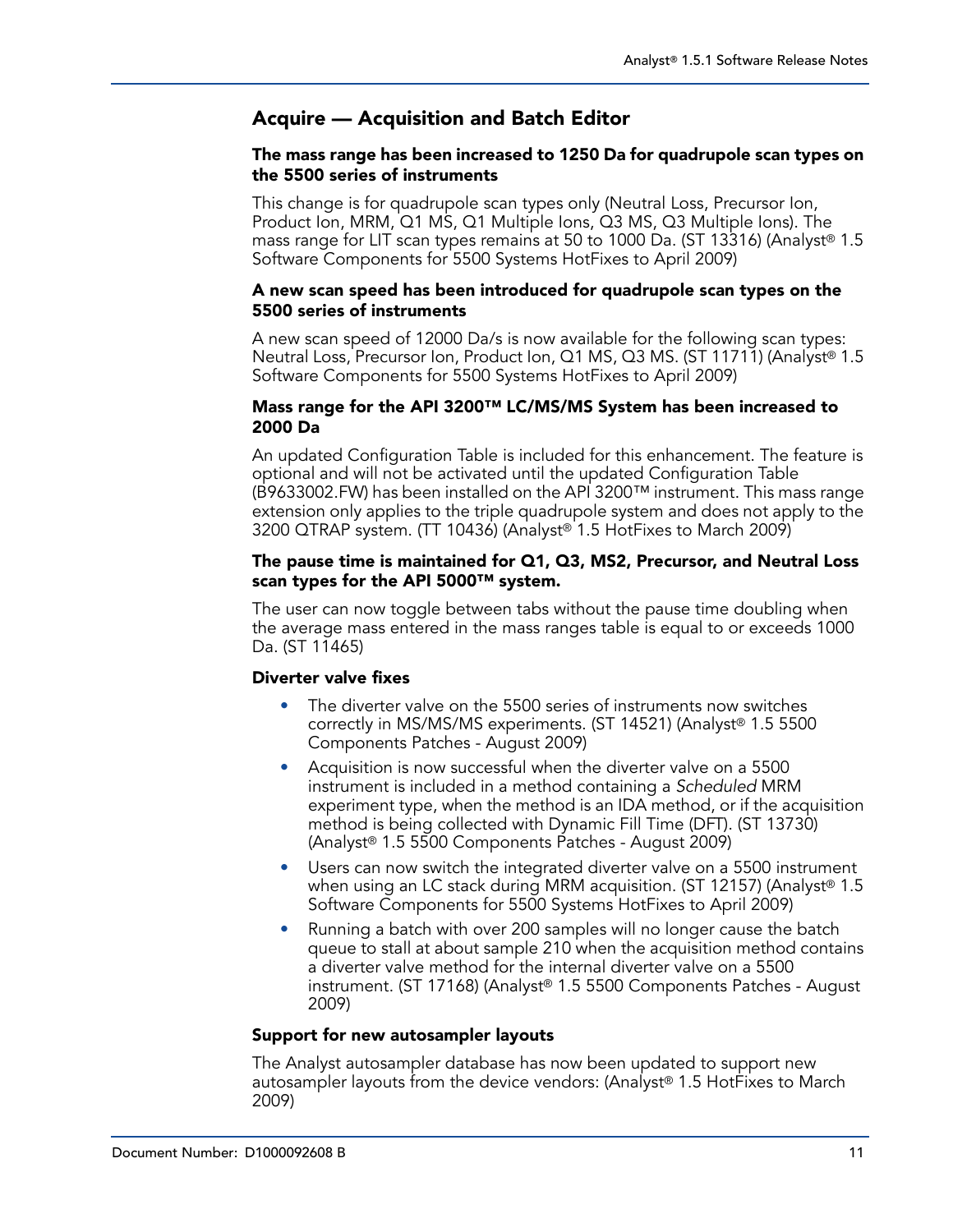- Dionex TSP AS3000/AS3500 (SCR 15521)
- Dionex ACC-3000 (SCR 15521)
- Jasco AS-1555 (SCR 15522)
- Jasco AS-1550 (SCR 15522)
- Jasco AS-1559 / AS-2059 / AS-2059-SF / X-LC3059AS (SCR 15522)
- Jasco AS-2050 / AS-2051 (SCR 15522)
- Jasco AS 2055 / AS-2057 (SCR 15522)
- Shimadzu: control rack for SIL-20A, 20AC, 20AXR, and 20ACXR (SCR 15319)
- Waters Acquity (SCR 15524)

## Sample peak in the MS no longer delayed when acquired with the Shimadzu UV detector

When the Shimadzu UV detector was used in acquisition, the sample peak in the MS was delayed 30 seconds even though no delay was specified. This issue has been fixed. The delay is no longer observed. (SCR 15534) (Analyst® 1.5 HotFixes to March 2009) (ST 12316) (Analyst® 1.5 Software Components for 5500 Systems HotFixes to April 2009)

## Support for Shimadzu autosampler injection volumes of less than 1 μL

Acquisition methods with injection volumes down to 0.1 μL are now supported. Previously, users could only use injection volumes equal to or greater than 1 μL. (ST 10763) (Analyst® 1.5 HotFixes to March 2009)

## Included support for the following Shimadzu devices

Support for the Shimadzu High Pressure LC devices, LC-20ADXR pump and the SIL-20ACXR and SIL-20AXR autosamplers, has been implemented for the following systems: 2000 series of instruments, API 3000™ instrument, 3200 series of instruments, 4000 series of instruments, and the API 5000™ instrument. (ST 15748) (Analyst® 1.5 HotFixes to March 2009)

## Autosampler name appears correctly in the Batch Editor Autosampler layout list

The LC Packings WPS-3000 autosampler now appears as Dionex WPS-3000. The autosampler layout is correct and has not been changed. (SCR 15551) (Analyst® 1.5 HotFixes to March 2009)

## Injection volume can now be entered in the Method Editor

In the Method Editor, when attempting to enter the injection volume for CTC PAL autosamplers, users received an error for every digit they entered. Now users can enter the injection volume without any errors. (ST 14016) (Analyst® 1.5 Patch for CTC PAL Autosampler Injection Volumes)

## Batch submission speed increased when using multiple methods

Previously when using a CTC PAL autosampler, batches with multiple methods slowed the submission speed of the batches. Batches using multiple methods submit successfully now with no delays. (ST 14016) (Analyst® 1.5 Patch for CTC PAL Autosampler Injection Volumes)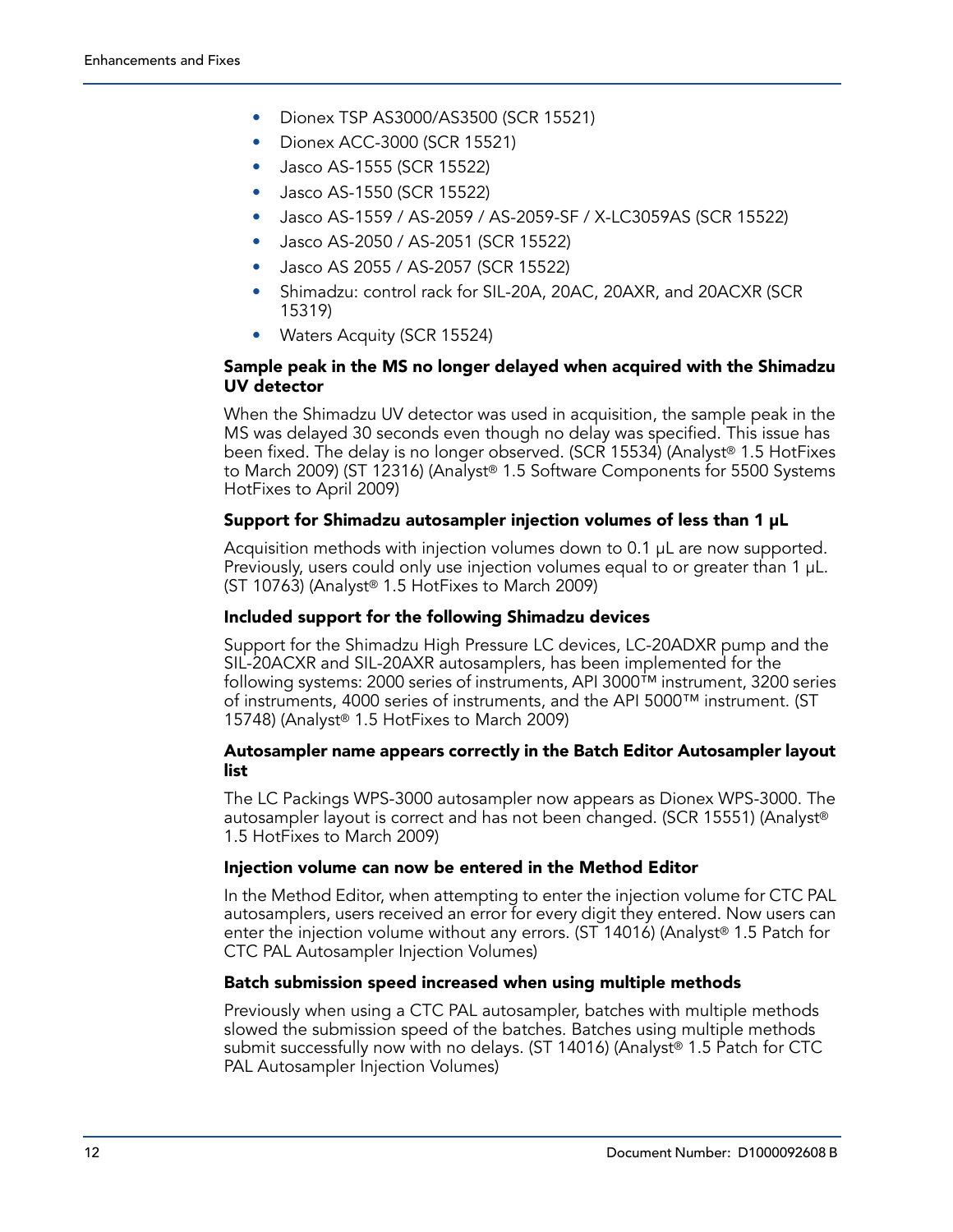## All valid injection volumes can now be used with CTC autosamplers in both the Method and Batch editors

With systems using the CTC PAL autosampler, when users attempted to enter an injection volume in the Method and Batch editors, they received an error when trying to enter valid volumes. All valid injection volumes can now be used in the Method and Batch editors. (ST 14016) (Analyst® 1.5 Patch for CTC PAL Autosampler Injection Volumes)

## Injection volume now validates against specified syringe size for the CTC PAL autosampler

The injection volume can now be validated against the installed syringe, and the selected method syringe. (SCR 12931) (Analyst® 1.5 Patch for CTC PAL Autosampler Injection Volumes)

## <span id="page-12-0"></span>Acquire — Information Dependent Acquisition (IDA) and IDA Method Wizard

## Long IDA batches containing an ER scan type now acquire successfully

Long (about 25 hours) Information Dependent Acquisition (IDA) batches that contained an ER scan type with DFT enabled are now acquired successfully. (ST 13718) (Analyst® 1.5 5500 Components Patches - August 2009)

#### Correction of calibration shifts

Calibration shifts of up to 1 Da or more were observed when two or more precursor ion scan types, two neutral loss scan types, or a combination of these two scan types was used either inside or outside an IDA experiment. This issue has now been fixed. (ST 12749) (Analyst® 1.5 5500 Components Patches - August 2009)

## Correct DAC value applied for negative precursor ion scan type or neutral loss scan type

If a user ran an experiment that contained a negative precursor ion scan type or a neutral loss scan type, a calibration shift for the negative ions was observed. This issue has now been fixed. (ST 13636) (Analyst® 1.5 Software Components for 5500 Systems HotFixes to April 2009)

#### Calibration shift no longer observed when looping two precursor ion or two neutral loss experiments (or a combination of the two experiments)

If a user used any two precursor ion scans, two neutral loss scans, or a combination of those two scan types, a calibration shift of approximately 1 Da was observed. This issue is now fixed. (ST 12749) (Analyst<sup>®</sup> 1.5 5500 Components Patches - August 2009)

## <span id="page-12-1"></span>**Quantitate**

#### All Results Tables from previous versions of the Analyst® software open successfully

If a user tried to open a Results Table created in a previous version of the Analyst software, the software occasionally closed unexpectedly without logging any errors in the event log. This issue did not affect data integrity. This issue has now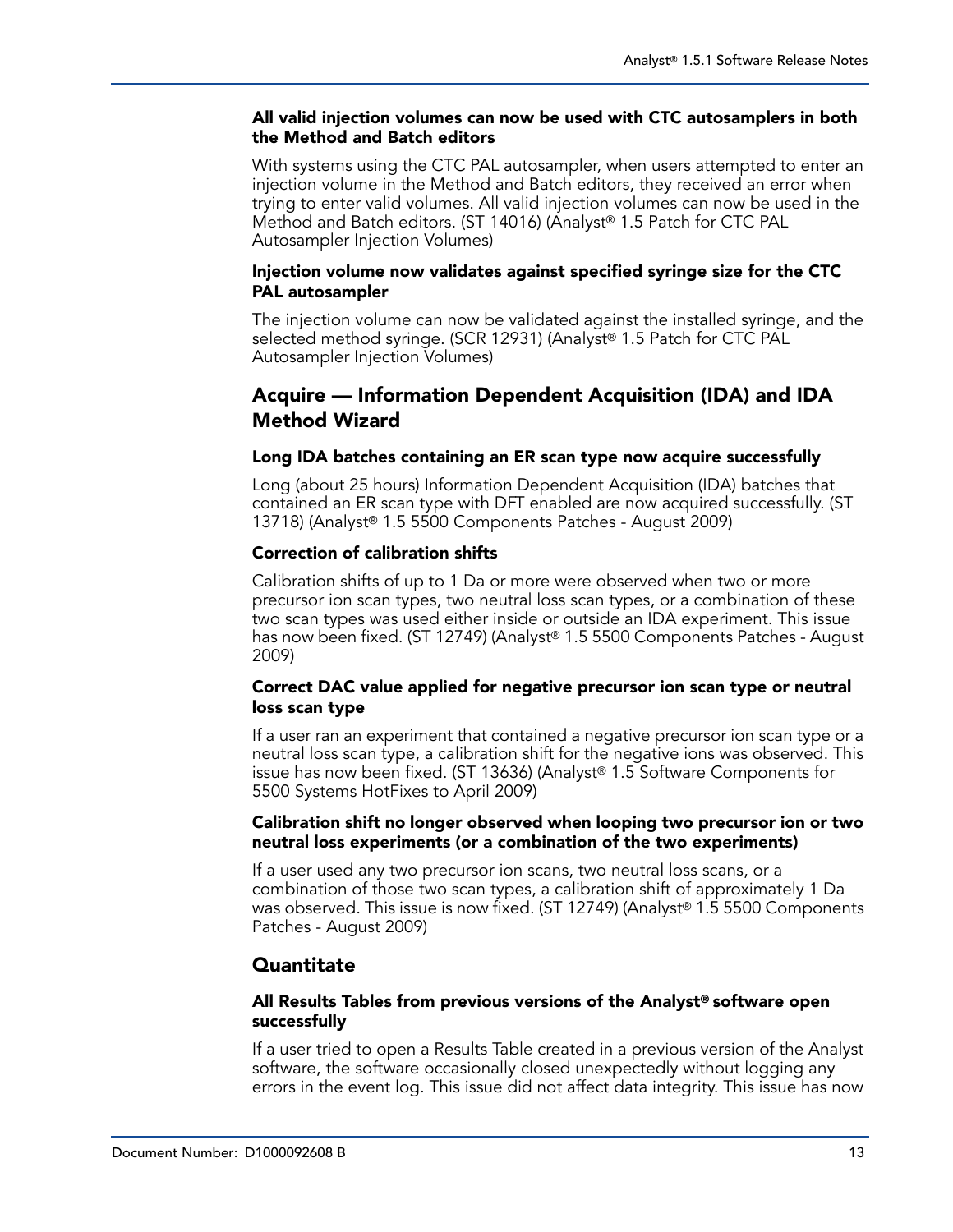been fixed. (ST 15562) (Analyst® 1.5 Software Components for 5500 Systems HotFixes to April 2009) and (ST 12870) (Analyst® 1.5 HotFixes to March 2009)

## 'Apply to All Rows' check box added to query for Results Tables

You now have the option of applying a query to only those rows that are currently visible in the Results Table or to all the rows in the Results Table. To use this feature, select the Apply to All Rows check box in the Query Editor dialog box. (SCR 15543) (Analyst® 1.5 HotFixes to March 2009)

## Nested queries and group/ungroup logic fixes added to Results Table queries

You can now group or ungroup queries. You can also nest queries within other queries as long as they do not share the same start or end item. (SCR 15543) (Analyst® 1.5 HotFixes to March 2009)

## 'One click' peak review available in Calibration plot

You can now open the peak review pane by clicking a data point on the calibration plot. Click another data point to refresh the peak review pane and show the peak associated with that point. (SCR 15543) (Analyst® 1.5 HotFixes to March 2009)

## Analyte names field expanded in the calibration pane

The Analyte list field containing the names in the calibration pane has been modified to allow for a greater number of Analytes to be displayed. Previously, the box showed a maximum of three analytes. (SCR 15543) (Analyst® 1.5 HotFixes to March 2009)

## Filter Results Table by Sample Type now available

In addition to filtering the Results Table rows by Analyte and Analyte Group, you can now filter a Results Table by Sample Type and view only a specific type at a time. (SCR 15543) (Analyst® 1.5 HotFixes to March 2009)

## New 'contains' Operator for custom Formula column available

You can now create a formula for a custom Formula column in the Results Table using the new "contains" operator. This operator performs a string comparison of two fields and then returns either a TRUE value, if one string is contained within the other, or FALSE, if one string does not contain the other.

The custom Formula column can then be queried to show only those that are TRUE or FALSE, depending on preferences. (SCR 15543) (Analyst® 1.5 HotFixes to March 2009)

## Expected Retention Time appears correctly in the Results Tables

If you used the Quantitation Wizard to create a new Results Table using the Automatic Method option on the Select Method page, the Analyte Expected Retention Time was incorrectly reported as "0" for the first compound and Expected Retention Time values were shifted to the next compound. The Analyte Expected Retention Time is now correctly populated. (TT 9401) (Analyst® 1.5 HotFixes to March 2009)

## ADC data can be quantified by the Analyst® Classic algorithm

When quantifying ADC data with the Analyst Classic algorithm, the user received the message "The method cannot be used because it is not compatible with all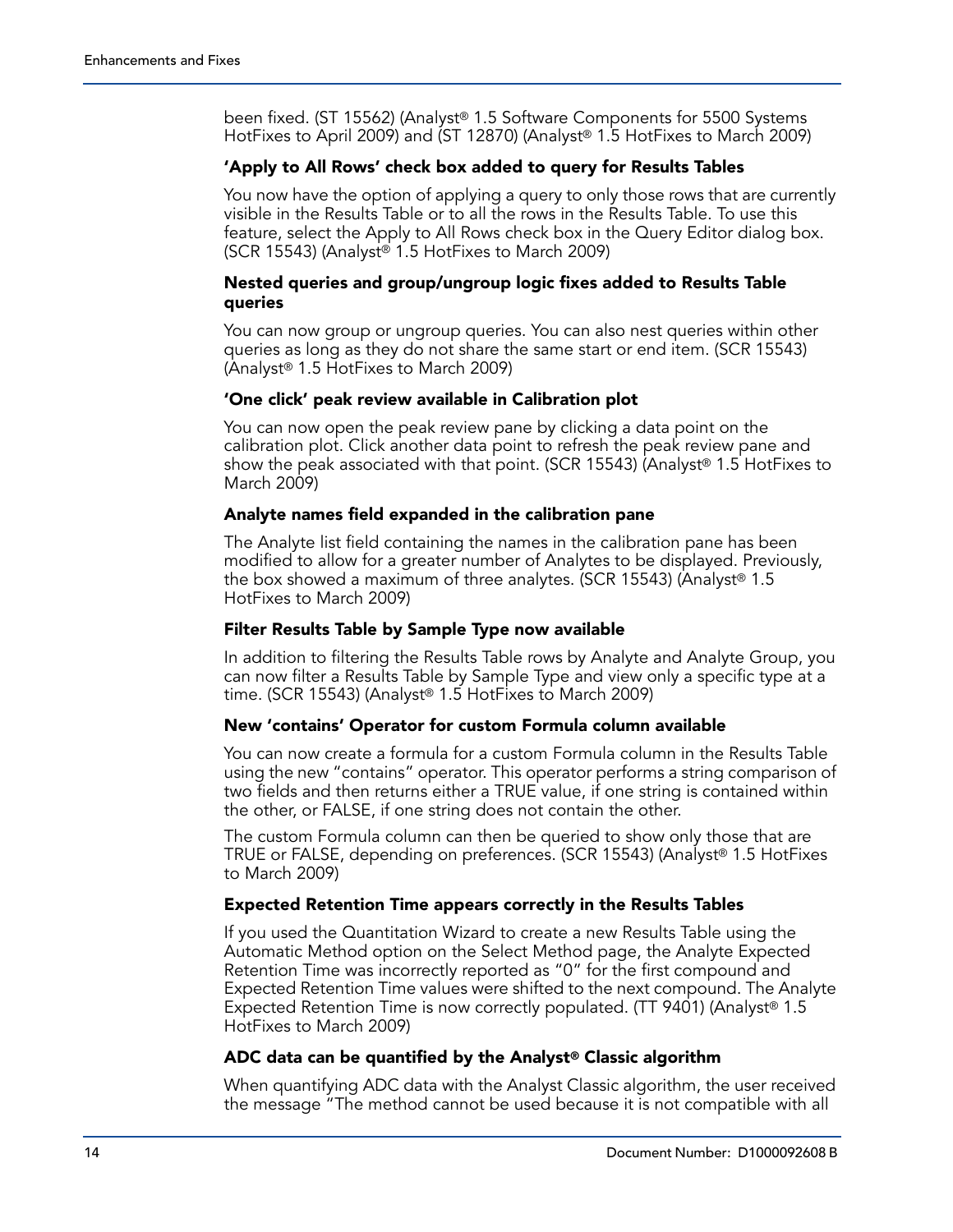of the selected samples." You can now quantitate ADC data using the Analyst Classic algorithm. (TT 6978) (Analyst® 1.5 HotFixes to March 2009)

### Quick Quant method uses the customer-selected IntelliQuan values

After the preset parameters were modified using the IntelliQuan global settings, those preset values were not used when creating Quantitation methods using the Quick Quant feature in the Batch Editor. Instead, parameters in the Quantitation method creation dialog were reset to zero. Now, the Quantitation methods using the Quick Quant feature in the Batch Editor use the preset values that were set in the IntelliQuan dialog box. (TT 6997) (Analyst® 1.5 HotFixes to March 2009)

#### IS Quality no longer displays unknown characters

When no peak was found, the IS Integration Quality in the Integration Quality displayed "-1.J#" instead of the correct value of zero. Now, the IS Integration Quality reports correctly as zero. (TT 7388) (Analyst® 1.5 HotFixes to March 2009)

#### Custom Columns updated in the Results Table

When Custom Columns were added in the acquisition Batch Editor, only the first compound was updated in the Results Table after quantitation. The remaining compounds displayed N/A. This issue has been fixed. All compounds are updated in the Custom Columns. (SCR 15535) (Analyst® 1.5 HotFixes to March 2009)

### Quantitation of *Scheduled* MRM™ data file

An internal change has been made to the way in which Analyst software handles data layouts in the Results Table. Now the summary columns are handled in a more consistent fashion. This change is transparent and will have no functional impact to this feature.(ST 8250) (Analyst® 1.5 HotFixes to March 2009)

## Expected RT and RT Window values no longer set to zero in the Results Table

When a Results Table was created and a peak was not found for a particular sample, the associated Expected RT and RT Window values were set to zero in the Results Table. Changing the integration parameters to correctly integrate these peaks would populate the correct Expected RT and RT Window values. This issue has been fixed. The Expected RT and RT Window values are now populated whether or not a peak is found. (TT 5447) (Analyst® 1.5 HotFixes to March 2009)

## <span id="page-14-0"></span>**Other**

#### 4000 QTRAP® instrument compatible with DuoSpray™ and PhotoSpray® ion sources

With the previous Configuration Table, the 4000 QTRAP® instrument (AR series) did not recognize the DuoSpray™ and PhotoSpray® ion sources. An updated Configuration Table has been included in this release. To fix this issue, update the Configuration Table (B9609031.FW) on the 4000 QTRAP instrument. (SCR 15548) (Analyst® 1.5 HotFixes to March 2009)

#### Resolution settings saved after copying

When you copy experiments in the acquisition method, the resolution settings were not saved. Re-enter this information. This issue is now fixed. (SCR 13080)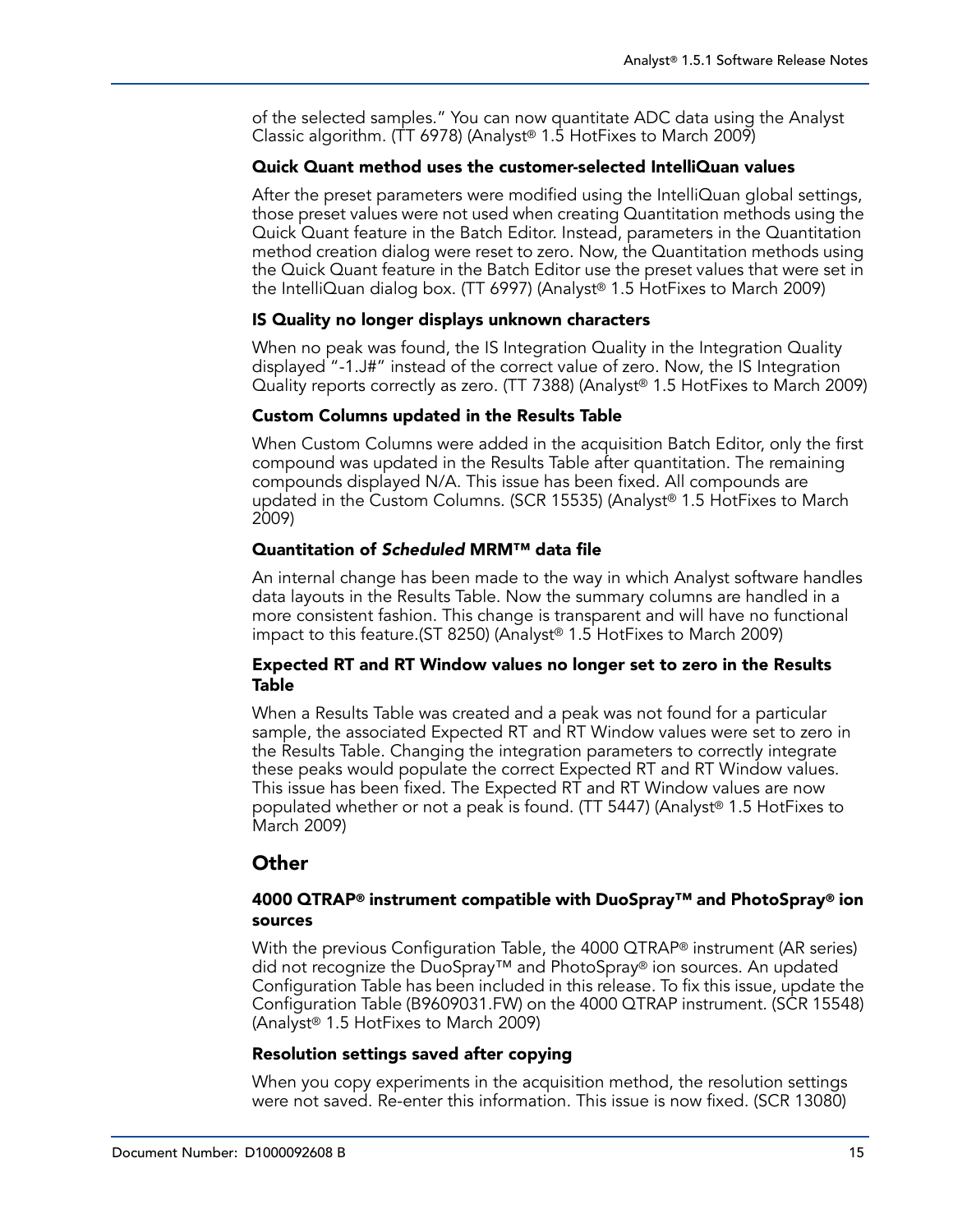## <span id="page-15-0"></span>Upgrading from the Analyst® 1.5 Software

If you are upgrading from the Analyst 1.5 software, the following features and enhancements have been added. This is in addition to the features and enhancements in [New Enhancements and Fixes in Analyst® 1.5.1 Software on](#page-6-1)  [page 7](#page-6-1) and [Upgrading from the Analyst® 1.5 Components for 5500 Systems on](#page-9-1)  [page 10](#page-9-1)

With the exception of the last item in this section, the following information describes support for the AB SCIEX QTRAP 5500 System and the AB SCIEX Triple Quad™ 5500 System.

Note: For reference, the name of the software patch or HotFixes release where the issue was previously fixed is included.

## <span id="page-15-1"></span>Acquire — Acquisition and Batch Editor

#### Faster Linear Ion Trap (LIT) scan rates

The system performs LIT scans in all modes at up to 20000 Da/s, as well as 1000 and 10000 Da/s. In addition, Enhanced Resolution scan types are available at 50 and 250 Da/s.

#### Pre-set quadrupole scan rates

Quadrupole scanning is now done at fixed scan rates (up to 2000 Da/s), which simplifies operation for the customer while ensuring good data quality.

#### Better Quadrupole and LIT sensitivity relative to the 4000 QTRAP® system:

- Better quadrupole sensitivity means increased MRM sensitivity resulting in lower limits of quantitation.
- Better LIT sensitivity means better qualitative and quantitative data.

#### Faster polarity switching

The system is capable of switching polarity in only 50 ms, which is more than 10 times faster than our existing systems.

#### Quadrupole MRM improvements

Shorter transit times across the improved LINAC® collision cell allow lower dwell and pause times to be used for multiple MRM experiments. Up to 1250 MRM transitions are now supported in a single experiment, and up to 2500 MRM transitions using the Scheduled MRM algorithm.

#### Quadrupole scanning improvements

The improved LINAC collision cell also leads to better precursor and neutral loss scanning, with scan rates up to 2000 Da/s at unit resolution.

## <span id="page-15-2"></span>Other

#### Communication via Ethernet now available

The communication between the system and the acquisition computer is now provided through an Ethernet connection instead of a GPIB connection.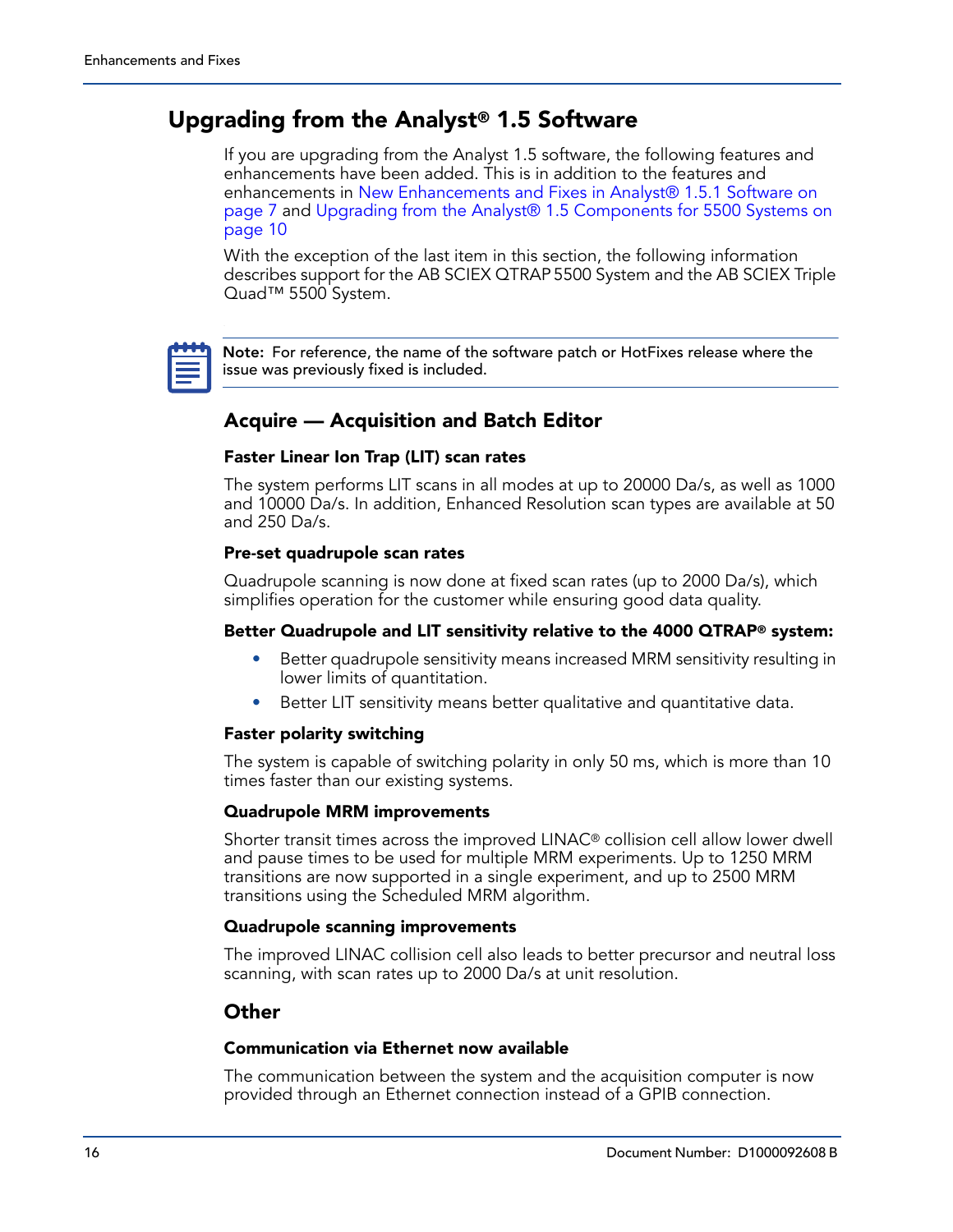#### Integrated syringe pump and integrated diverter valve available

The system is equipped with an integrated syringe pump and integrated diverter valve. You can start these devices manually or control them through the Analyst software.

## <span id="page-16-0"></span>Notes on Use

- In the DFT Method Options, the target TIC values are optimized for the 10000 Da/s scan speed with the exception of the Enhanced Resolution target TIC, which is optimized for the 250 Da/s scan speed. These values are suitable for all other scan speeds.
- By design, if the integrated syringe pump is configured in a method, the syringe pump will remain running after completing a run until the Max Idle Time is reached. You must manually stop the syringe pump after you have completed Instrument Optimization if you want to stop the flow from the syringe pump. Instrument Optimization will not turn off the syringe pump.



Tip! You can adjust the Max Idle Time in the Queue Options by clicking Tools > Settings > Queue Options.

- The Analyst software operation may be slow in the areas of the Method Editor, Explore, and Quantitation when dealing with a large number of MRM transitions.
- Make sure that you have a printer configured before running Instrument Optimization.
- The Queue must be in Ready state before you start the syringe pump: If the Queue is in Standby mode, put the queue in Ready state before starting the syringe pump.

### IntelliQuan parameters now selected in peak list tab for data acquired using the *Scheduled* MRM™ algorithm

When data acquired using the *Scheduled* MRM algorithm are opened, the corresponding peak list will now correspond to the recommended integration algorithm. Previously the Analyst Classic algorithm was being applied instead of the IntelliQuan algorithm to data when the first sample in the data file was not a *Scheduled* MRM sample. (ST 6981)

## <span id="page-16-1"></span>Upgrading from the Analyst® 1.4.2 Software

If you are upgrading from the Analyst 1.4.2 software, the following features and enhancements have been added. This is in addition to the features and enhancements in [New Enhancements and Fixes in Analyst® 1.5.1 Software on](#page-6-1)  [page 7](#page-6-1), [Upgrading from the Analyst® 1.5 Components for 5500 Systems on](#page-9-1)  [page 10](#page-9-1), and [Upgrading from the Analyst® 1.5 Software on page 16.](#page-15-0)



Note: For reference, the name of the software patch or HotFixes release where the issue was previously fixed is included.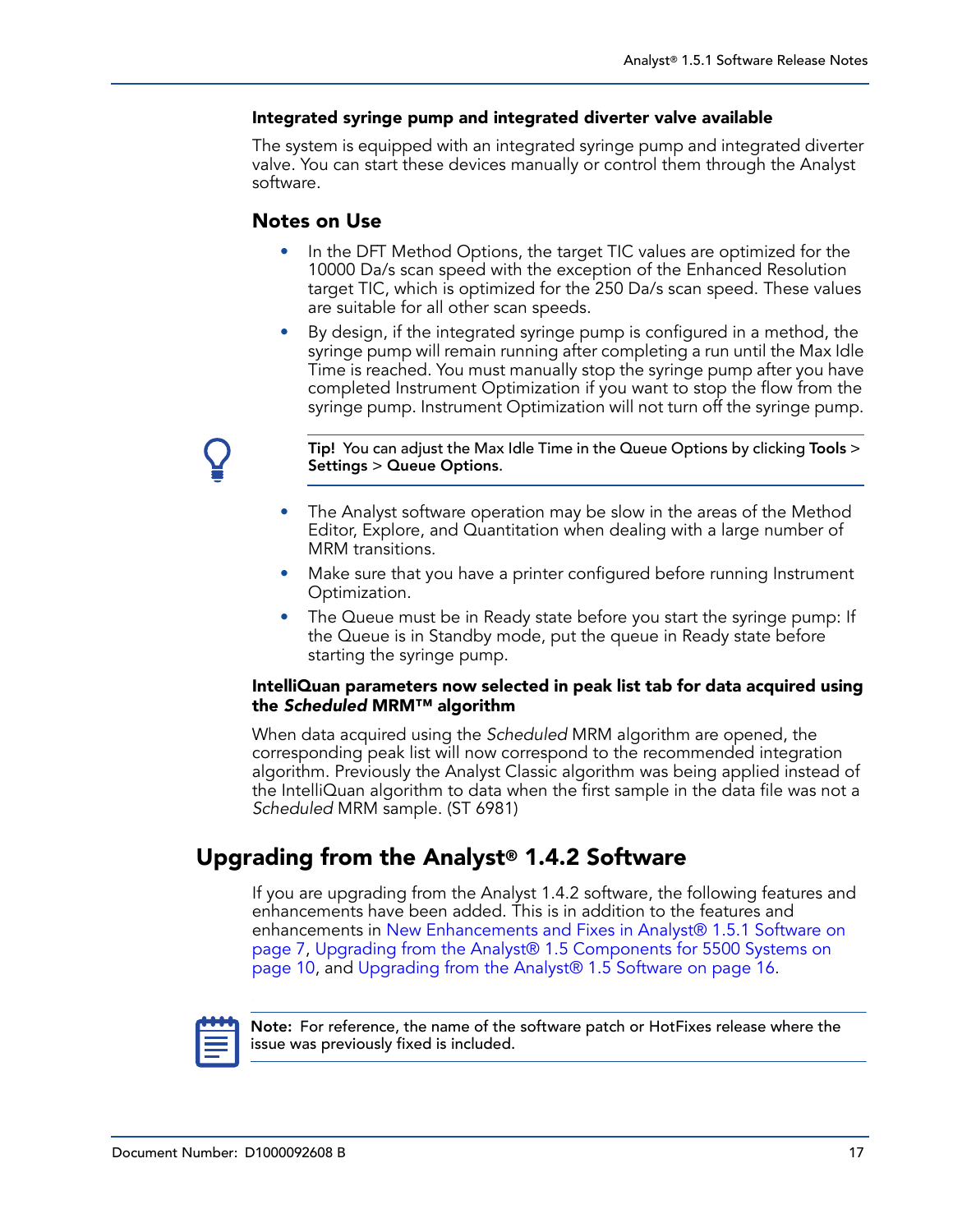## <span id="page-17-0"></span>Audit Trail

## Actions logged to the correct Audit Trail\*

It has been noted that if a user changes the active Project while data is being acquired, the Audit Trail will show data being added to the newly selected project rather than the original one. This issue has been resolved, and now changing the active project while data is being acquired will not affect which Audit Trail information is logged to. (SCR 15270) (Analyst® 1.4.2 HotFixes to July 2007)

\**These actions require that the Audit Trail is set to record the described actions*

## Record Modified flag now clears

If a user manually integrated a sample and accepted the changes but then manually cleared the "Manual Integration" check box and accepted that change, the Results Table reverted to the original (automatic) integration, but the Record Modified flag still remained. This has been corrected and now manually clearing the "Manual Integration" box and accepting the changes clears the Record Modified flag. (SCR 15161) (Analyst® 1.4.2 HotFixes to July 2007)

## Canceling a manual integration no longer flags a sample as modified

When e-Signatures were required as per the Audit Trail settings, and if a user manually integrated a sample but clicked "Cancel" when prompted for an esignature, the sample reverted to its original (automatic) integration, but the Record Modified flag remained. This has been corrected and now clicking Cancel when prompted for an e-signature now clears the Record Modified flag. (SCR 15338) (Analyst® 1.4.2 HotFixes to July 2007)

## Updating the method now clears the check box

If a user manually changed a method parameter on a sample and accepted the change, then right-clicked on the chromatogram and selected "Update the Method" the user was asked if he/she would like to update all peaks, as opposed to only those which have not been manually integrated. If the user selected "No" (Update only those not manually integrated), the Record Modified flag was cleared for all manually integrated samples but the Manual Integration box remained checked on the chromatogram. Analyst® 1.4.2 HotFixes to July 2007 corrects this issue and the Record Modified flag remains checked for all manually integrated samples. (SCR 15160) (Analyst® 1.4.2 HotFixes to July 2007)

## Record Modified flag now accurately reflects the modification status of the sample

Incorrect behavior of the record modified flag was found in the following scenarios:

- The Record Modified flag for a manually integrated Analyte Peak is set to "off" when the integration parameters for its Internal Standard peak are modified and globally updated.
- The Record Modified flag remains checked "on" for some Analyte peaks even after the integration method for all samples is reset using the "Update Method" operation.

This behavior has been corrected and the record modified flag is now set properly for these scenarios. (SCR 15506) (Analyst® 1.4.2 HotFixes to May 2008)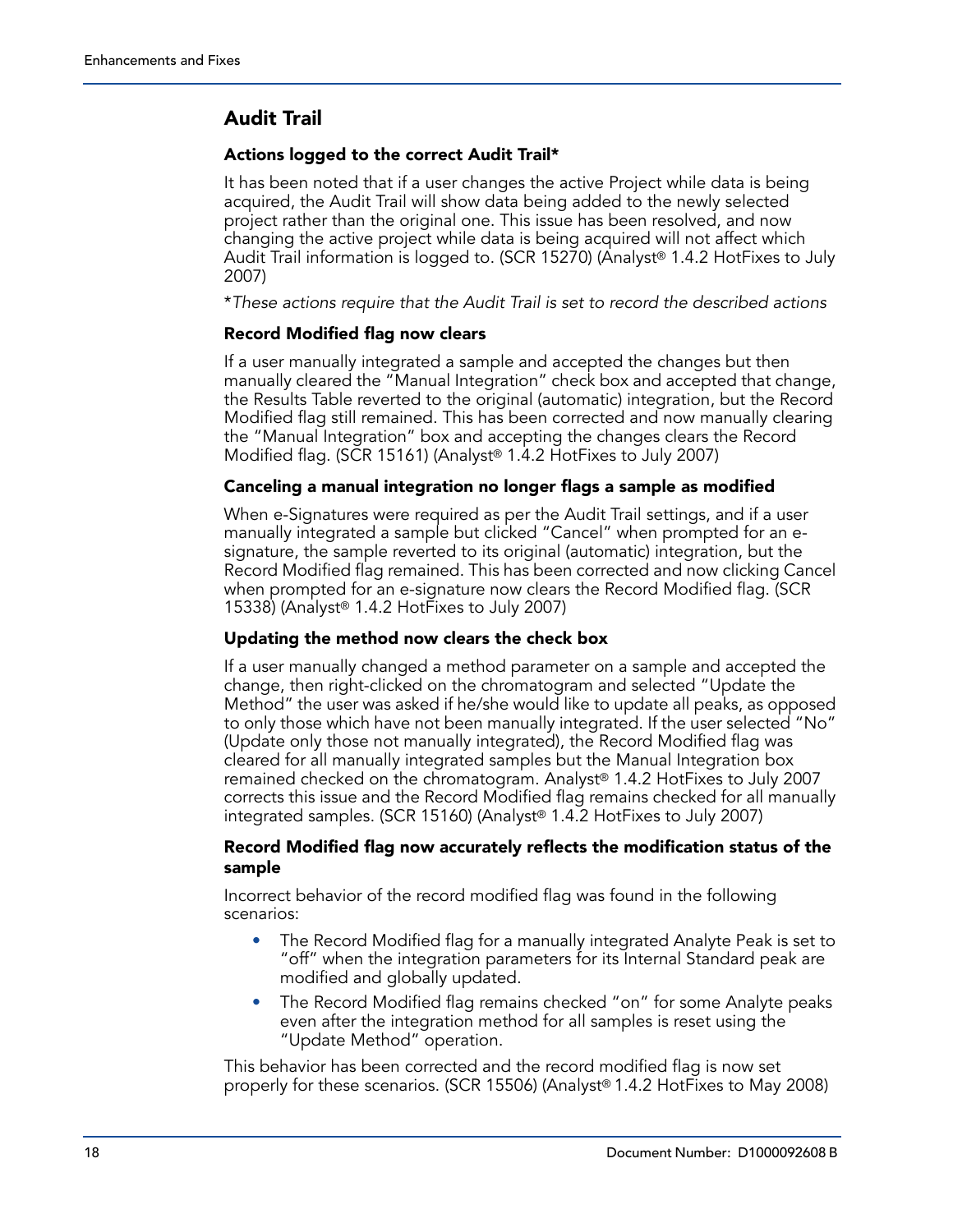#### Audit Trail archives correctly

For quantitation Results Tables, this issue cannot occur. However, for project and instrument audit trails, in rare cases where the audit trail exceeded 1000 records (for instance, when there are a large number of subprojects), and the user has been denied "modify" permissions for the audit trail folder, a situation could have occurred where these audit trails became unpopulated of archive events.

The audit trails for the project and instrument automatically archive after 1000 records are written. The audit trail is saved in the Project Information folder with a name indicating the type of audit trail and the date and time. A new audit trail is then created with the first record giving the path of the previously archived audit trail.

In the Analyst software version 1.4.2 and earlier, if the user both did not have Windows "modify" permissions and was not explicitly given "delete" permissions, an empty archive file was created that did not show the audit trail records. With this release, neither "modify" nor "delete" rights are required to successfully archive audit trail files. However, Windows read and write access is still required. (SCR 15516) (Analyst® 1.4.2 HotFixes to May 2008)

## <span id="page-18-0"></span>Acquire — Acquisition and Batch Editor

#### *Scheduled* MRM™ algorithm now available

*Scheduled* MRM algorithm provides the ability to monitor up to a thousand potential analytes in a single chromatographic run. This can be accomplished by supplying a list of MRM transitions and their corresponding retention times and compound IDs, a time window, and a target or desired cycle time such that the system can automatically acquire only the necessary MRM transitions at any given time during a run. On QTRAP instruments, this method can service screening applications with triple quadrupole MRM selectivity and LIT MS/MS simultaneously by focusing on only a few analytes at a time, allowing extra time for MS/MS scans.

The *Scheduled* MRM algorithm functionality can also be used in an Information Dependent Acquisition (IDA) experiment to maximize screening and confirmation capabilities.

#### DBS (Dynamic Background Subtraction™) functionality now fully integrated

DBS functionality improves the ability of the mass spectrometer to find more analytes in a chromatographic run while using IDA. By subtracting predicted analyte signal from the analyte(s) of focus during the course of an IDA run, DBS dynamically filters new analytes from the background noise. This functionality is now fully integrated into the software as a check box on the First Level Criteria tab of an IDA experiment.

## Methods for Agilent 1100 devices are compatible with Agilent 1200 devices

Methods created with an Agilent 1100 stack will now open or run when a functionally equivalent Agilent 1200 stack is configured. For example, if the 1100 method contained an isocratic pump and wellplate autosampler, this method did not open or run when connected to a 1200 isocratic pump and 1200 wellplate autosampler. Upon installation of this release, users who have created methods on their Agilent 1100 stack are able to use them on a functionally equivalent Agilent 1200 stack without having to recreate the methods. [Please note that the Agilent 1200 high-pressure devices (G1312 B pump, G1367C autosampler,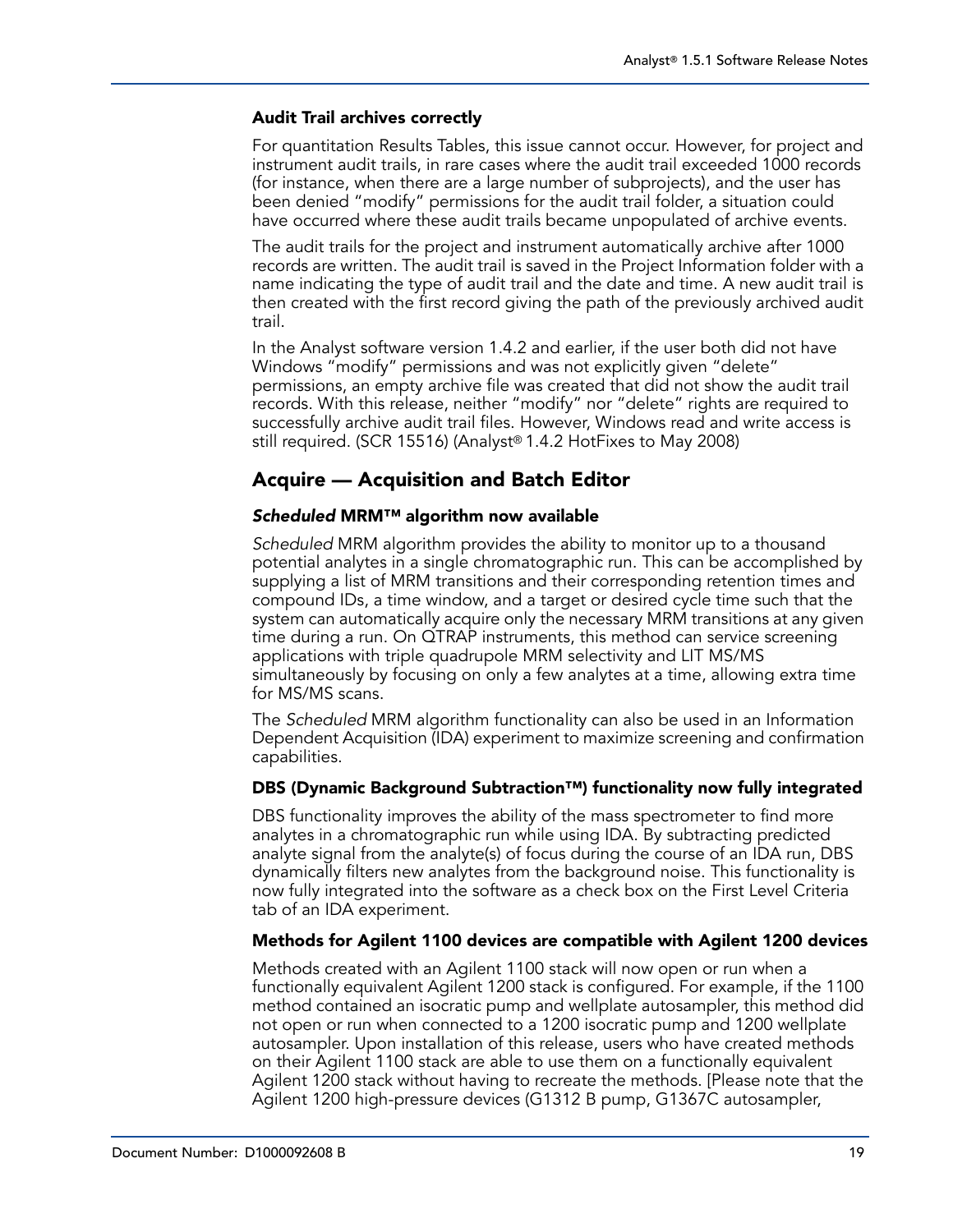G1316 C column oven) are not considered functionally equivalent to any Agilent 1100 device. Therefore, a user will still not be able to use their 1100 methods when a 1200 high-pressure device is configured.] (SCR 15141) (Analyst® 1.4.2 HotFixes to November 2006)

Note: The information for Agilent 1100 devices which is available in the Analyst® Help is also valid for Agilent 1200 devices.

## Delay times now properly applied

When a method was created with a delay time greater than 30 seconds and was run in a batch, the delay times were occasionally longer or shorter than what was specified. This issue has been resolved. Acquisition Delay Times now reflect the times specified in the method. (SCR 15142) (Analyst® 1.4.2 HotFixes to November 2006)

## Improved data capacity

To accommodate the larger data size introduced by the *Scheduled* MRM algorithm functionality, .wiff data file compression has been introduced. As a result, the data capacity of files is now improved.

## Dynamic Fill Time (DFT) improvements

Improvements have been made to the DFT to better control the number of ions in the linear ion trap. This can result in improved spectral quality.

## QTRAP® data available for EPI scans in IDA methods

In a small number of cases, an issue was observed on the QTRAP series of instruments involving Enhanced Product Ion (EPI) scans in IDA methods occasionally failing to fragment the parent ion. Analyst® 1.4.2 HotFixes to July 2007 resolves this issue and EPI scans in IDA methods will collect data properly. (SCR 15360, SCR 15298) (Analyst® 1.4.2 HotFixes to July 2007)

## <span id="page-19-0"></span>Tune and Calibrate

## Tune enhancements

A fully automated Instrument Optimization tuning function, formerly offered as a script called "AutoTune" has been fully integrated into the Analyst 1.5 or later software. The instrument optimization feature automatically tunes your instrument for you in minutes, saving time and effort formerly used in the mass calibration process. Because Instrument Optimization includes the optimization of the resolution of the instrument, Resolution Optimization has been removed from the Tune and Calibrate module. In addition, Quantitative Optimization has been renamed Compound Optimization and the Tune mode as a whole has been renamed Tune and Calibrate.

## <span id="page-19-1"></span>Explore

## XIC no longer shows empty graphs

In rare cases, selecting the XIC in Explorer could result in an empty graph. The HotFix corrects this issue, and the XIC shows the appropriate data. (SCR 15198) (Analyst® 1.4.2 HotFixes to November 2006)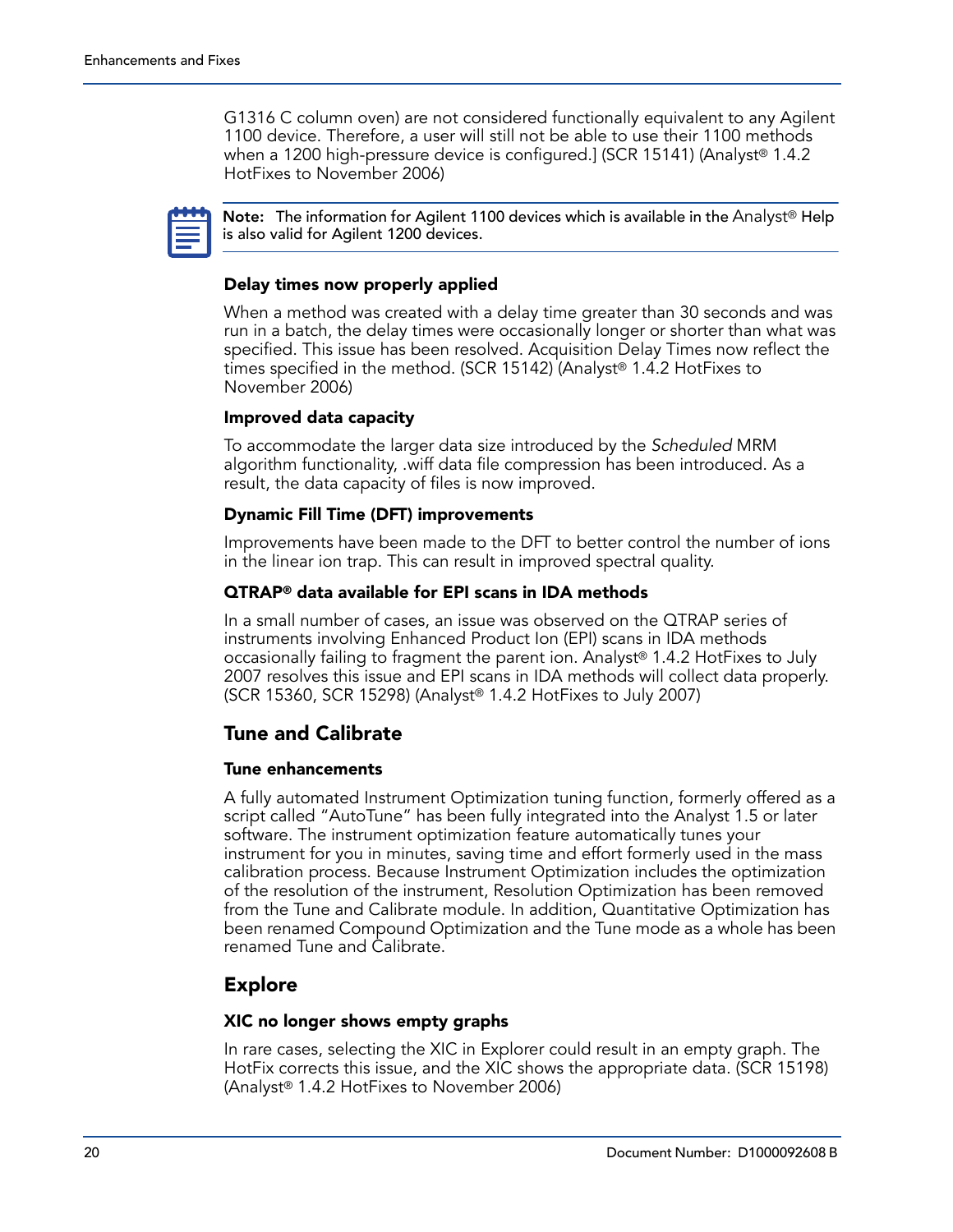## <span id="page-20-0"></span>Quantitate

Several updates have been made to the peak integration in the Analyst 1.5 software. These updates have been made with the following principles in mind:

- Updates apply to the IntelliQuan peak integration mode; that is, the IQA and MQII algorithms. The Analyst Classic peak integration mode remains unaffected.
- The updates are well-documented in the software; quantitative results that use the updated algorithms are labeled IQA II and MQ III in the Results Table.
- Previous Results Tables (created in versions of the Analyst software earlier than version1.5) will continue to use the non-updated peak integration in the Analyst 1.5 and later software (as opposed to the updated IQA II and MQ III). This is true even if such Results Tables are opened with the Analyst 1.5 and later software, modified and re-saved. To use the new algorithms, create a new Results Table from scratch.
- All new Results Tables in IntelliQuan peak integration mode are created using the updated IQA II and MQ III algorithms.

A full technical explanation of the changes is included in [Technical Information](#page-62-1)  [Regarding Integration on page 63.](#page-62-1)

For faster review of peaks in Quantitation mode, a measure has been added to indicate the quality of integration of peaks. This new feature is available through the addition of two new columns in the Results Table named "Analyst Integration Quality" and "IS Integration Quality". Values closer to 1 indicate well-integrated peaks and values closer to 0 indicate that the peak is not well-integrated. This indicator makes reviewing manual peaks easier because operators can focus on the lower values to guide manual review of substandard peaks.

## Quantitation Optimization above mass 998 is successful

When the Quantitation Optimization wizard was run on an API 5000 instrument (or in API 5000 system simulation mode) with a mass above 998 resulted in the message: "Quantitation Optimization Failed", followed by an "Unspecified Error" window. This issue is now fixed and optimization proceeds correctly. (SCR 14889) (Analyst® 1.4.2 HotFixes to November 2006)

## Results Table Saving action logged in audit trail during QA Review\*

When a user assigned the QA Reviewer role opened a Results Table and then attempted to close it, they were prompted "Do you want to add an annotation about your QA Review to the audit trail for this results table? Yes / No / Cancel". Even if the user selected "No" they were prompted for an e-signature and a saving action was logged in the Audit Trail. With this release, there is no prompt for an e-signature, and no saving action is logged unless an annotation is added. (SCR 14911) (Analyst® 1.4.2 HotFixes to November 2006)

## Results Tables deleted on overwrite now logged in the Audit Trail\*

With a Results Table active, a user could click File > Save As, and choose to overwrite an existing table. If the auditing capabilities were enabled, the user was prompted to input a reason for this action. Selecting "Cancel" at this point resulted in the deletion of the existing Results Table. No action was logged in the Audit Trail. After installing this release, the existing Results Table is neither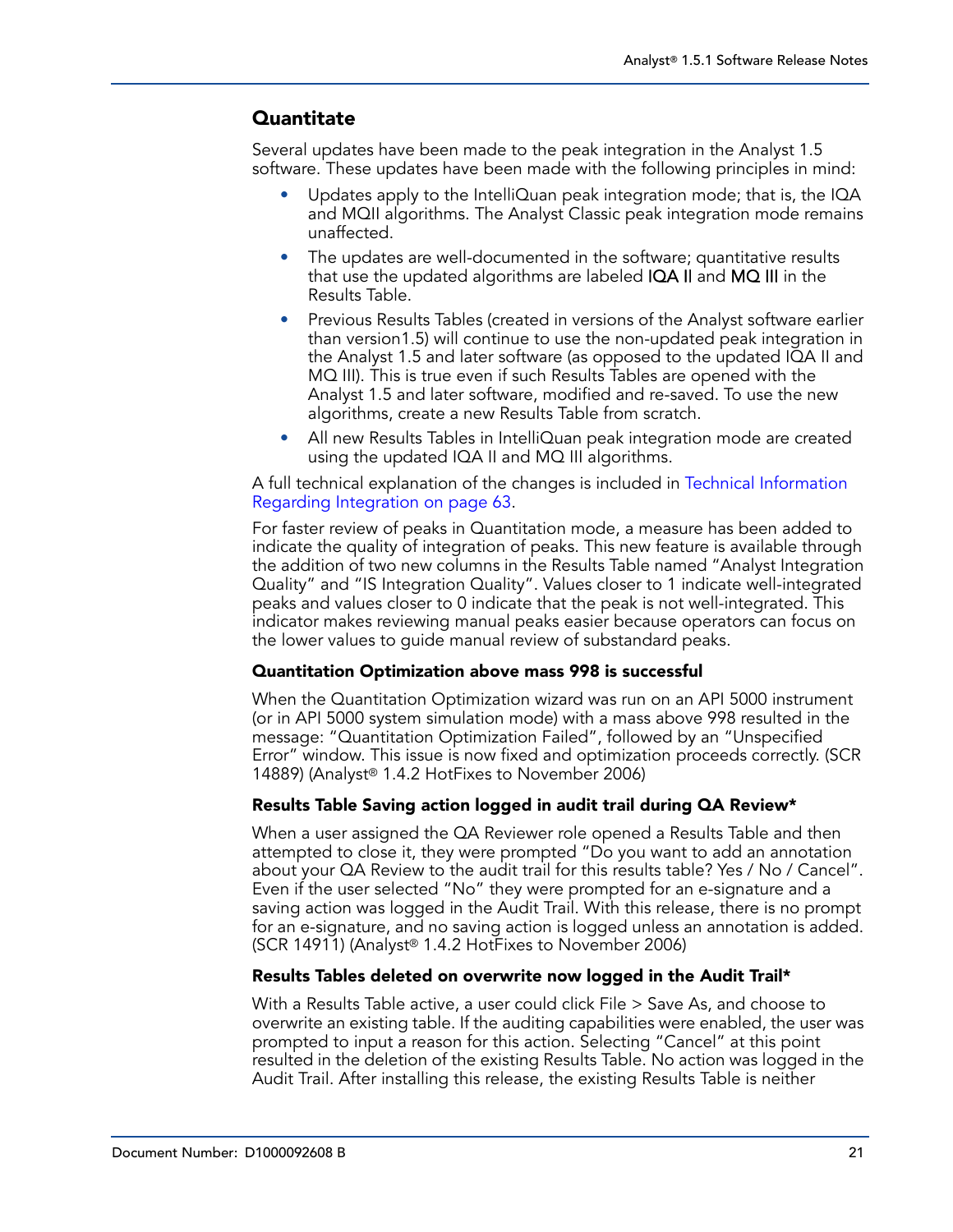deleted nor modified in the case described above. (SCR 15081) (Analyst® 1.4.2 HotFixes to November 2006)

\*These actions require that the Audit Trail is set to record the described actions.

## Discrepancy Between Results Table and Chromatogram is now corrected

If a user built a Results Table based on samples that were still being acquired, the Analyst software built the Results Table based on the information available at the time. This could lead to the Results Table showing results that did not agree with the associated chromatograms as shown in the Peak Review window. The Analyst software did not automatically update the Results Table after acquisition is complete.

Following installation of this release, when a user runs the Quantitation Wizard, samples which are in the process of being acquired will not be displayed in the wizard. This prevents users from selecting them and potentially generating incorrect results. If a user runs the Quantitation Wizard during acquisition, he/she will need to build a new Results Table or manually add the samples to the Results Table after the acquisition has completed in order to include samples which were not added because they were still being acquired at the time of the table's creation. (SCR 12842) (Analyst® 1.4.2 HotFixes to July 2007)

## Area discrepancy between the Results Table and peak review is now fixed

In the Quantitation module, in rare cases, small discrepancies were reported between the Results Table peak area and the peak review peak area. In sites that reported experiencing the issue, fewer than 1 in 2000 integrations were affected. The issue has been addressed. See [Technical Information Regarding Integration](#page-62-1)  [on page 63](#page-62-1). (SCR 15517) (Analyst® 1.4.2 HotFixes to May 2008)

## Smoothing Value on reports is now printed

When a Quantitation report was printed for a manually integrated report, the smoothing value used was not printed on the report. This has been corrected and the smoothing value used is now shown. (SCR 14974) (Analyst® 1.4.2 HotFixes to July 2007)

## Quantitation Parameters prints correctly when using IntelliQuan

When printing a Quantitation report for which the Integration Algorithm was set to IntelliQuan, the Integration Parameters shown on the report was actually the settings for the Analyst Classic Algorithm. This issue is fixed and now IntelliQuan reports will properly show the integration parameters used. (SCR 14340) (Analyst® 1.4.2 HotFixes to July 2007)

## <span id="page-21-0"></span>Peripheral Devices

The Analyst 1.5 software provides additional support for the following:

- Autosampler layout database for the Spark Holland Alias autosampler controlled through the Analyst Access Object (AAO) interface. (SCR 15523)
- Autosampler layout database for the Agilent autosampler AS G1367C Hip-ALS SL.
- Agilent DAD 1315D (ST 17089)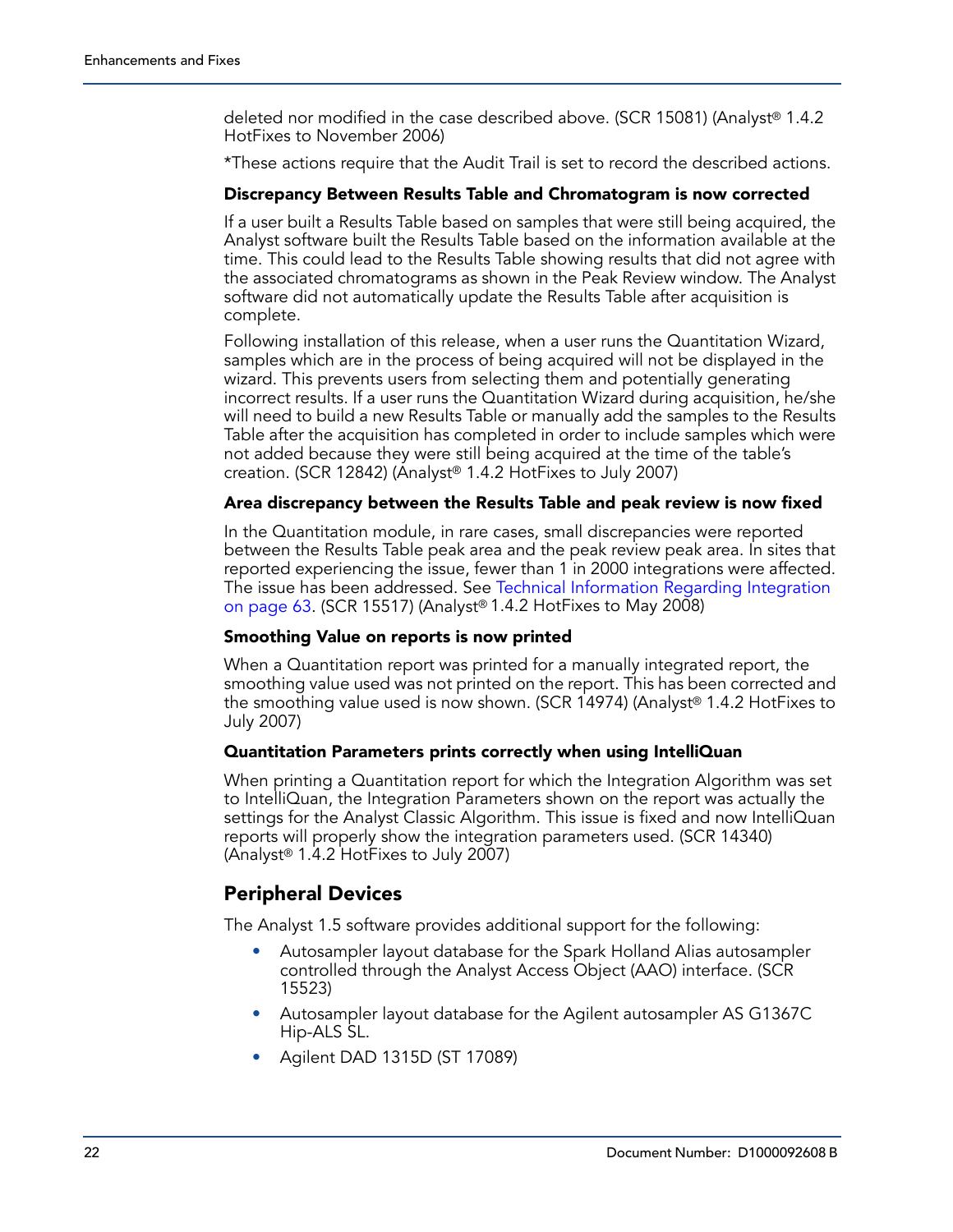### Support for the following Shimadzu LC-20A Prominence devices:

- Controllers: CBM-20A
- CBM-20A Lite
- Pumps: LC-20AT
- LC-20AD
- LC-20AB
- Detectors: SPD-20A
- SPD-20AV
- RID-10A
- RF-10A
- RF-10Axl
- AutoSamplers: SIL-20A
- SIL-20AC
- Rack Charger
- Ovens: CTO-20A
- $\bullet$  CTO-20AC

(SCR 14795, SCR 15282) (Analyst® 1.4.2 HotFixes to November 2006)

## Support for Agilent 1200 DAD is now included

Support for the Agilent 1200 G1315 D Diode Array Detector. (SCR 15296) (Analyst® 1.4.2 Patch for Agilent 1200 G1315 D DAD)

#### Shimadzu FIA Quantitation Optimization Isocratic Method now recognized

Following the installation of Analyst® 1.4.2 Hotfixes to July 2007, attempting to perform FIA Quantitative Optimization with Shimadzu devices configured natively within the Analyst software caused a message to appear informing the user that an isocratic method was needed. This occurred even when an isocratic method was provided. This issue is resolved and users can once again use Shimadzu devices to perform FIA Quantitative Optimization. (SCR 15516) (Analyst® 1.4.2 HotFixes to May 2008)

## <span id="page-22-0"></span>Other

## Displaying File Information may have caused Analyst® software to stop responding

In a rare number of instances, displaying the File Information for certain files caused the Analyst software to stop responding. This issue has been fixed. (SCR 15195) (Analyst® 1.4.2 HotFixes to November 2006)

#### The list of devices contained in an Analyst® method is now returned

Program level access to Analyst method components (through use of the Analyst software SDK) would not return the list of devices contained in the Analyst software method. This issue is fixed and the full list of devices in a method is returned. (SCR 15240) (Analyst® 1.4.2 HotFixes to November 2006)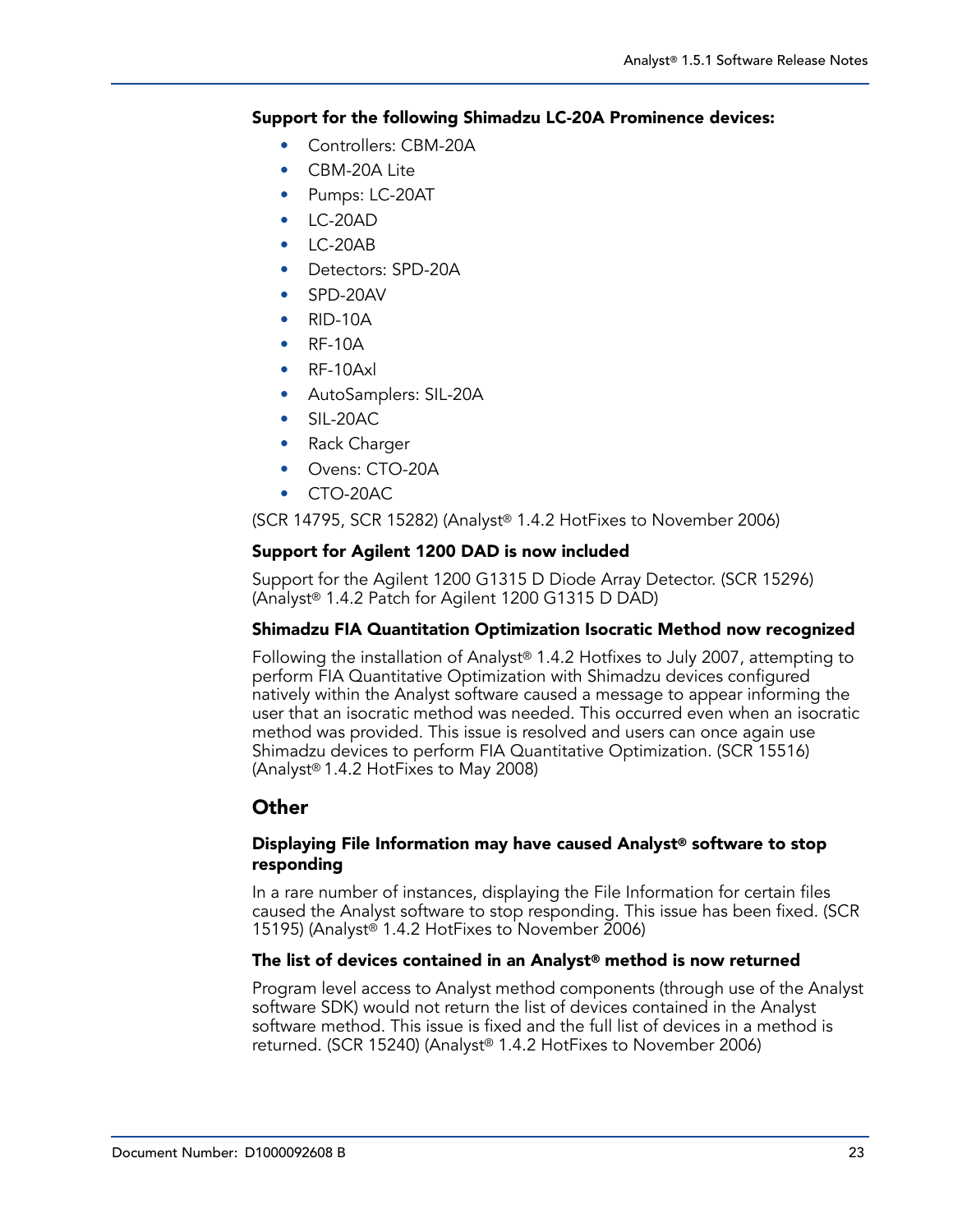## AAO batch acquisition error

LC and other peripheral device vendors (excluding Agilent, Shimadzu, and CTC) use the Analyst Acquisition Object (AAO) interface to run their device drivers. When running long batches with a driver using the AAO, the batches intermittently fail. This issue has been fixed. (SCR 14842) (AAO Development Kit for Analyst® 1.4.2 HotFixes to November 2006)

## Calling ConfigureBatch() in AAO with more than one template mass range caused issue with column names

When using the AAO, the ConfigureBatch() command would result in erroneous column names being used if more than one template mass range was specified. This has been corrected with this release and calling ConfigureBatch() with more than one template mass range now results in the proper column names being created. (SCR 15187) (AAO Development Kit for Analyst® 1.4.2 HotFixes to November 2006)

## Quantitation method reference included in .wiff files acquired by submitting batch through AAO

When submitting a batch through the Analyst software, a reference to the Quantitation Method used in the batch is created in the .wiff file. However, when submitting a batch via AAO, the reference to the Quantitation method was missing from the resulting .wiff file. This error has been corrected in the HotFixes to November 2006, and now batches submitted via AAO which contain a reference to a Quantitation Method will have the Quantitation Method included in the resulting .wiff file. (SCR 15169) (AAO Development Kit for Analyst® 1.4.2 HotFixes to November 2006)

## Added AAO event to notify client of change in the Analyst® project

When a new active project is selected within Analyst software, a new ProjectChange event containing the name of the newly selected project is fired from AAO, allowing the client application to be programmatically synchronized. (SCR 12965) (AAO Development Kit for Analyst® 1.4.2 HotFixes to November 2006)

## Added AAO event to notify client of changes to Analyst® method file

In the Analyst software, on saving of a method file containing the AAO client application method, a new MethodRequested event is fired from AAO to notify the application of the save. The client application can then respond by calling a new method IAAO\_Method::SendXMLMethodData() with the latest XML method data corresponding to the Analyst software method, which will then be passed back into the Analyst software and then saved into the method file, ensuring the methods in the Analyst software and in the client application are synchronized. (SCR 12963) (AAO Development Kit for Analyst® 1.4.2 HotFixes to November 2006)

## Added ability to store Analog Detector information to Analyst® software data file

DAD (Diode Array Detector) and ADC (Analog-to-Digital Converter) data acquired from peripheral devices controlled by AAO client applications can now be stored in real-time into the Analyst software .wiff data file via interface methods in IAAO\_Acquire. (SCR 12958) (AAO Development Kit for Analyst® 1.4.2 HotFixes to November 2006)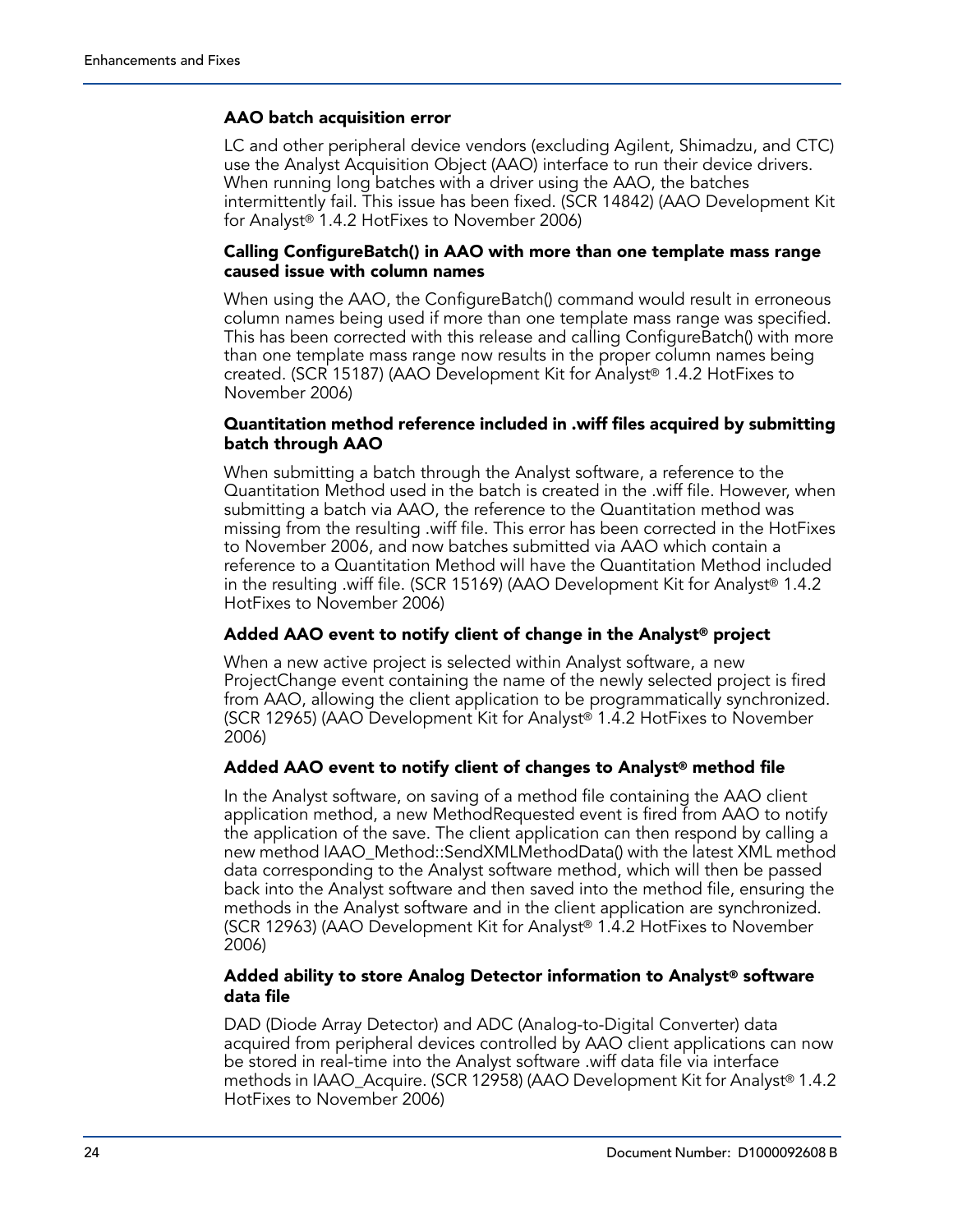### Support for ADC Card PCI-6289 and NI-DAQmx 8.3

The Analyst software now supports the National Instruments PCI- 6289 ADC card as well as NI-DAQmx driver version 8.3. The new driver is required for the new ADC card, but also supports the existing model PCI-6032E. Therefore, this driver change will be transparent to the user, and will not affect any existing functionality. (SCR 15442) (Analyst® 1.4.2 HotFixes to July 2007)



Note: The existing driver for the ADC Card must be replaced if this release is installed on a PC where an ADC Card is currently installed.

#### Quantitation Optimization for AAO applications

Previously, Quantitative Optimization (Infusion) could not be performed with AAO-controlled devices, as the mass spectrometer would wait indefinitely for an injection to take place. This has been resolved and the mass spectrometer will no longer wait for an injection as methods are now configured in the NO SYNC mode. As a result, Quantitative Optimization will proceed as expected. (SCR 14921) (Analyst® 1.4.2 HotFixes to July 2007)

#### FIA Quantitation Optimization for AAO applications

When performing Quantitative Optimization with FIA, the wizard checks the method for an isocratic LC pump method and if an autosampler is present, will set up the display for the user to pick the rack, sample position, and so forth. With Software Applications using the AAO, this did not work and the wizard thought the method is a mass spectrometer-only method. This is now fixed and support for external AAO applications is implemented. AutoSamplers controlled via AAO can now be configured (including rack/plate/vial selection) during the FIA Quantitative Optimization wizard. (SCR 12956) (Analyst® 1.4.2 HotFixes to July 2007)

## Manual Tune now works with AAO controlled devices

Previously, during manual tune the user was not allowed to build methods for devices controlled by the AAO. This has been corrected and LC Pumps controlled via AAO can now be used to build a method as part of the Analyst software manual tune operation. (SCR 12977) (Analyst® 1.4.2 HotFixes to July 2007)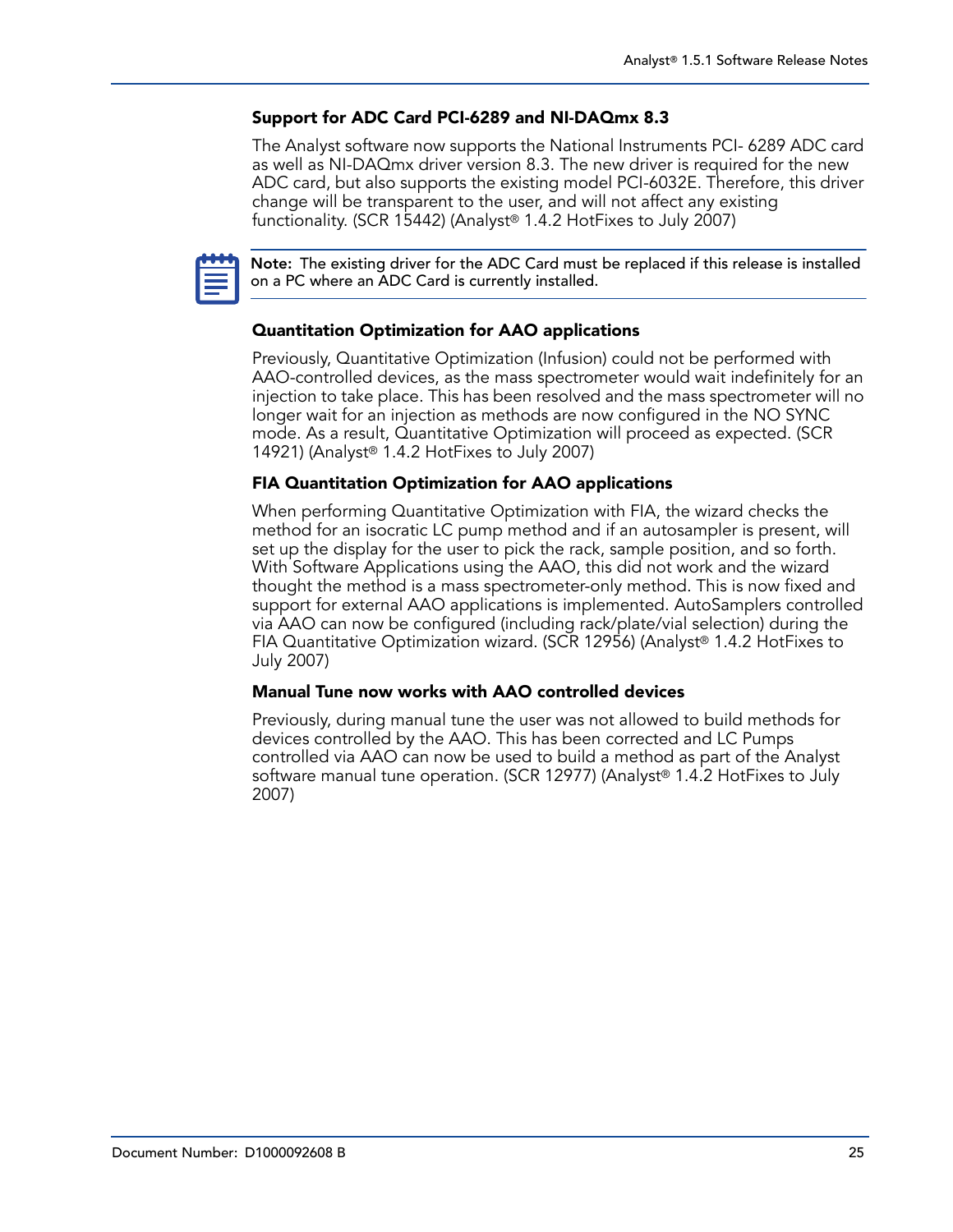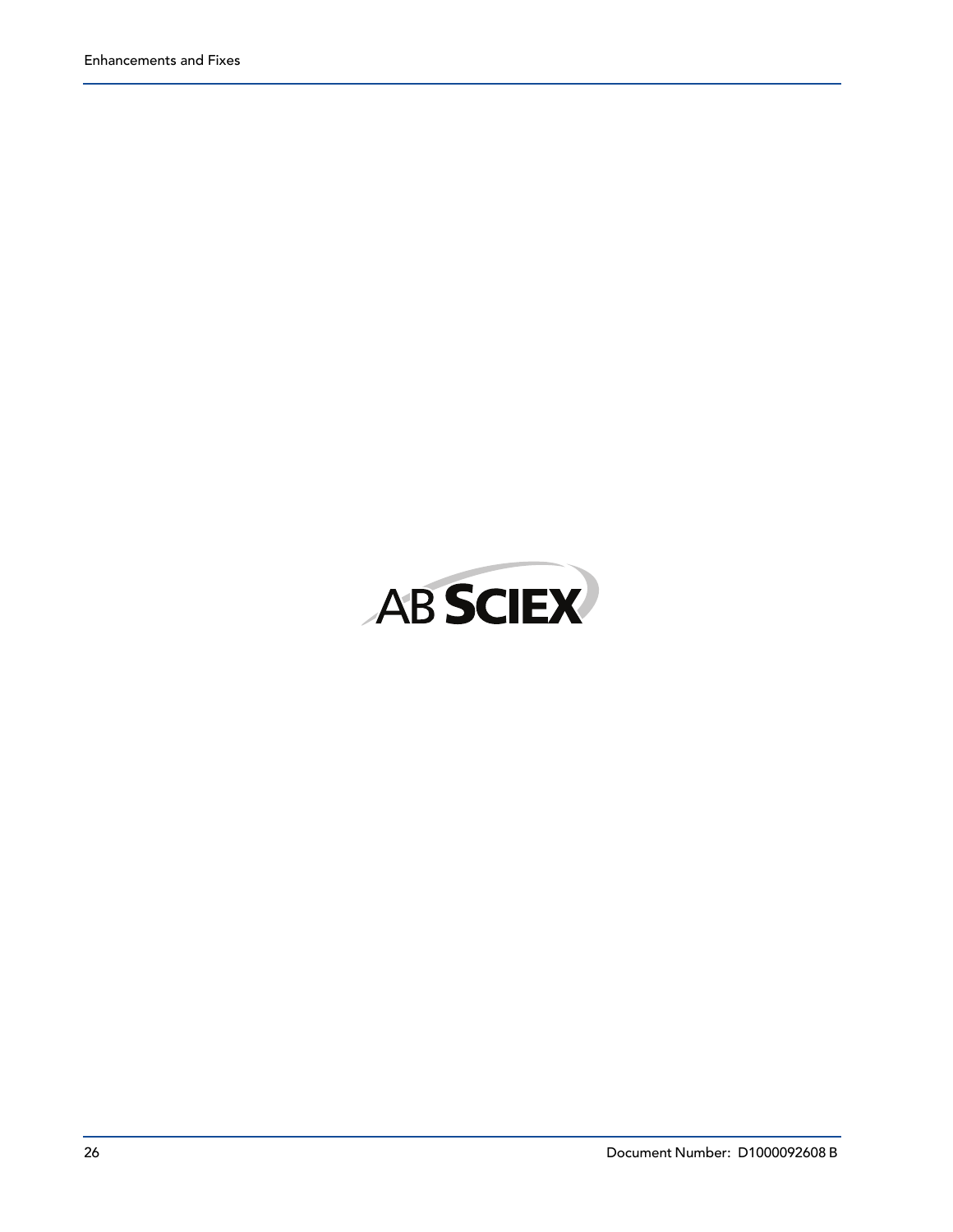<span id="page-26-2"></span><span id="page-26-0"></span>The following is a list of known issues, limitations, and important notes on using the software. There may be other issues or limitations with the Analyst® 1.5.1 software in addition to those listed below. If you find additional issues, email support@absciex.com.

In general, if the Analyst software is not responding, restarting the software may help. If this does not work, restart the computer to make sure the Analyst Service software and device drivers restart.

## <span id="page-26-1"></span>Audit Trail

## Checksum events not recorded in the audit trail

After performing Verify Checksum activated in the Open File Dialog, the software does not record this event in the audit trail.

## Special characters fix

Although audit trail entries occurring after the installation of the Analyst 1.5 software appear properly, this release does not address those entries made by prior versions of the Analyst software. In some instances, records containing certain special characters not used in the English language (for example, é, ö) are not visible in the audit trail; however, they can still be retrieved by searching or filtering the audit trail by date. (ST 14394)

Some specific special characters will not appear properly even following the installation of the Analyst 1.5.1 software. Audit trail records will display correctly, but these special characters will appear differently in the record. (ST 14394)

For example:

Д will appear as a box

Ň will appear as a G

ß will appear as a superscript z

Avoid using the above characters in the audit trail.

## Wrong audit trail information with manual integration

The information in the audit trail is incorrect when you choose to revert back to the manual integration results (that is, when Reject Manual Integration is set). It shows Change Reason and E-signature even though they are not set to prompt for input. (SCR 13761)

## Audit event deselected unexpectedly

In the Audit Map Editor dialog box, if you right-click the Audited column and click Fill Down, the Project Settings Have Been Changed and Instrument Settings Have Been Changed Events check boxes may be deselected. Do not use Fill Down over these events. (SCR 14266)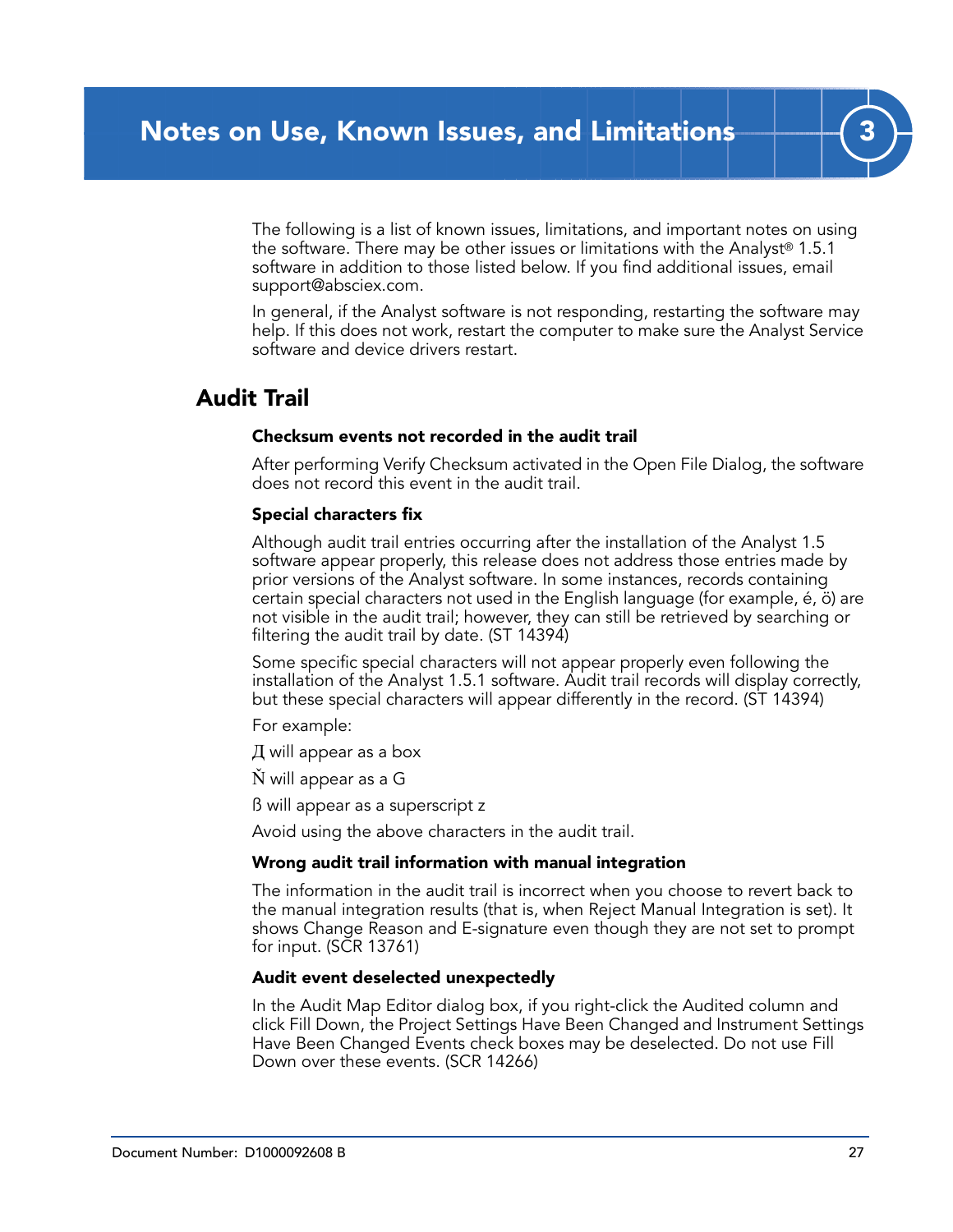## Closing the IDA file is not logged as event in the audit trail

If you close an IDA data file, the event is not logged in the audit trail. (ST 9487)

### Mass range extension and scan speed are not audited events

On the 5500 series of instruments, the mass range extension and scan speed addition are not audited events. Make sure that you update your maintenance log after updating the software.

### The Analyst® software stops responding when performing print preview

When you select to print preview an audit trail that has more than 100 records using the All Pages menu option (right-click), the Analyst software may stop responding. You can preview one page at a time using the Current Page menu option instead. (ST 4284)

#### Audit trail printout columns truncated

When printing the audit trail in both Portrait and Landscape modes, some columns may be truncated. In some cases, this issue may be minimized by printing in Landscape mode. (ST 2261)

## Wrong module recorded in audit trail

When you change a Quantitation algorithm to another algorithm, the audit trail incorrectly records the module name as "Build Acquisition Method". (ST 4922)

#### Error when printing a large audit trail

Printing the audit trail from the active Results Table (Tools > Audit Trail > Show) may cause an error if there are more entries in the audit trail than can be printed on a single page. Print audit trails only from within the Audit Trail Manager (Menu Bar: View > Audit Trail Manager). (ST 6374)

#### Audit events on network server

When writing audit events to a project residing on a network file server, the audit information will use the network server clock time instead of the local computer time. This is expected behavior. (SCR 12390)

# <span id="page-27-0"></span>Configure — Administration/Security

#### Managing Windows operating system file permissions

To use the Analyst software to manage Windows operating system file permissions, give the Analyst Administrator software change permission rights for the project folders. This includes any network-based project folders.

#### Stopping the Analyst® Service software

Only local administrator group members are allowed to stop the Analyst Service software (the Acquisition part of the Analyst software). If other users need to stop the service, see the Microsoft Management Console for configuration instructions. Alternatively, users can restart the computer.

#### Method editor access

You must have read and write permissions for the Project Information folder to access the method editor. If you have read-only permission and try to open the method editor, the system may stop responding. SCR 8037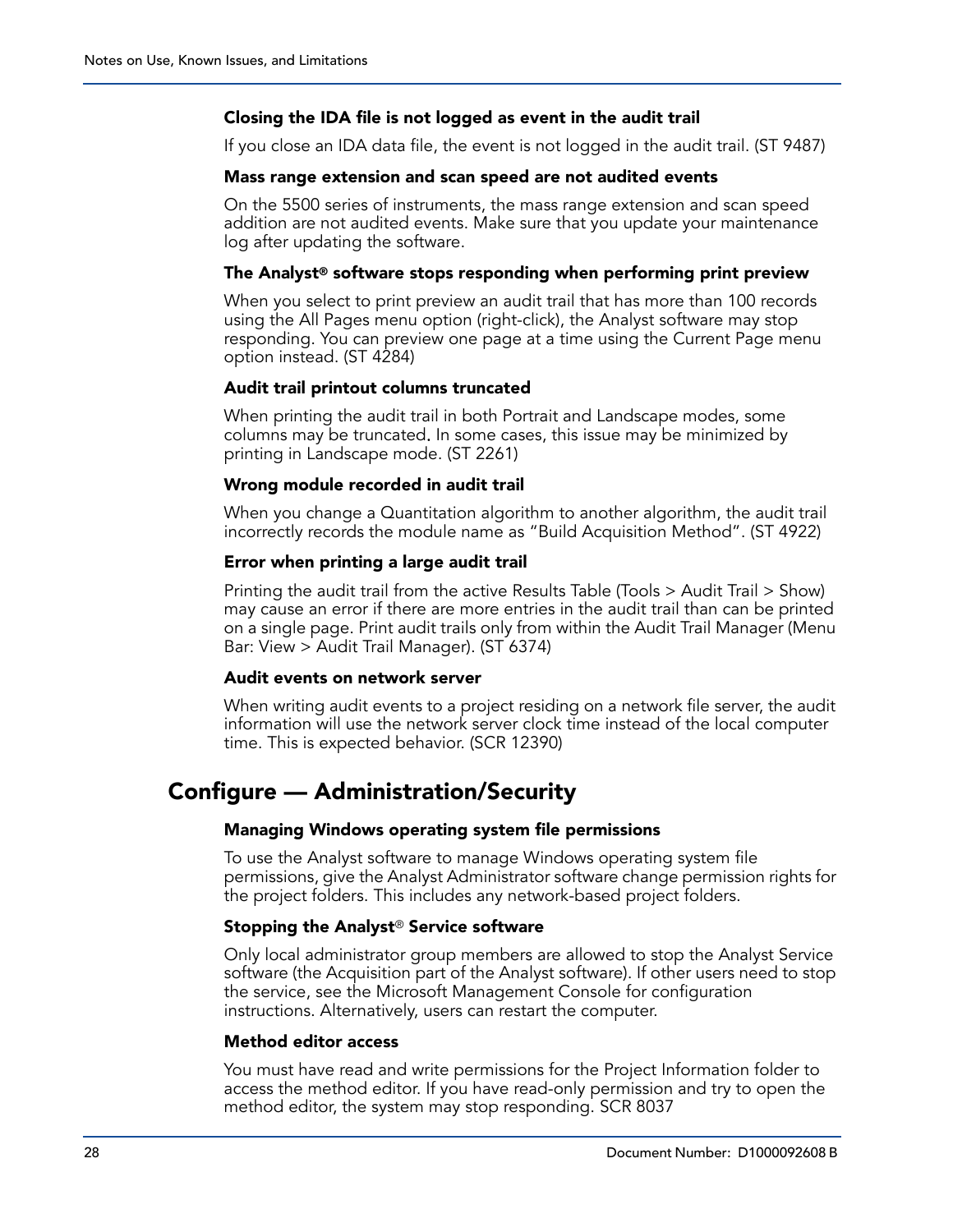## Mapped network drives might not be visible in mixed mode

When setting the Root Directory in the Analyst software Mixed mode security environment, the Browse for Folder dialog box does not always show the mapped network drives. Use the computer name in the UNC (Universal Naming Convention) format (\\computer name\drive name) instead of the mapped letter. SCR 11094

#### The Analyst® software does not start if you have no file permissions

You cannot start the Analyst software if the root directory is set to a network drive for which you have no file permissions set. If the person trying to log on is an Administrator, the Analyst software prompts for an alternate root directory. (ST 9836)

#### Screen lock wait time incorrect in the audit trail

In the audit trail data, the wait time recorded for the Screen Lock in the Security Configuration is incorrect. There is also no audit record created when the Wait time for the Screen Lock and Auto Logout fields are modified. (SCR 12935)

#### Issue deleting user-defined role

Before deleting a user-defined role, remove all users assigned to this role. If you do not remove users, the results may not appear properly.

#### Unlocking the Analyst® software using the UPN name format

When attempting to unlock the Analyst software using the UPN format and a user (with unlocking rights) who was not logged into the software when it was locked, the Analyst software displays an error stating that the user is not recognized. This happens whether or not the new user is a legitimate user on the domain. To unlock the software, click OK on the error window and type the new user's credentials a second time (in UPN format).

## Disabling access to "Select processing algorithm" does not take effect

Although access to the "Select processing algorithm to retrieve peak list" for Explore function is disabled for a user role, the user with this role can still modify the integration algorithm for retrieving the peak list.

## Help Find

To activate the Find tab in the Help for the first time after installation, you need to be the Windows local administrator or have the equivalent rights. Otherwise, the message Unable to display the Find tab (177) appears. (SCR 13792)

## Screen lock settings not retained on install

After the Analyst software is installed, the Network Acquisition account screen lock settings are not retained. Re-type this information in the Security tab of the Security Configuration dialog box is lost.

# <span id="page-28-0"></span>Configure — Hardware Configuration

#### Incorrect profile shown in the error message

The hardware profile dialog box may show an incorrect profile in the error message when failing to activate a profile. (SCR 13820)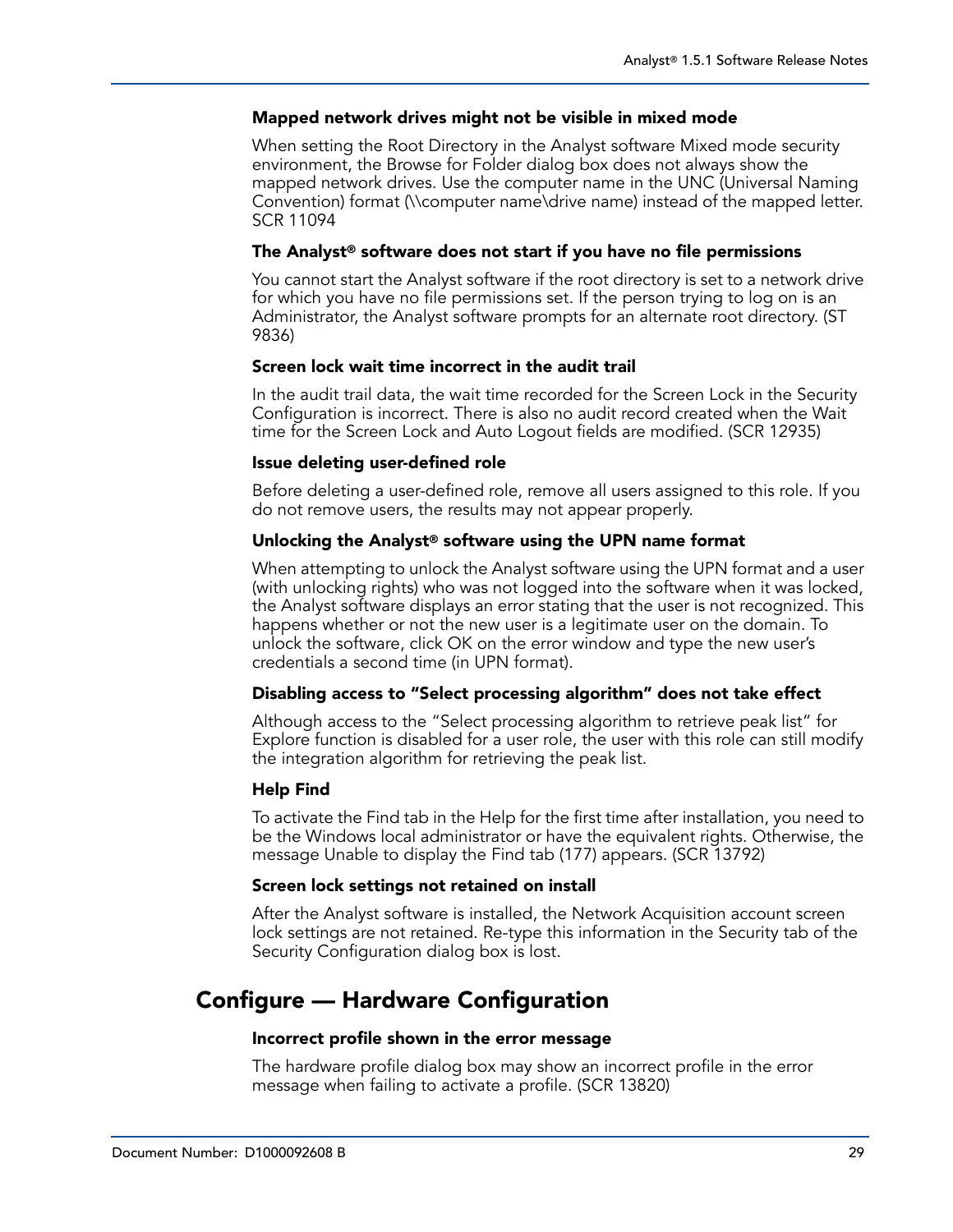## Incorrect DuoSpray™ Ion Source Switching Valve Counter value

During IDA acquisition, the value in the DuoSpray™ Ion Source Switching Valve Counter field in the hardware profile is incorrect. (SCR 13635)

## Deactivate hardware profile error message appearing during uninstall

Occasionally, when uninstalling the Analyst software, a message asking the user to deactivate the hardware profile appears even if the hardware profile has indeed been deactivated. To clear this issue, restart the Analyst software. (ST 16060)

# <span id="page-29-0"></span>Configure — Report Template Editor

## The report template created through the Report Template Editor may sometimes not be applied

Although a saved report template is selected in the Print dialog box, the template is occasionally not applied to the printouts. This may be related to the rights of the user on the computer network.

# <span id="page-29-1"></span>Tune and Calibrate — Compound Optimization

## Transitions with the same name may not optimize correctly during Compound Optimization

When using the automatic Compound Optimization option, use a different name for each transition to be optimized. If the same name is selected for more than one transition, some parameters will not optimize correctly for the duplicate transition. (SCR 9450)

## Use of Shimadzu and Tempo™ MDLC devices when performing infusion Compound Optimization

The software will not optimize if the Shimadzu and Tempo MDLC devices are included in the hardware profile. Remove them from the hardware profile before performing this operation or create a second hardware profile that includes only the mass spectrometer that you can use for infusion Compound Optimization.

## The Compound Optimization report shows that DP is ramped between 0 and 400 Volts

On the 5500 series of instruments, the actual range for the DP ramp used during the optimization is 0 and 300 Volts. (ST 9248)

## During infusion Compound Optimization on the 5500 series of instruments, the preset syringe pump options are used

During infusion compound optimization, the preset syringe pump options are used; the syringe pump diameter and flow rate used are 4.61 mm and 7μL/min respectively and cannot be changed. Use a 4.61 mm diameter syringe for infusion Compound Optimization. (ST 9255)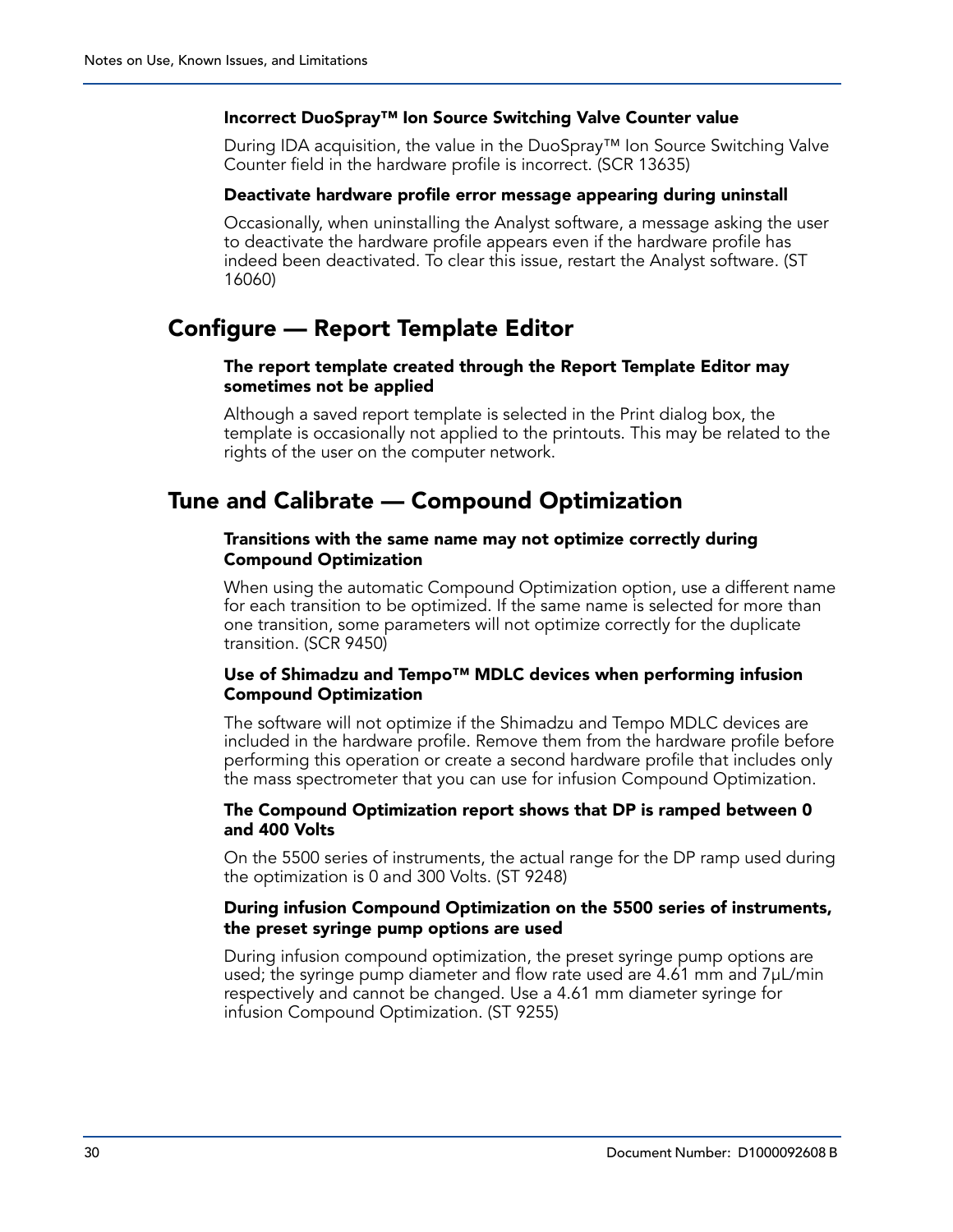## Compound Optimization does not start the integrated syringe pump for an API 3200™ system.

Users can either start the syringe pump using Manual Tuning or they can use an external syringe pump. (ST 11130)

# <span id="page-30-0"></span>Tune and Calibrate — Instrument Optimization

## Unable to switch to Tune mode

After performing Instrument Optimization, the Analyst software may not be able to switch to Tune mode. The Tune button on the toolbar may be disabled. If this occurs, deactivate and then reactivate the hardware profile again and then switch to Tune mode. (ST 7002)

## Empty subfolders in Instrument Optimization folder

Empty subfolders are created in Analyst Data\Projects\API Instrument\Data\Instrument Optimization if Instrument Optimization is cancelled on the final page of the wizard (instead of clicking GO!). (ST 3767)

## Additional 1 Da on Results Graph

When viewing the results summary, the graph shows an additional 1 Da on either side of the x-axis. This does not affect the accuracy of the graph. (ST 3775)

## Click More Options to see More Tuning Options

When in the Select the scan mode screen, clicking More Options allows you to set additional Instrument Optimization parameters. This does not pause the Instrument Optimization wizard and the wizard can continue while this screen is open. (ST 3763)

## Instrument Optimization stops responding when the Start Over button is pressed

Occasionally Analyst software stops responding if you press the Start Over button after you have run Instrument Optimization several consecutive times. Restart Instrument Optimization from the Analyst Navigation bar instead of using the Start Over button. (ST 8029)

## On rare occasions, the Queue Manager is inaccessible after running Instrument Optimization

To correct this issue, deactivate the hardware profile, restart the Analyst software, and then activate the hardware profile. (ST 9678)

## Instrument Optimization fails to run after installation

Occasionally, after removing and reinstalling the Analyst software, Instrument Optimization fails to run and returns the error, "The current hardware profile is not supported by Instrument Optimization." To run Instrument Optimization, remove the Analyst software and then reinstall.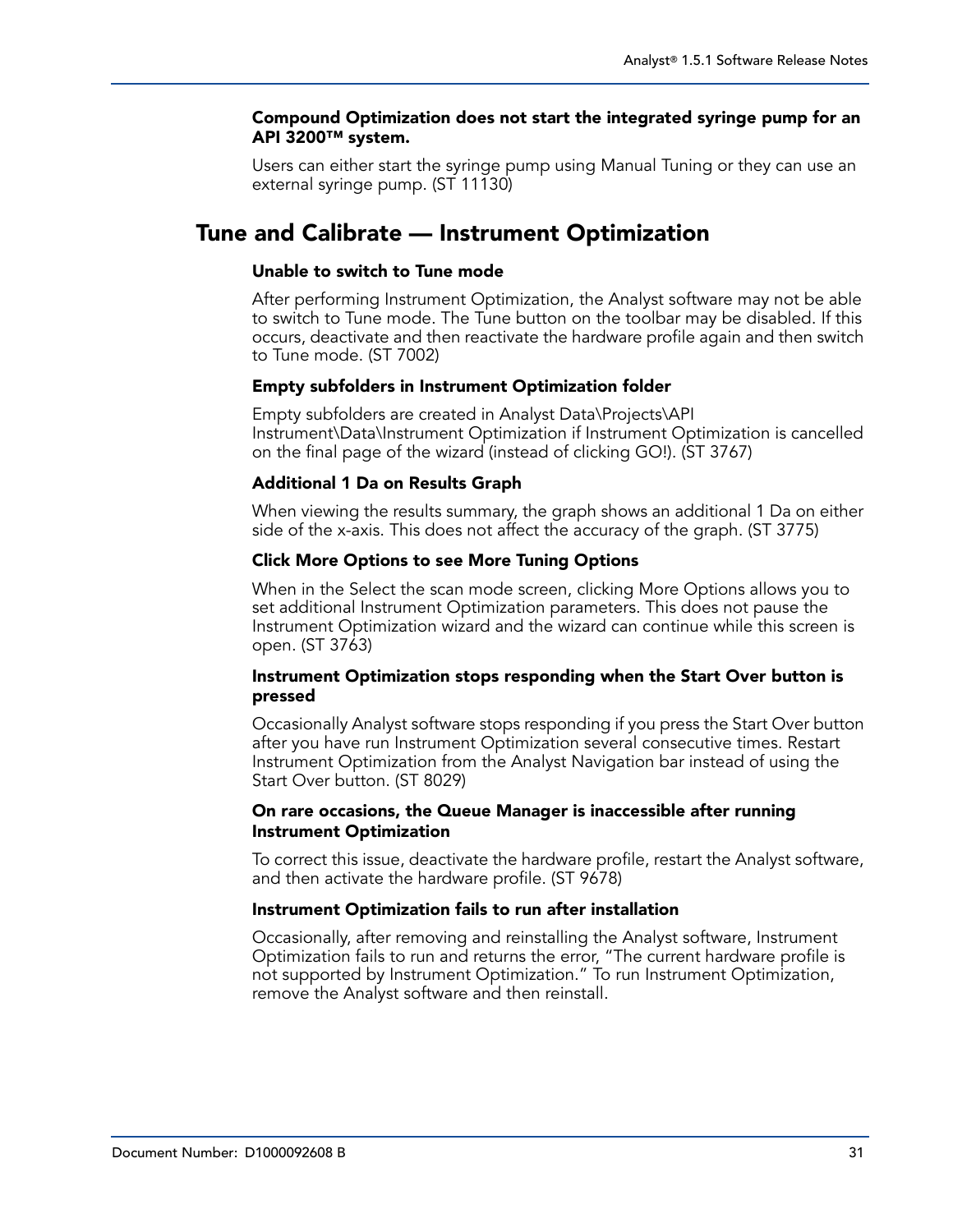## Correct masses are occasionally not selected when using the Alternate Tuning option

If you are using Instrument Optimization to tune a system, it is highly recommended that you use the approved tuning solution. If you use an unapproved solution, some masses may not be correctly calibrated.

## Occasionally, calibration shifts are observed after optimization of the 12000 Da/s scan speed on the 5500 series of instruments using Instrument Optimization.

If this occurs after Instrument Optimization, you can restart the optimization process, or manually calibrate the masses that are out of calibration.

## Occasionally, Instrument Optimization becomes unresponsive during tuning

If this happens, do not close or restart the Analyst software. Use the Task Manager program to close Instrument Optimization and then restart Instrument Optimization. (ST 13044)

## Typing a negative value for the Ionspray™ source voltage in Negative mode causes the optimization to fail

When running Instrument Optimization in Negative mode, type Ionspray source voltages as absolute (positive) values. (ST 3778)

## Poor data quality during instrument optimization tuning

Occasionally, the Analyst software will scan less than the number of MCA scans selected in an acquisition method. For example, the software will only return 3 scans for a Q1 scan when 10 MCA scans are specified. This MCA issue may affect Instrument Optimization. If this occurs during Instrument Optimization, restart the optimization process. (ST 13460)

# <span id="page-31-0"></span>Tune and Calibrate — Manual Tuning

## GS2 is available when the APCI probe is in use (specific to the 3200 series of instruments)

When the APCI probe is installed, the GS2 parameter is available, but should not be. When using the APCI probe, set and leave the GS2 value at 0. (SCR 14506)

## Display of metrics for mass calibration

Metrics for mass calibration do not show all the masses used if the calibration peak list is not in numerical order. (SCR 8483)

## Instability in Manual Tune

If the Graph Information pane is open in Manual Tune, the system may stop responding if one run is terminated and a new one started. Closing the Graph Information pane may prevent this. (SCR 8879)

## Possibility of incorrect TIC data when ramping parameters using negative step size

Ramp parameters with a positive step size only. Negative step sizes, may yield incorrect TIC data.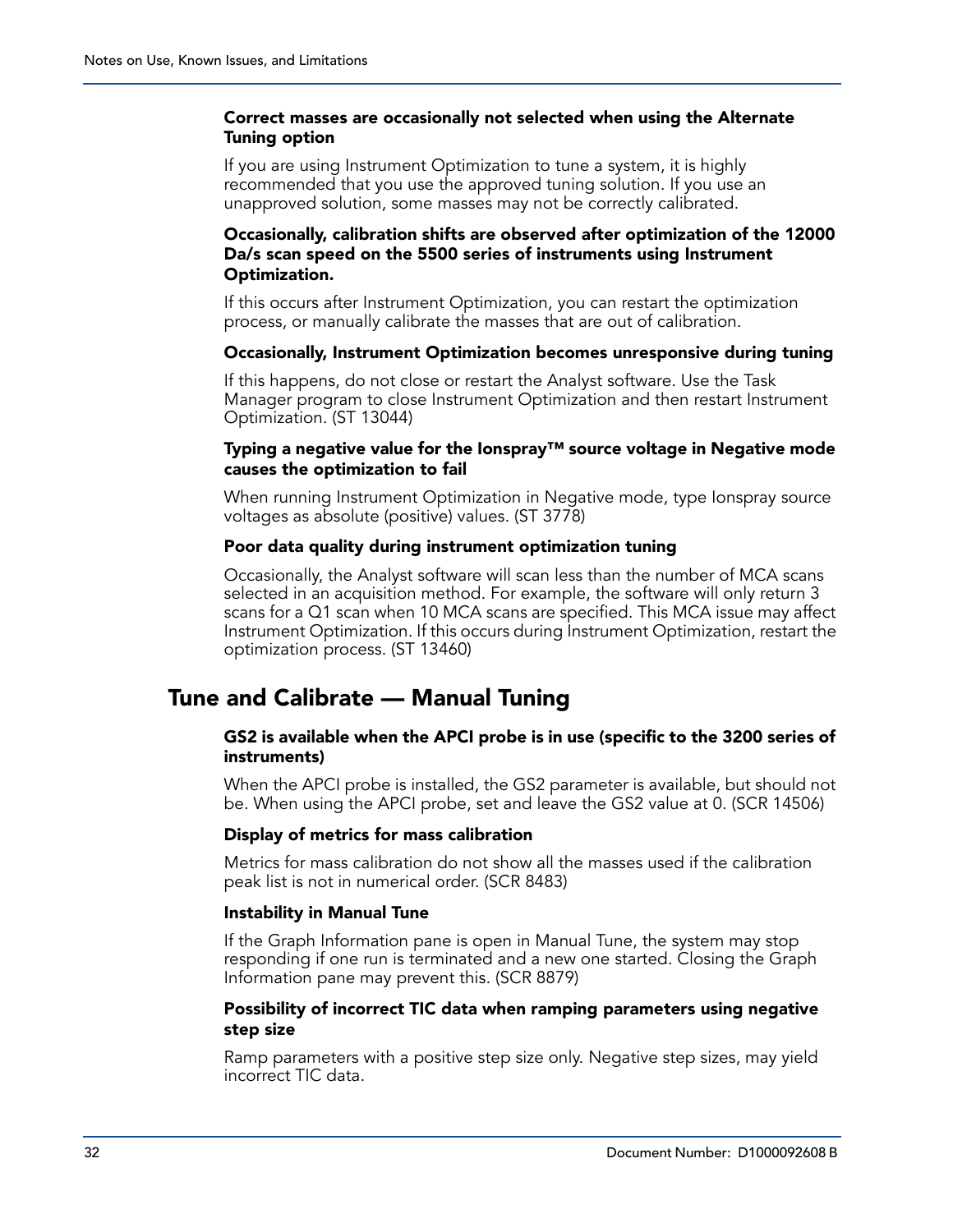#### Offset drop from unit resolution for the API 3200™ instrument

For the API 3200™ instrument, when tuning, set the correct Offset Drop from Unit Resolution values in the Tuning Options Resolution tab.

- In the Low Resolution group, in the Offset Drop from Unit Resolution box, type 0.03.
- In the Open Resolution group, in the Offset Drop from Unit Resolution box, type 0.5.

#### Syringe diameter does not change during acquisition

On the 5500 series of instruments, if you change both the syringe pump diameter and flow rate while the syringe pump is running and then click Set Flow Rate, the flow rate changes but the diameter does not. You must stop the pump and then restart it for the changes to be applied. (ST 8291)

## Data is not being recorded for the same number of cycles as requested when MCA is selected

Occasionally, the Analyst software will scan less than the number of MCA scans selected in an acquisition method. For example, the software will only return 3 scans for a Q1 scan when 10 MCA scans are specified. To correct this issue, restart the scan or toggle between scan speeds and then restart the scan. (ST 13460)

#### Windows not refreshing in Manual Tune

In Manual Tune, the user interface is not refreshed when the Resolution table editor is moved. Click between the tabs to refresh the user interface. (SCR 9327)

#### Changing the Resolution Table can cause a loss of communication

Changing the Resolution Table on-the-fly in Manual Tune during a *Scheduled* MRM™ algorithm acquisition causes communication to be lost with the instrument. You must restart the Analyst software and Analyst service to regain communication. (ST 9771)

#### Syringe pump error not clearing if ignored

On the 5500 series of instruments, when the syringe pump reaches the stopper, a syringe pump error appears. If you ignore the error for an extended period of time, and you continue clicking through the Analyst software, the error will return but you may not be able to clear it as the Clear Error button may be unavailable. To clear the error and regain communication with the syringe pump, you can deactivate and reactivate the hardware profile. If the error is not cleared, then restart the computer. In rare cases, you will have to deactivate the hardware profile and then restart the computer and the instrument. (ST 9880)

#### Display graphs may be slow to update when running the 12000 Da/s scan speed in Manual Tuning mode

When running the 12000 Da/s scan speed in Manual Tuning mode, the displayed graphs can be slow to update and the Analyst software may appear to stop responding. This is especially true if the user switches applications and then switches back. However, the data is collected successfully and the program will update when the scan stops.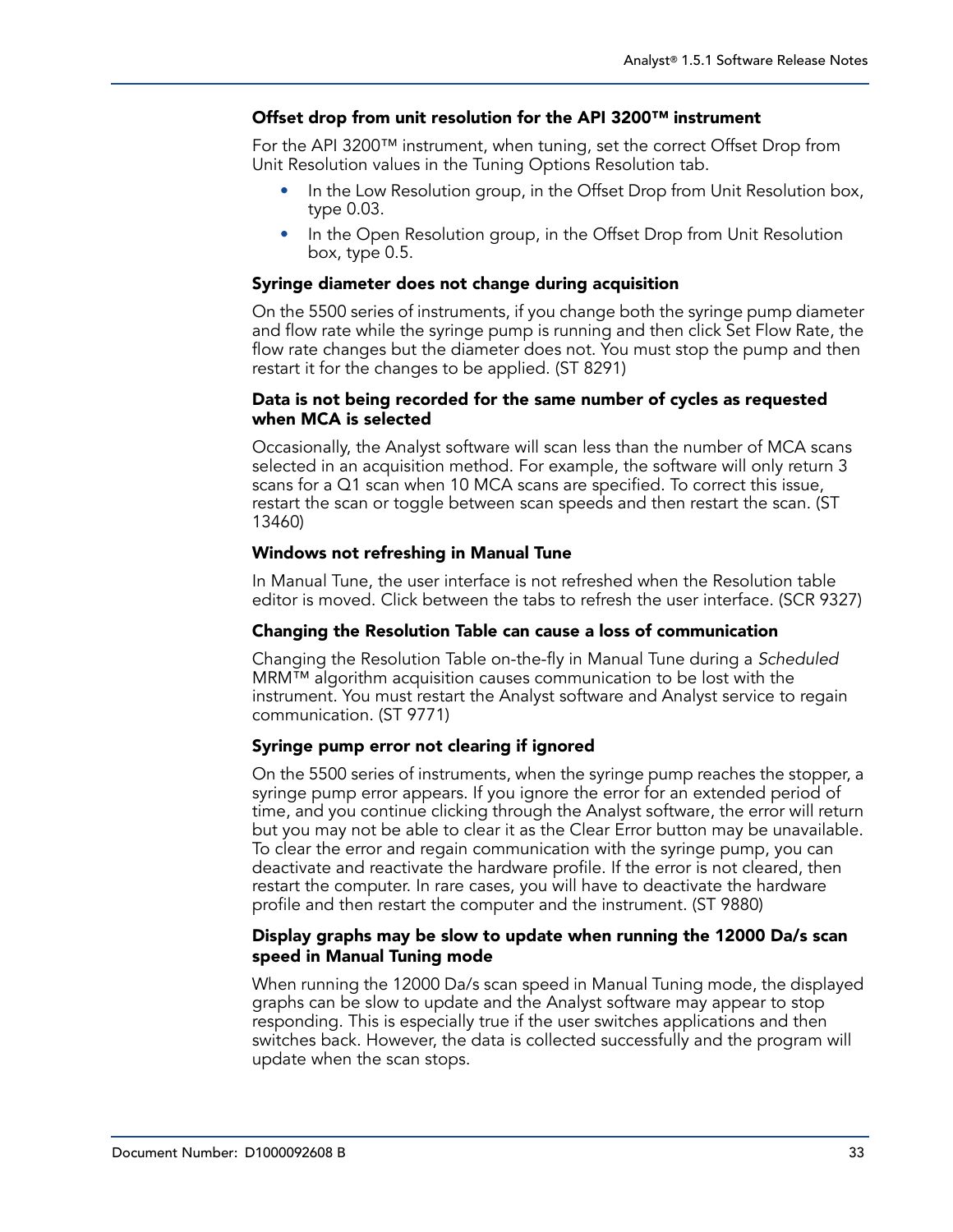## On the AB SCIEX QTRAP® 5500 system, masses greater than 1000 Da can be entered in the Isolation and Excitation tables

Although the mass range for the linear ion trap is 50 to 1000 Da, the software allows you to enter values for masses greater than 1000 Da in the Isolation and Excitation tables. The effect of entering additional rows for masses above 1000 Da is unknown but will likely affect the quality of data for the entire mass range and users are encouraged to avoid doing this. (ST 11622)

## On the AB SCIEX QTRAP® 5500 system, after performing a fresh installation of the Analyst® software, reference tables may appear empty

To avoid this issue, activate a hardware profile before attempting to edit a reference table. (ST 8788)

# <span id="page-33-0"></span>Acquire — Information Dependent Acquisition (IDA) and IDA Method Wizard

## MS3 isolation always uses the new LIT resolution table

In the IDA Method wizard, although the choices for the Resolution Q3 field (High, Unit, Low, and Open) are available for the MS3 scan type, the MS3 scan type always uses the LIT resolution table for Resolution Q3. The choices available for Resolution Q3 are ignored. (SCR 11378)

## Set to never exclude former target ions from IDA

If a quadrupole mass spectrometer profile is activated in the IDA wizard and you want to set the Exclude Former Target Ions of IDA Criteria page to Never, select the For 0 secs option. (SCR 11762)

## IDA not triggering on specific charge state

In the second level IDA, MS3 can be triggered by an ion of unknown charge state although the charge states are specified as the criteria at this level. (SCR 11551)

## DP and CE values not stored in final method

When IDA methods including MS3-dependent scans are generated using the IDA Method wizard, DP and CE values specified for the survey and other dependent scans are not applied to MS3 experiments. Type DP and CE values for MS3 experiments in the acquisition Method Editor after you have created the method. (SCR 12463)

## Doubly charged ions are sometimes incorrectly recognized as singly charged ions

Doubly charged ions are sometimes incorrectly recognized as singly charged ions in an EMS survey scan of an IDA experiment. (ST 14677)

## Singly charged masses are occasionally misidentified

In IDA experiments, singly charged ions are occasionally identified as undefined charges. (17100)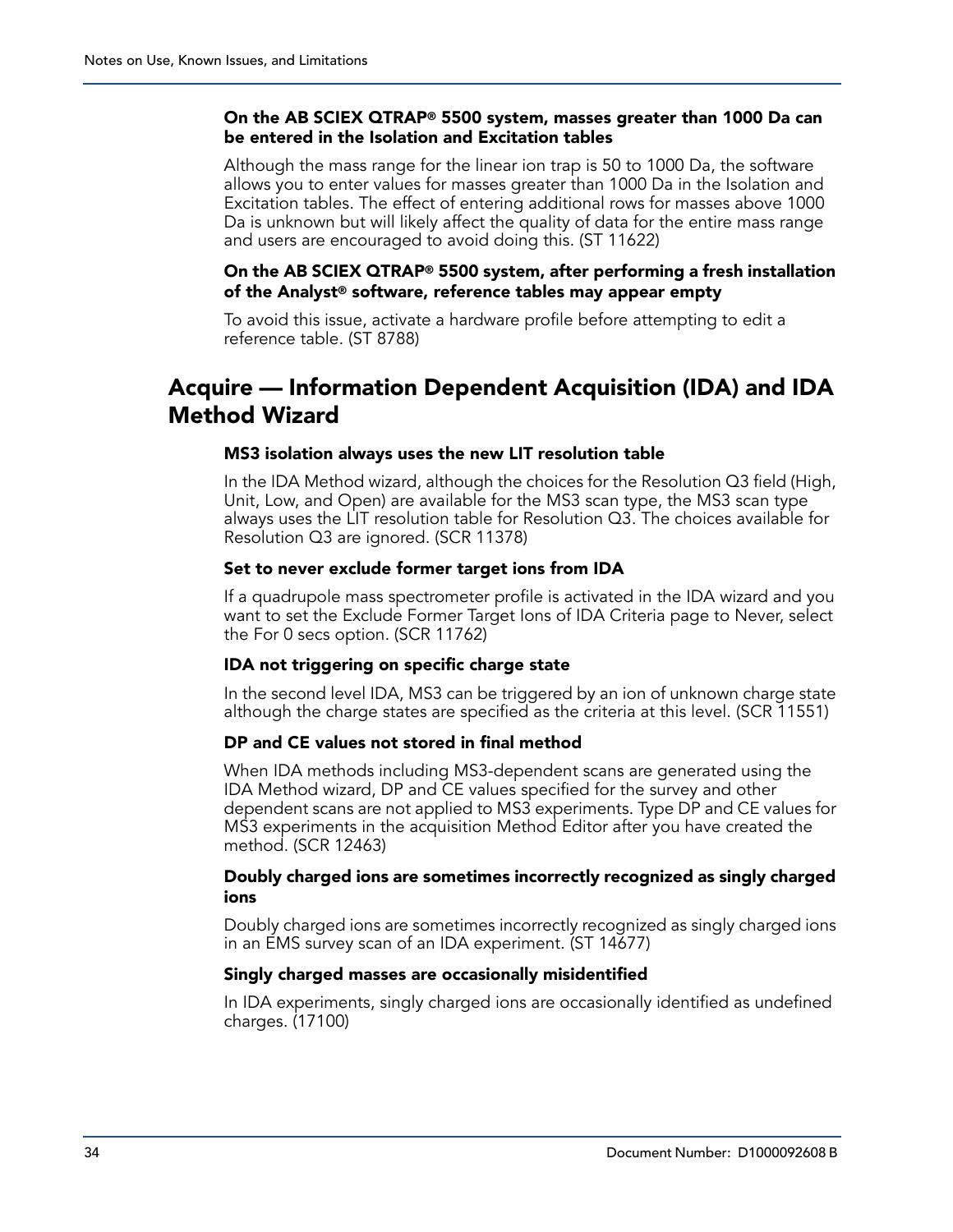## Undefined charge states are sometimes incorrectly recognized as singly charged charge states

Undefined charge states are sometimes incorrectly recognized as singly charged charge states in an EMS survey scan of an IDA experiment. (ST 17100)

## In an IDA method, if a dependent scan experiment is deleted, an additional mass range may be added to the survey scan

Refreshing the UI by clicking in a different field, switching between the experiments, or saving the method will delete the added mass ranges. (ST 17047)

## On the AB SCIEX QTRAP® 5500 system, ER scans in IDA methods must have a mass range less than 1000 Da

When you create an IDA method with a quadrupole survey scan and a confirmation scan (Enhanced Resolution), you cannot have a survey quadrupole mass range greater than 1000 Da. You will be prompted to lower the mass range or remove the confirmation scan.

## On the AB SCIEX QTRAP® 5500 system, occasionally this message appears "No dependent parameters are found in the IDA method the file will open using Explorer" when opening non IDA samples in data files collected at 12000 Da/s

The data file opens normally so you can ignore the message. (ST 13169)

## Survey scan mass ranges are duplicated when users create an IDA method using the IDA wizard

To prevent this issue from occurring, do not go back to previous pages in the wizard. Alternatively, delete any duplicate ranges in the final method. (ST 17059)

## IDA Method Wizard does not allow the user to select RF/DC scan rates for the AB SCIEX Triple Quad™ 5500 system

The RF/DC scan rates are currently unavailable in the wizard. The final method that the wizard creates uses the preset scan speed of 200 Da/s. This method is editable and can be saved with the new scan speeds. (ST 9272)

## Mass shifts of up to 1 Da may be observed for data generated using the IDA Wizard for AB SCIEX Triple Quad™ 5500 system users only.

When creating a method through the IDA Wizard, the scan speeds are not available for selection; however, the scan time is available and is editable and is populated in the final method. The final method defaults to 200 Da/s, however, the specified scan time may not necessarily correspond to this scan speed. As a result, data collected with these methods may result in an observed mass shift in the data. To overcome this issue, you can select a different scan speed, or if you want to use the 200Da/s scan speed, select a different scan speed, switch back to 200 Da/s if required, and then save the method before running it. (ST 19703)

## Looping opposite polarity EMS experiments as survey scans in an IDA experiment sometimes results in dependent data to not be triggered

The following scenarios prevent dependent data from being acquired:

• EMS+ve > EMS-ve > ER > IDA Criteria > Dependent scans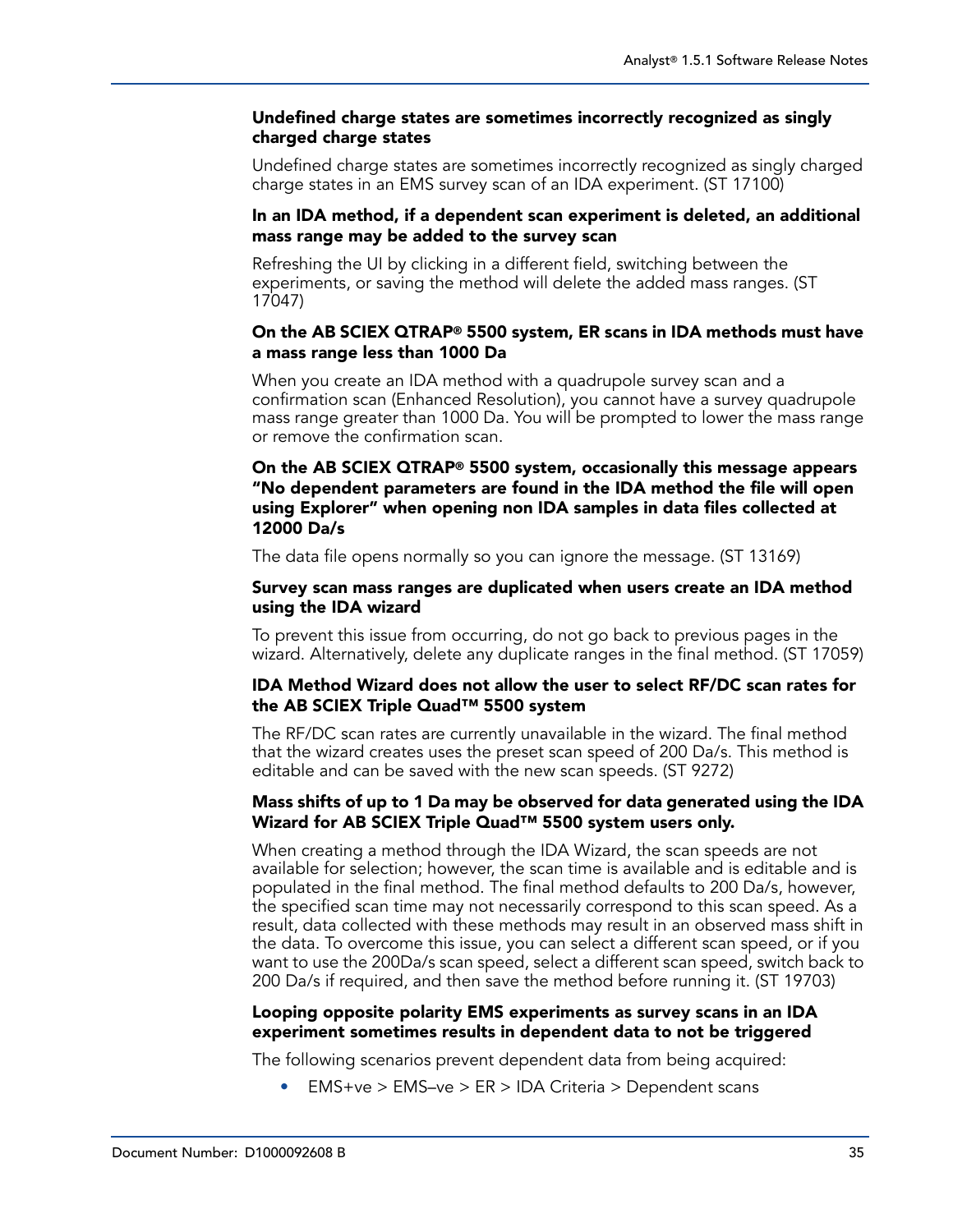$EMS+ve > EMS-ve > IDA$  Criteria where charge state confirmation is selected to NOT include unknowns > Dependent scans

Therefore, to allow dependent data to be acquired, either remove the ER scan type from the method or check the IDA criteria to allow acquisition of unknowns. The latter scenario, however, allows dependent scans to be performed only on undefined charge states. The peaks with the specified charged states are ignored even if they satisfy all the other IDA criteria. (ST 17045)

## No dependent scans are performed for an IDA method which includes a quadrupole (–ve) > EMS (+ve) > dependent scan (+ve)

No dependents scans are triggered for data acquired with this type of method with or without a confirmation (Enhanced Resolution) scan type and with or without "Unknowns" selected for charge state confirmation. (ST 18132)

## Incorrect ions selected for confirmation scan

An IDA method with a *Scheduled* MRM scan type as a survey scan and a confirmation scan type does not work as expected if the intensity threshold in the IDA Criteria is set to 0. The IDA method selects the ions from a future retention time window for the confirmation scan during the acquisition over the ions that were satisfying all the IDA Criteria. To avoid this issue, set the Intensity threshold > 0. The IDA method will work as expected. (ST 18941)

## IDA acquisition fails if the hardware profile contains an ADC device

Restart all the peripheral devices and restart the Analyst service. To avoid this issue, do not include an ADC device in the hardware profile if you will be performing IDA acquisitions. (ST 16102.)

# <span id="page-35-0"></span>Acquire — Method / Batch Editor

## Unable to delete the last row when there are more than the maximum limit of MRM transitions in the acquisition method

When pasting more than the maximum limit of MRM transitions in the acquisition method, you cannot delete the last row. You can delete row n-1 and then edit the last row to include the information that was just deleted. (ST 6968)

Note: For non 5500 systems, 300 MRM transitions is the limit when acquiring MRM data and 1000 MRM transitions is the limit when acquiring Scheduled MRM data. For 5500 systems, 1250 is the limit when acquiring MRM data and 2500 is the limit when acquiring Scheduled MRM data. (ST 6968)

## Copying and pasting acquisition methods

Copying compound dependent cells that are partially exposed in a mass ranges table may cause the pasting action to result in an error. Highlight all cells completely (drag the mouse all the way to the right) before copying them. Also make sure to copy into the same column for which the selection has been made, otherwise incorrect data and/or errors might result.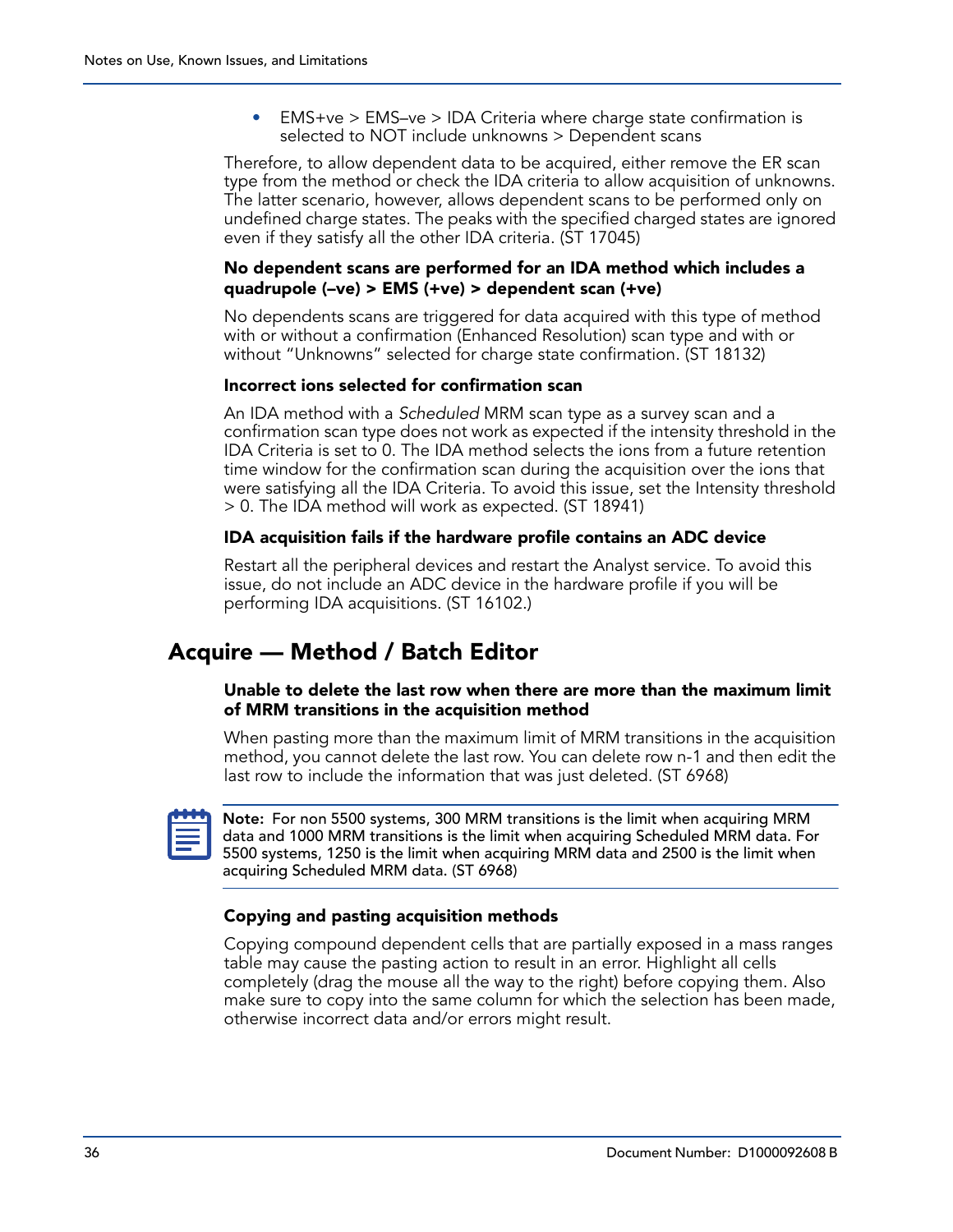#### Copying and pasting to mass table

See the Help for instructions when copying and pasting to the mass ranges table from one acquisition method to another or from an external file to an acquisition method.

#### Unable to modify and save number of cycles

If you edit any previous version of method (.dam) files, you may not be able to modify and save the number of cycles the first time. Repeat the process again to save this information.

#### Scans unexpectedly set to sum to 1

If you set the scans to sum to greater than 1, clicking the Advanced MS tab and then clicking the MS tab resets the scans to sum to 1. To store the value properly, type the value and save without clicking the Advanced MS tab. (SCR 11446)

#### Missing column headers in previous versions of batch files

If you open a batch file created from an earlier version of the Analyst software, column headers may disappear in the Batch Editor. (SCR 11578)

#### Source/gas information may not reflect values set as defaults in parameter settings

When you create an acquisition method manually or through the IDA Method wizard, review and update the Source/Gas parameters as appropriate. SCR 11662, SCR 11711)

#### Unable to save or submit batch with long file path

You cannot save or submit an acquisition batch if its project path is longer than 126 characters. When you submit this type of file, you will receive the following error message: "Failed to set Header data". When you save this file, you will receive the following error message: "Failed to save BatchName".

#### Pasting columns in mass ranges table

Pasting of individual column of values for compound dependent parameters in MRM and *Scheduled* MRM Methods from an external .csv or .txt value may not always work. You must copy and paste the whole Excel sheet with updated dependent parameter values.

#### Pasting rows in mass ranges table

Pasting more than 300 lines into an MRM mass table could take several minutes.

#### Issue with importing file with MRM transitions

Make sure that the imported file is either a .txt (tab-delimited text file) or a .csv (comma separated value) file. Make sure that the number of columns in the file is equal to the number of columns revealed in the Analyst software method editor and that the column order matches. Also, make sure that there are no empty cells in the file that you are importing. (ST 2717)

#### Error message appears when importing a text file into an MRM or *Scheduled™* MRM acquisition method

When importing a text file into an MRM or *Scheduled* MRM method, a message may appear reading: "Invalid value entered into table. Please ensure only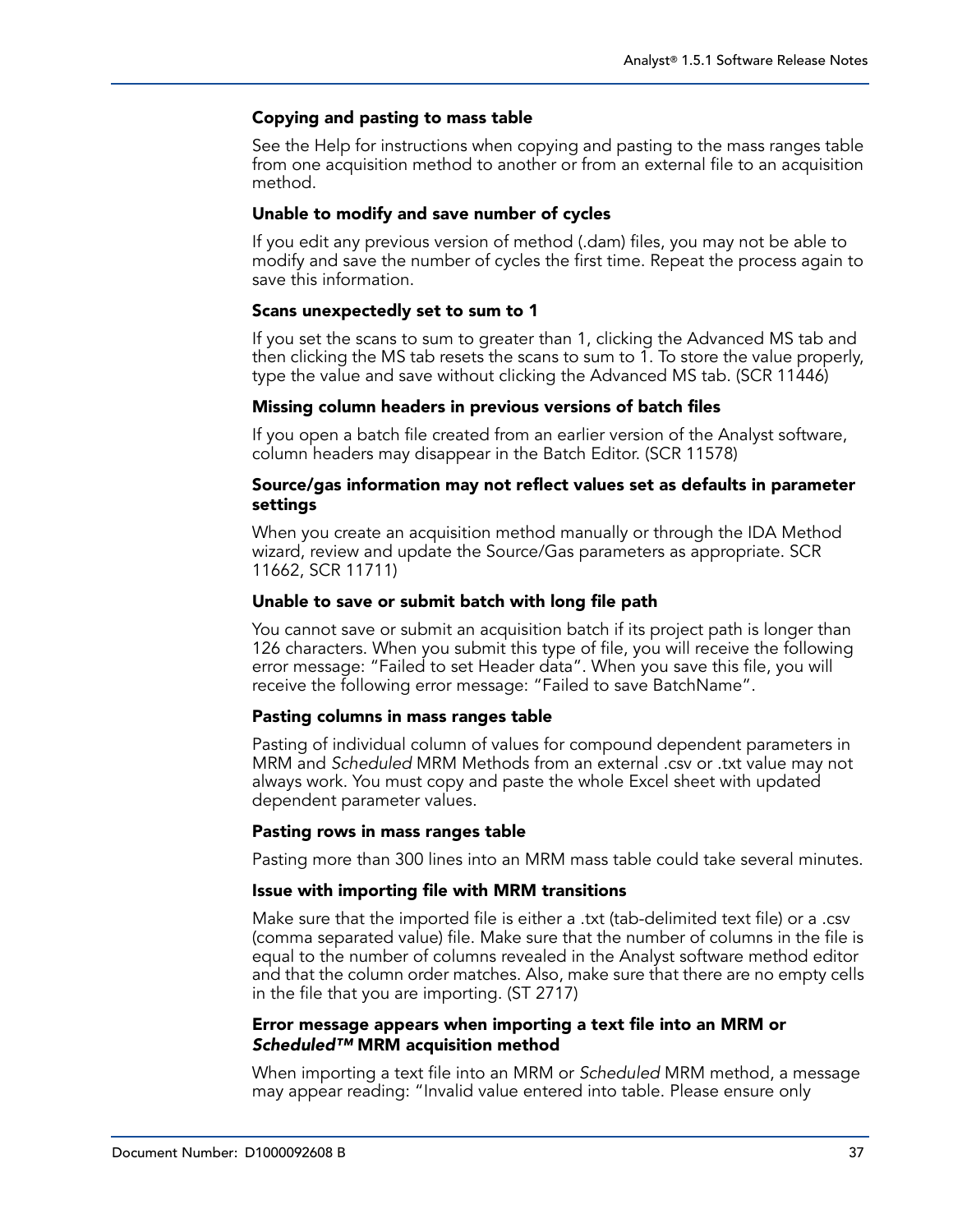numeric values are entered". Although this message appears, the file is imported correctly. This issue is not observed when importing .csv files or when copying and pasting from an external file regardless of its format. (ST 019141)

## Pasting into a mass ranges table during acquisition can cause the system to stop responding

When pasting into a mass ranges table during acquisition, the Analyst software could stop responding. You can only copy and paste into an MRM or *Scheduled* MRM algorithm table either before or after acquisition.

### Switching valve tables must be populated before using method

When using a method containing a switching valve, make sure that the table is populated before saving and using the method. If this method is used for acquisition, the system will stop responding and you will have to restart the instrument. (ST 9431)

## Pause time doubles when creating a quadrupole experiment after switching between LIT and quadrupole scan types in the Method Editor

When users create a method containing a quadrupole scan type with a mass range of, for example, 1000 to 1250 Da and then switches to an LIT scan type and then back to the original quadrupole scan type, the pause time nearly doubles. To prevent the pause time from doubling, do not change scan types during method creation. (ST 11465)

## During batch creation, pressing Tab creates another row

When you create a batch, if you go to the last row in the Batch Editor and then press the Tab button, another row is created. After the row is created, the Auto-Increment or Fill-Down functionality does not work with this row. Also, any rows appended to your batch will appear before this one. When you submit your batch, this phantom row will not be submitted. If a user creates a batch with this extra row, the sample specified in this row will not be collected. Avoid the use of the tab button to add rows to the batch; use the Add Samples button instead. (ST 14024)

## Samples in a batch remain suspended after instrument error is corrected

The batch must be resubmitted to the queue to continue. (ST 16247)

## Real time data display is delayed when using Agilent 1200 DAD D model

The real time data display between TWC and TIC is delayed when using Agilent 1200 DAD D model. Data written to the file is not affected. Reopen the file after it is acquired to see the entire data file. (ST 16524)

## Invalid ion energy in EMS scans

Although Ion Energy 1 is accessible in EMS scans, it is not applicable and should not be used. (SCR 11764)

# <span id="page-37-0"></span>Acquire — *Scheduled* MRM™ Algorithm

## *Scheduled* MRM™ experiment limit

To maintain optimum system performance, a *Scheduled* MRM algorithm, non-IDA experiment should not exceed 1000 transitions and three dependent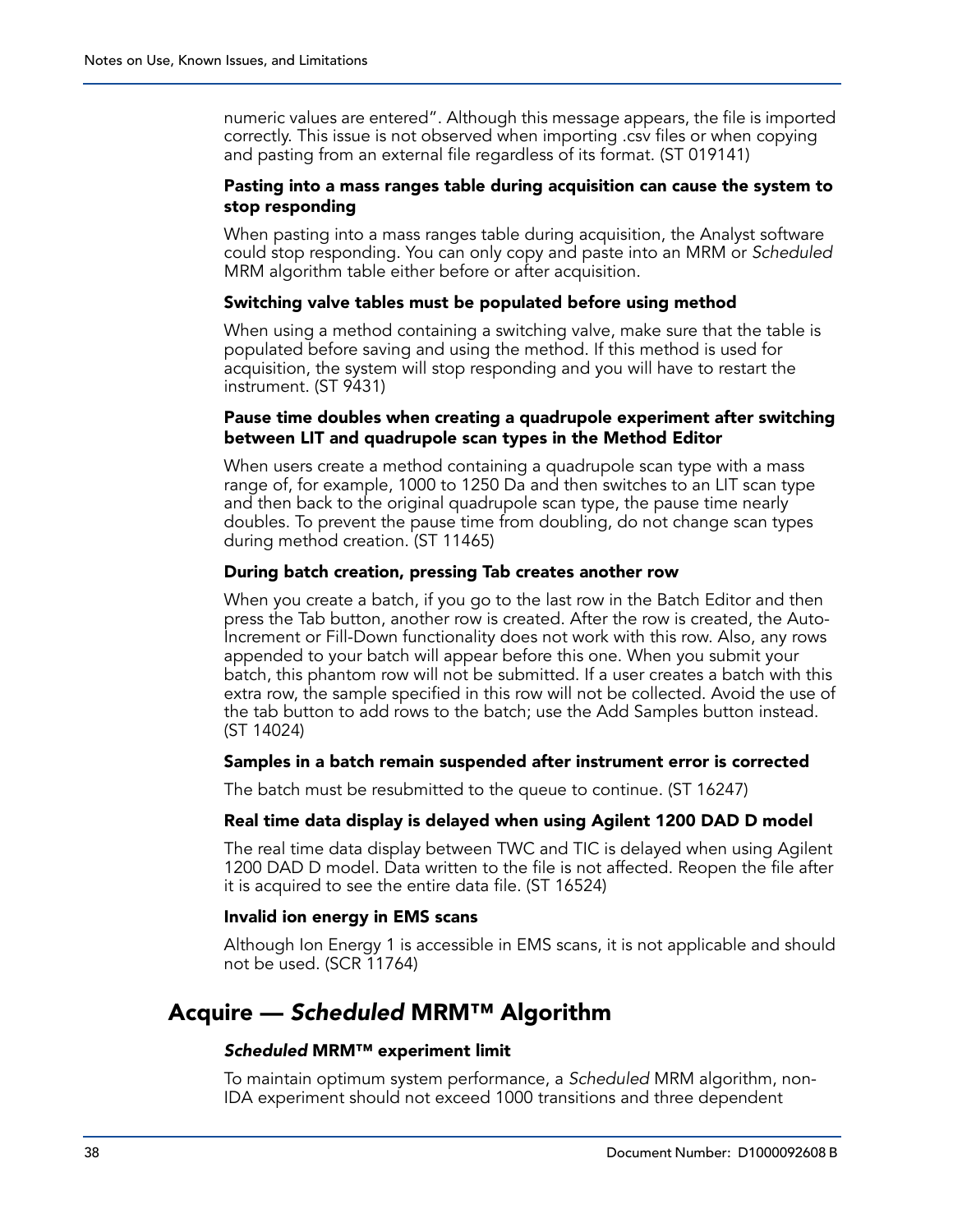parameters. A *Scheduled* MRM algorithm, IDA experiment should not exceed 1000 transitions and two dependent parameters. If the experiment exceeds these limits, the Analyst software may stop responding and you will need to restart the instrument and reactivate the hardware profile. You may reduce the number of transitions if you want to increase the number of dependent parameters.

#### Multi-period *Scheduled* MRM™ experiments not supported

Multiple period *Scheduled* MRM experiments are not supported in the Analyst software. You cannot create these methods.

#### Looped experiments not fully supported

Looped *Scheduled* MRM experiments are not fully supported by the Analyst 1.5 software. The software does not prevent you from creating such experiments, however, the acquisition may fail when trying to run these methods.

#### In certain cases there may be a decrease in sensitivity on the API 5000™ instrument when using *Scheduled* MRM™ algorithm as compared to MRM

This issue may be observed for experiments covering a wide range of Q1 masses over several hundred Da. Keep this in mind when using the *Scheduled* MRM functionality on the API 5000 instrument. (ST 15149)

## Batches containing the maximum number of *Scheduled* MRM™ transitions and three mass dependent parameters where one of them is EP causes the system to stop responding

Batches containing the maximum number of *Scheduled* MRM transitions and 3 mass dependent parameters, DP, CE, and EP, causes the system to stop responding. To avoid this occurring, do not include EP as one of the mass dependent parameters. (ST 16066)

#### *Scheduled* MRM™ algorithm parameters cannot be changed on-the-fly

Compound-dependent parameters for an acquisition method using the *Scheduled* MRM algorithm may not be applied when changed in real time in Manual Tuning. When changing parameters for a Scheduled MRM algorithm method in Manual Tuning under Tune and Calibrate mode, the method should be stopped between adjustments and then restarted. (ST 9436)

#### Modifying *Scheduled* MRM™ algorithm mass ranges table can take several minutes

Modifying a Scheduled MRM algorithm mass ranges table with 2500 MRM transitions could take several minutes. (ST 5251)

## <span id="page-38-0"></span>Acquire — Network Data Acquisition

#### Potential loss of data when acquiring from multiple instruments to same data file

Do not acquire data concurrently from multiple acquisition workstations to the same network data file.

## Windows reporting Delayed Write Failed

On Windows XP, while the Analyst software is acquiring data to a network computer, Windows may display an error dialog box stating Delayed Write Failed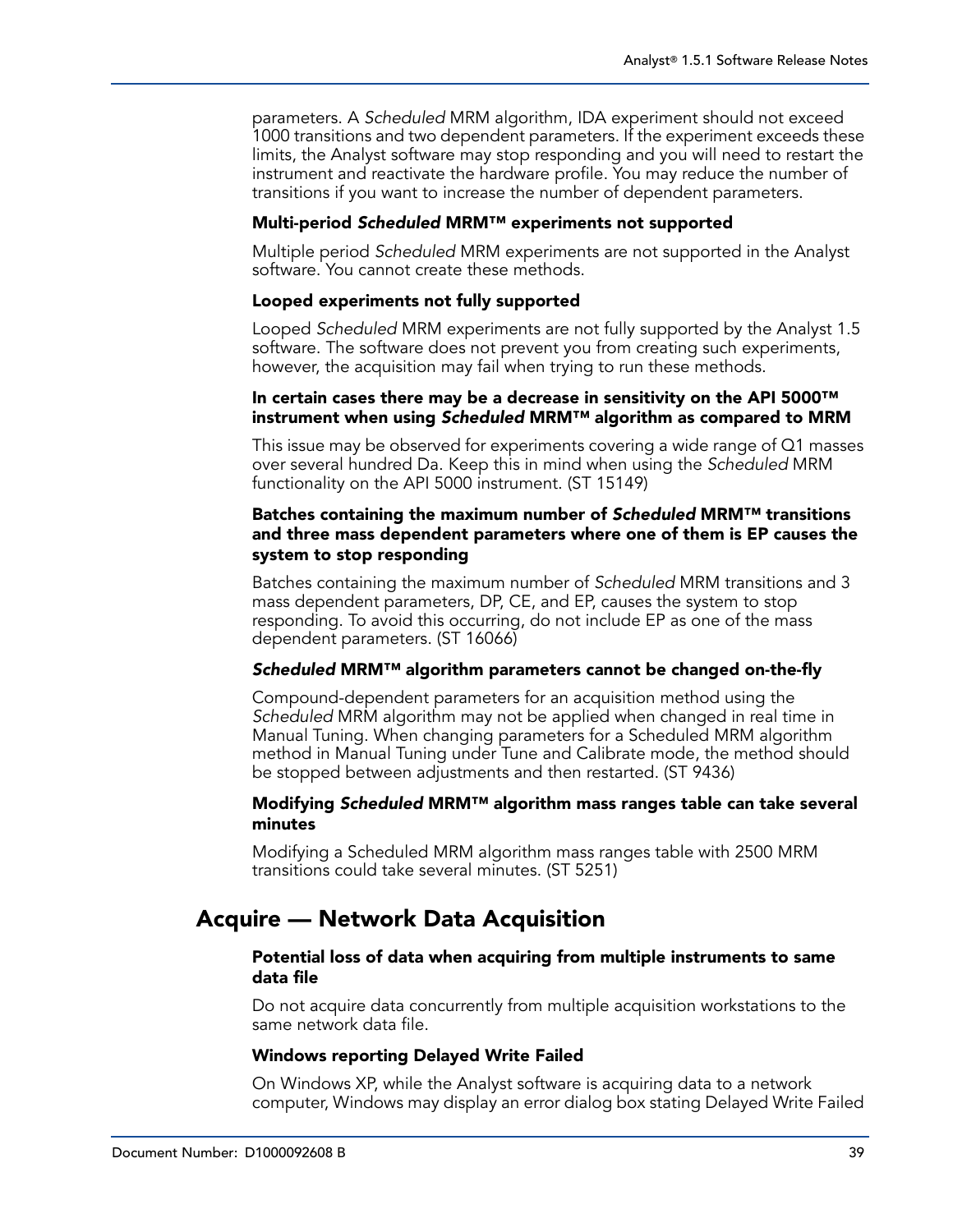at the bottom right corner of the screen when there is a network interruption. This error does not prevent files from eventually being transferred. Do not restart your computer at this time because Windows is still transferring files. For more information, see the Microsoft Web site at:

## http://support.microsoft.com/default.aspx?scid=kb;en-us;330174.

## The Analyst® software prompts you to re-enter root directory path

The root directory must follow the Universal Naming Convention (UNC) format: \\computer name\drive name. If you use a mapped drive, the Analyst software may not be able to determine the proper network path in the subsequent sessions and prompts you to re-enter the path.

## Network data security mode

For network data acquisition, work in Mixed mode or Integrated mode security. If you use Single User mode, make sure that you are a network domain user with read/write access to the project folder. (SCR 11781)

## Cannot access current data

If you are using network acquisition, you cannot see the acquired data from a remote workstation until the sample is finished.

## No audit trail record when the network is down

When the network is down, the data file creation and other non-processing activities performed during data acquisition only are not recorded in the audit trail database, which is not accessible. You can add steps to your Standard Operation Process (SOP) to check with your IT department regularly if there has been any network interruption during previous data acquisition processes and to avoid data acquisition during network maintenance work. You can also review the Windows application event log to check for any network disconnection warning events. All relevant acquisition data is still logged in the data file even if the network is down. (SCR 11648)

## Slight time delay due to file transferring

When data files are acquired to the network, the time reported in File Info in Explore mode for Last Sample Finished is the actual time the file was copied to the network, which may differ from the time of acquisition of the last sample. This is due to the delay when transferring files to the network. (SCR 9523)

## Verify checksum after file transfer complete

When you click Verify Checksum on a file that has just finished acquisition, checksum may intermittently fail if the data file transfer to the network is in progress. Checksum will work after the transfer is complete. (SCR 11419)

## Invisible subset file

When you make a subset of a sample file on the network, the file name may not be visible until after you restart the Analyst software. (SCR 11729)

## Long wait period if you have no write access

If you do not have write access to a network project and try to open a data (.WIFF) file, you may experience a long waiting period while the audit trail process tries unsuccessfully to update the information. (SCR 9906)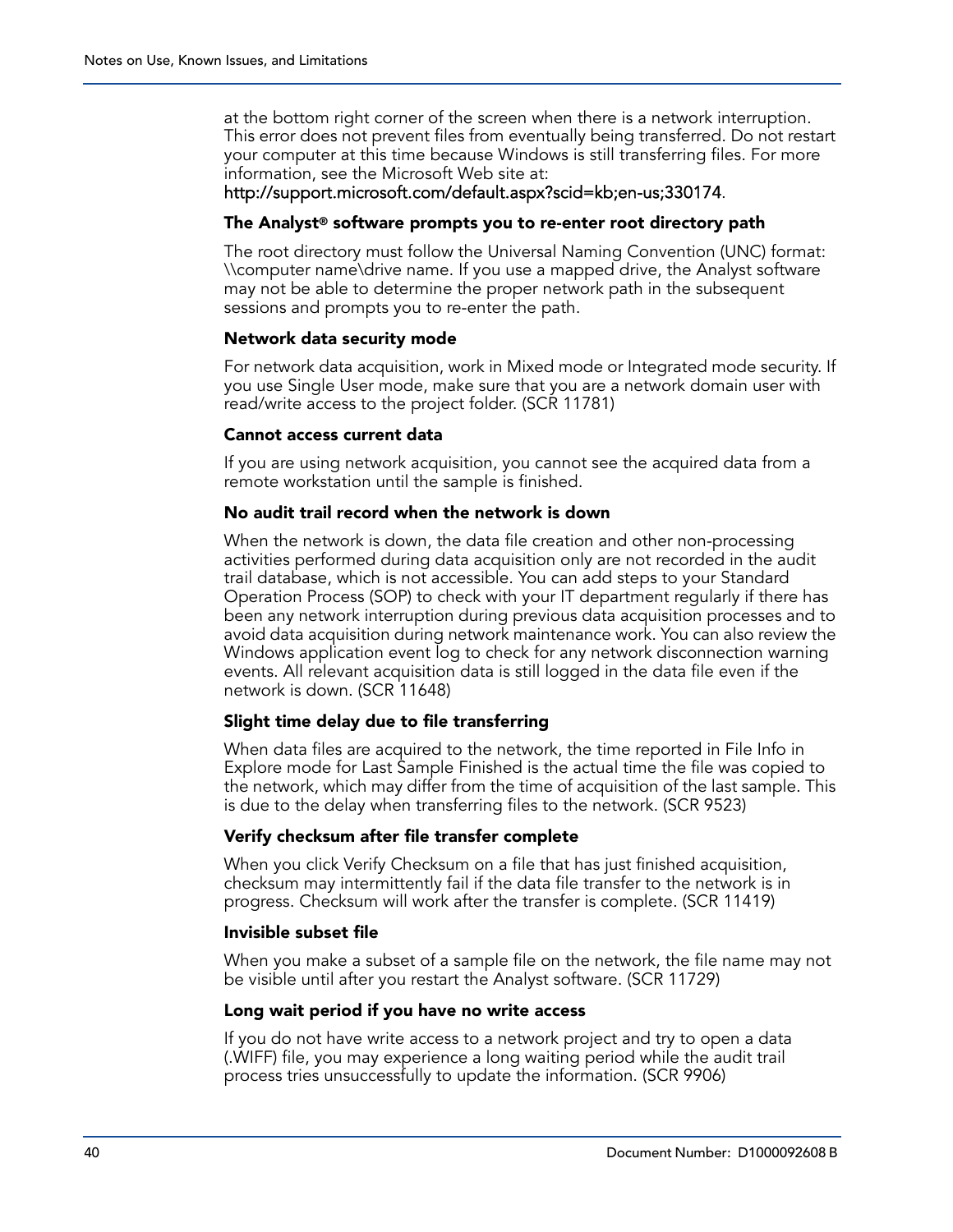#### File transferring fails due to limited space on the network

When acquiring to the network server with user-specific space limitations, the Analyst software may not be able to detect the remaining space available. As a result, the data transfer process may fail, but acquisition is not impaired. The data remains on your local acquisition workstation. (SCR 11420)

#### Spectral arithmetic output file not saved

If the root directory is on the network, select Open the New File Immediately in the Analyst software under the Output Filename section in the Spectral Arithmetic Wizard–step 4. Otherwise, the output file may not be saved. (SCR 11746)

## <span id="page-40-0"></span>Explore

#### Processing large data while performing long data acquisition

Avoid processing (for instance, performing XIC) a large data file that has more than 600 MRM transitions while performing a long data acquisition. Doing so may cause the software to become unstable and data to be lost. Use another computer to process such data. If you need to open the currently acquiring data, the display for currently acquiring *Scheduled* MRM data defaults to TIC to open the file faster. Processing these files should still be kept to a minimum during acquisition.

#### Processing Options truncates non-Integer values

The Analyst software Processing Options / Integration screen (Tools > Settings > Processing Options, Integration tab), allows you to enter decimal values between 0 and 100. However, once the screen is closed and reopened, these values truncate to their integer values.

#### "Subtract Range Locked" option appears to be active; menu item in the right-mouse menu does not update

When right-clicking on a chromatogram, the feature appears to be enabled whether or not it actually is. To see whether or not the feature is enabled, see either the Menu bar (Explore > Background Subtract > Subtract Range Locked) or the Explore Toolbar. If the icon is displayed as depressed, the feature is enabled.

#### Unable to sort Peak Lists properly

In rare instances, the Peak List does not sort properly. To restore functionality, close the Peak List (deleting the pane) and re-open it.

#### Cursor does not correspond to the time point of the spectral data

Occasionally, the cursor is incorrectly allowed to be placed between data points. The time in the header of the spectrum of the active chromatogram is always correct.

#### Missing data when exporting to PDF format

When the Analyst software is active with several panes open, exporting the active window to a PDF file may not export all data from the window. Use Export when there are only a few panes in the window.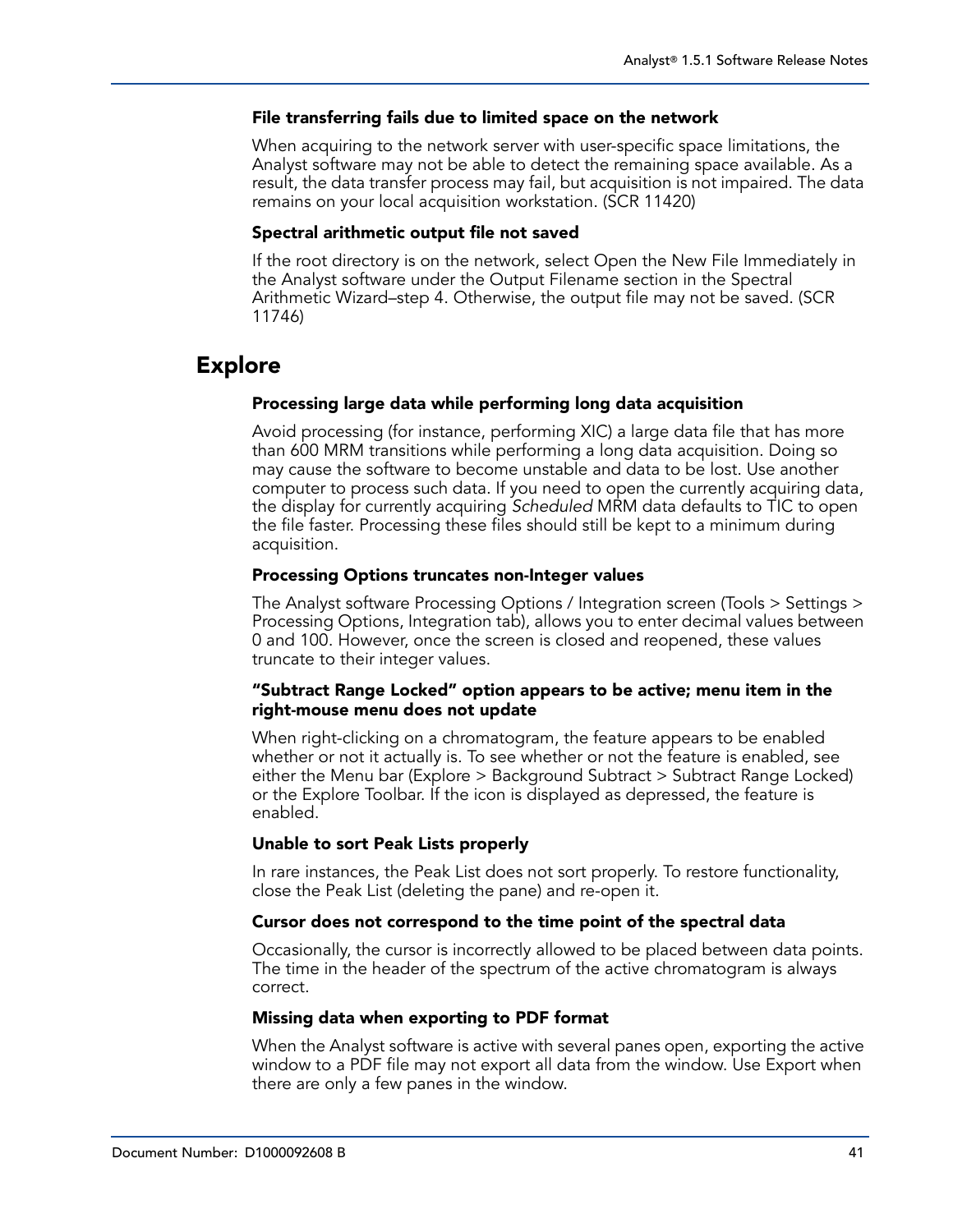## Time range discrepancy for Contour plot

When saving a processed data file (PDT) with a Contour plot shown, the saved file displays a different time range from the original Contour.

## X-axis not extended

After offsetting a chromatogram, the x-axis (time) range is not extended to include the shifted data.

## DAD margin for negative absorbance not functioning

The diode array detector (DAD) margin for negative absorbance does not function.

## Performance degradations due to large number of scans

Processing data can be slow when the data file contains a very large number of scans resulting from the use of short dwell times. Keep the number of scans below 30,000. (SCR 7964)

## Viewing IDA data files

If you open an IDA experiment data file while acquiring, it displays in Explore mode even if the IDA Explorer is set as the default viewer in the Appearance Options dialog box. If you open the data file after acquisition, it displays in the IDA viewer. Samples that were opened in Explore mode during acquisition do so by default when the acquisition is complete as well. You can open the sample in the IDA Viewer if you reopen the file. (SCR 9805)

## Integrated Harvard syringe pump not in file info

In some cases the File Info in Explore mode indicates that the integrated Harvard syringe pump was not used even though it was used. (SCR 8643)

## Smoothing does not consider 0 intensity points

The Smoothing function does not consider 0 intensity points. Holes might appear in the spectrum after smoothing if there are intensities of 0 in the data file. (SCR 13204)

## Show File Information

Opening the File Information pane using the Show File Information command may cause the software to stop responding or to omit information from the display. This is an intermittent display problem and no data is lost. If this occurs, configure the Audit Trail Manager settings to No Audit Map or alternatively deselect the Closed Module event in the Audit Map Editor to view or save the File Information to a file. The original audit trail settings should be restored. Only an Analyst software Administrator has the privilege to configure the audit trail settings.

## Overlay on plot for isotopic distribution in calculator

Occasionally, this feature does not function as expected, however, the text will still be accurate.

## Incorrect status in File Information

On the 5500 series of instruments, the file information incorrectly shows the status as "Bad" for the Curtain Gas™ flow and interface pump. There is no interface pump on the 5500 systems. Also, although the file information will read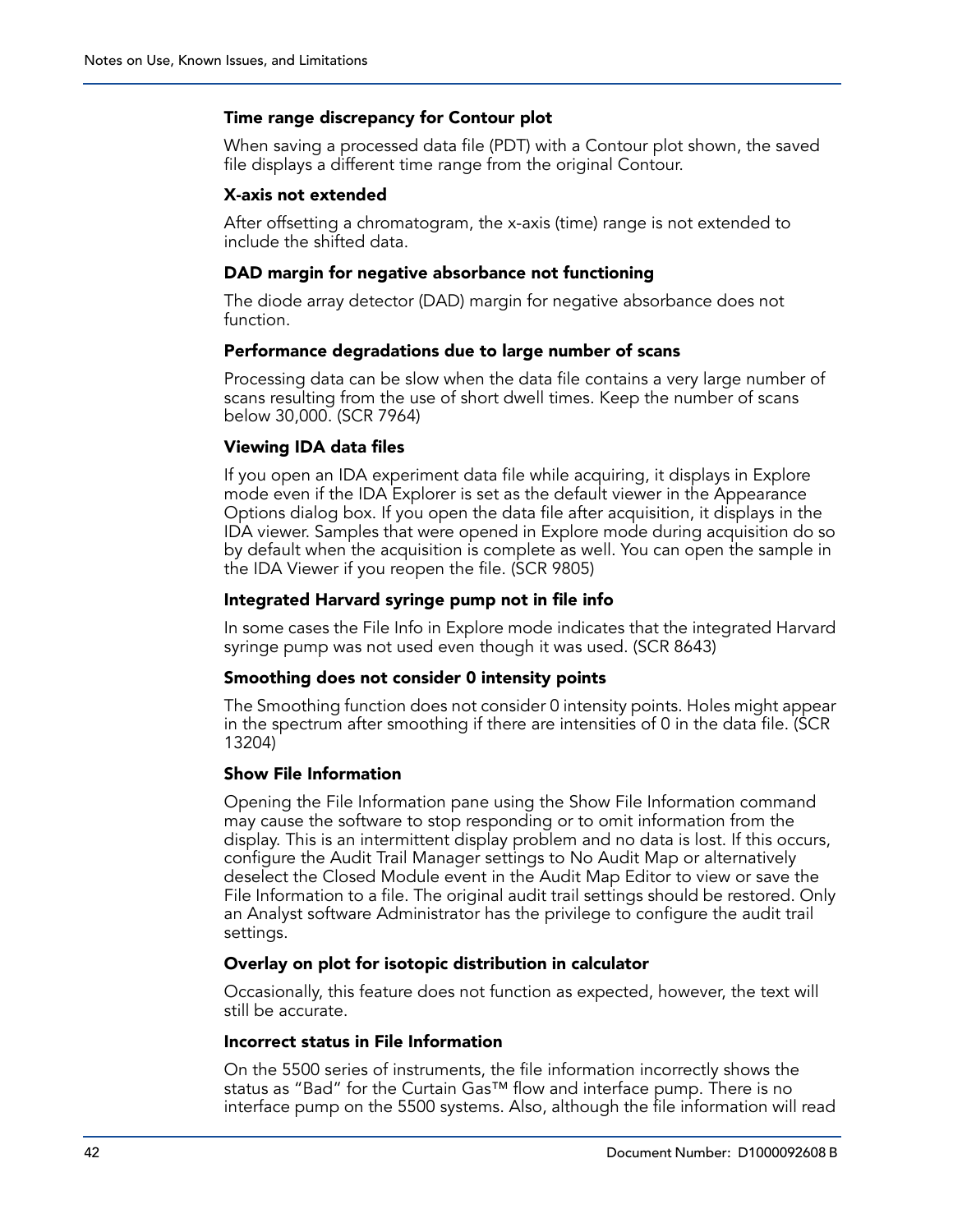"Bad" for the Curtain Gas flow, this does not necessarily reflect the status at the time of acquisition. If during acquisition, the Curtain Gas flow status develops to a true "Bad" state, then acquisition for that sample will stop with an error. (ST 8853)

## Delay in displaying sample list

On the 5500 series of instruments, it takes more than 90 seconds to populate the sample list for a data file acquired with more than 1000 samples. Allow for at least 90 seconds to populate the entire sample list. If you acquire more than 1000 samples into a .wiff file, it will take at least 90 seconds to populate the sample list. The Analyst software will be able to open the file; however, we recommend that you acquire the samples into different data files, if possible.

## Syringe pump method information missing from the File Info

On the 5500 series of instruments, the syringe pump details used to collect the data are not displayed in the File Information pane for data where a syringe pump was used. You should note which flow rate and syringe diameter were used during acquisition. Alternatively, the user can obtain this information from the data file by recreating the acquisition method from the file information by rightclicking on the file information to select Save Acquisition Method. You are required to have the same devices in your hardware profile to recreate the method completely. (ST 7861)

## Explore History file not displaying properly

The Explore History File does not display properly. The description of all the changes is sometimes merged into one cell but it is often still legible. In some instances, some information may be missing. (ST 9481)

## Changes to offset in History pane not appearing

You must reopen the History pane to show changes to the offset. (ST 9486)

## Reviewing MRM data changes the active XIC

When opening a saved Explore History File (.eph) from a Total Wave Chromatogram (TWC) where the data from the mass spectrometer is MRM data, the displayed data is the overlaid XICs but reviewing the changes will change the active XIC. The listed history, however, is correct and can be used to manually apply those settings to the original data.

## Occasionally, samples in data files collected at 12000 Da/s cannot be opened

If this occurs, open the previous or any subsequent sample and use the forward and back arrows to navigate to the sample that will not open. (ST 13169)

## If you expand data in the IDA viewer while a sample is acquiring to the same data file, data from an acquired sample is not displayed

No data is displayed in Explore mode for an acquired sample if you expand data from the IDA Viewer while a second sample is being acquired to the same .wiff file. (ST 18228)

## Undocked Graph Information Window may cause the software to stop responding

Occasionally when the Graph Information Window is opened and undocked the software stops responding. This is especially the case when the window is left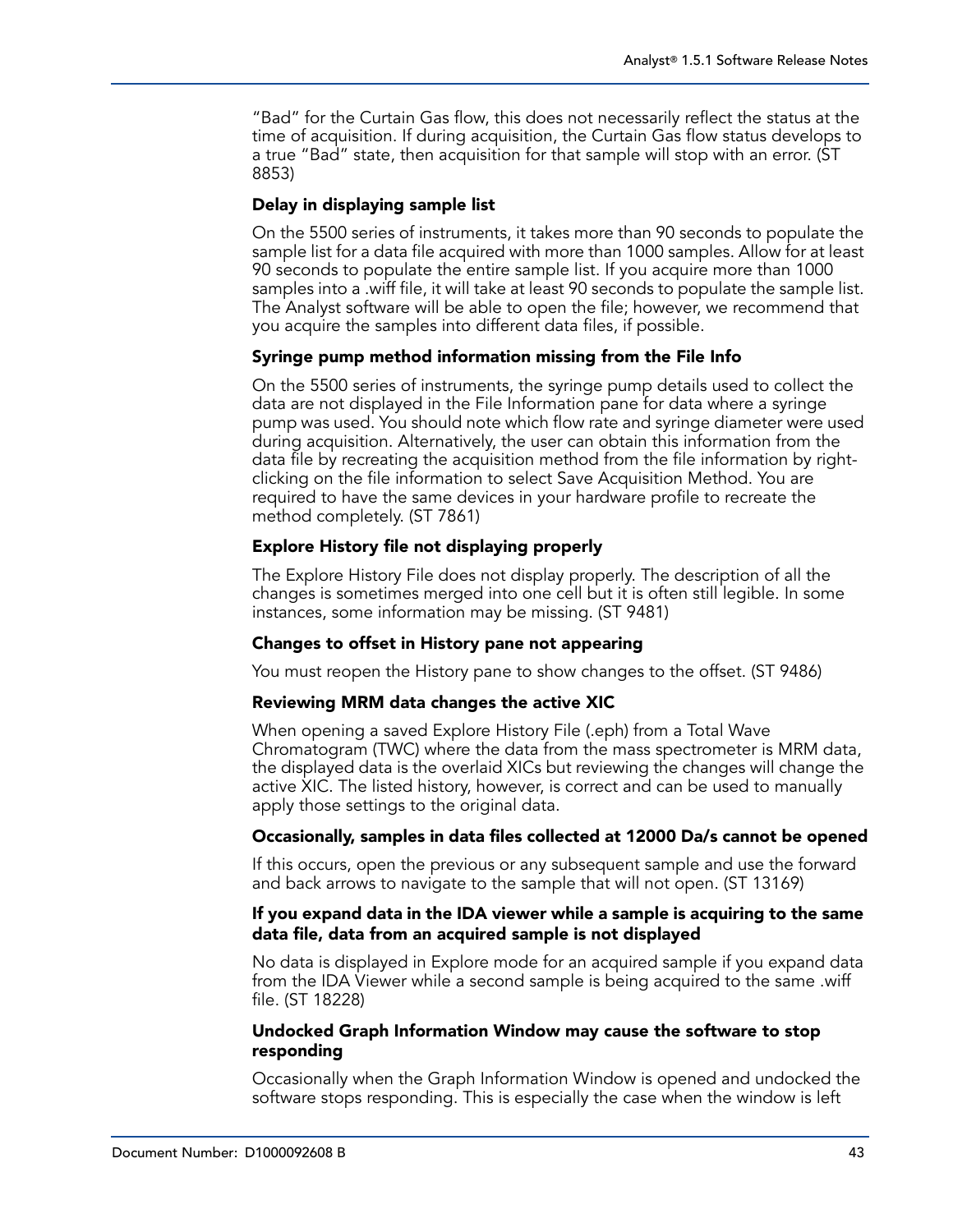open and undocked for several hours while acquisition and processing take place. To avoid this issue, keep the Graph Information Window docked. (ST 16700)

#### The Q1 resolution offset table at 10 Da/s is missing in the File Information

The Q1 resolution offset table at 10 Da/s is missing in the File Information for a negative ER scan type. This does not affect the data or any future acquisition. To retrieve this information, you may look into a data file acquired in Q1 negative mode. (ST 13331)

## Sections of ions appear to be missing in EPI scans

On the 5500 series of instruments, when you use Q0 trapping, a fill time of at least 20 ms is required. EPI spectra acquired with a Fill Time less than 2 ms will result in a missing range of ions in the second mass range when Q0 trapping is On. In general, you can expect to see an overall decrease in sensitivity even with one mass range under these conditions. (ST 8200)

## Compound Library databases with over 20 000 entries fail to display full information

When opening Compound Library databases that have over 20 000 entries, the individual fields will not display the full information used to populate the original database; "NA" is populated instead. The recommendation to overcome this issue is to resave the original database into two separate databases in order to be able to view all entries and then populate future entries in a new database. For example, delete the last 10,000 entries and save this database as "Part 1" and then reopen the original database, delete the first 10,000 entries and save this database as "Part 2". Note: Deleting entries and then adding new ones is not recommended. (ST 19297)

# <span id="page-43-0"></span>Explore — Library Search

## Blank results in new field

When performing a Library Search from an open spectrum, if you click View Manager from the Search Results window and add a new field, the results for this new field might appear blank. Clicking on the field a few times, will cause the results to appear. This is a graphical issue and does not affect functionality.

## Hidden column in Compound Library view

When viewing the Compound Library, increasing the width of the last column may uncover a column named Hidden, with populated values. This is a graphical issue and does not affect functionality. Do not modify the data in this column. (ST 3165)

## Editing the compound name twice may cause the Analyst® software to stop responding

If you edit the name of a compound in the library, click OK, and then attempt to edit the compound again, the Analyst software stops responding. To avoid this, after clicking OK to change the compound name, close and re-open the library before attempting to change the same compound. (ST 2283)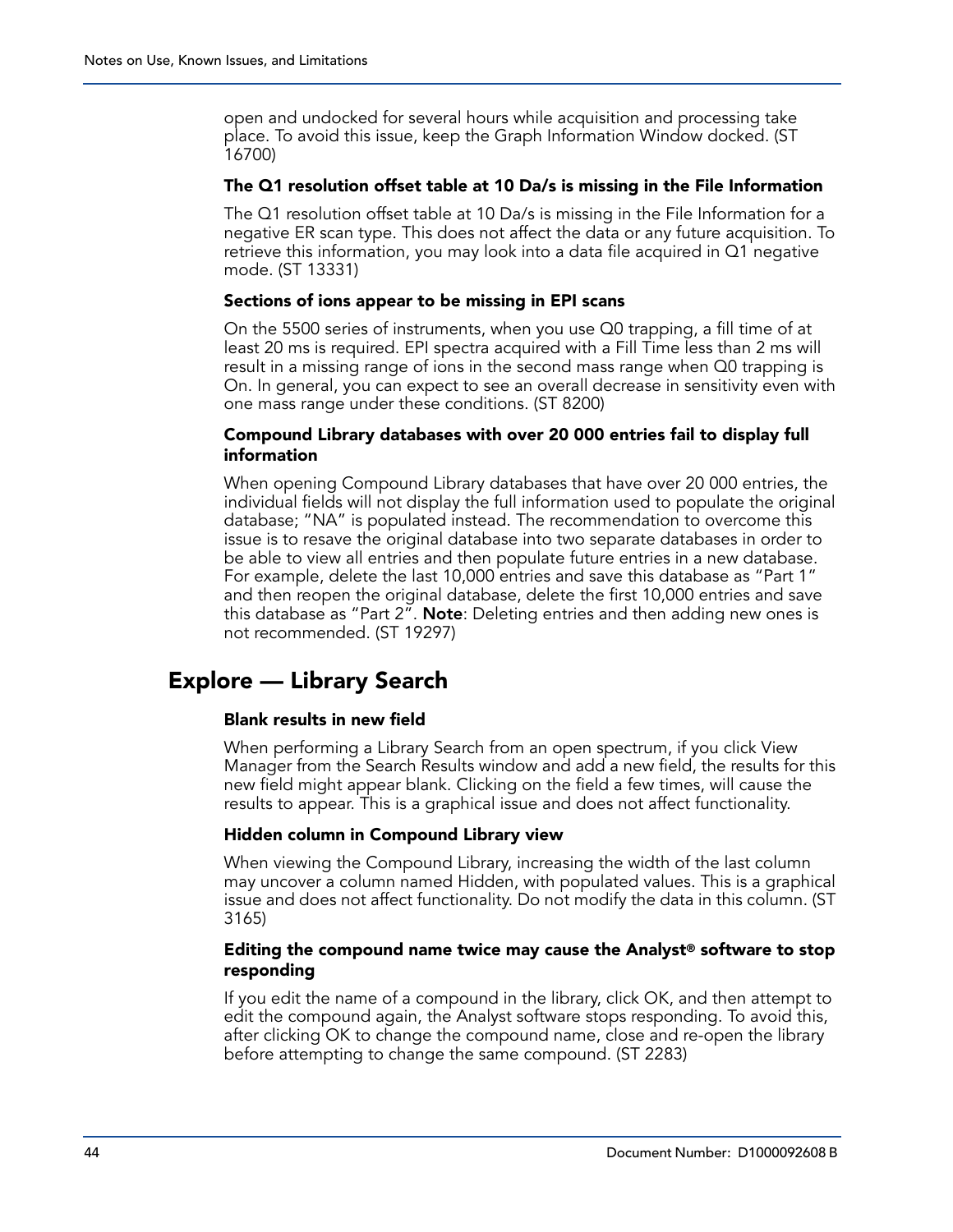#### New version of library database

If you have an old library database, you will receive an error when the Analyst software tries to connect to the library. To update your library, contact AB SCIEX technical support at: support@absciex.com.

#### Opening a library record in the default library may show a blank spectrum

If this occurs, reconnect the library database (Tools > Settings > Optimization Options > Library Manager) to correct the issue. (ST 1860)

## <span id="page-44-0"></span>Explore — WIFF Data File

#### Analyst® software file compatibility

The Analyst software is fully backward compatible. However, it is not forward compatible, that is, Analyst 1.5 software data files, for example, do not consistently open in Analyst 1.4.2 or older software versions. If you upgrade acquisition computers to the newer Analyst software, you should also upgrade processing computers to the same version.

#### Flat file size limit

The software can display data in the flat file (.WIFF.scan) for files up to 2 GB in size. Any data stored beyond this limit may not display properly. In addition, larger file sizes may degrade overall performance. Begin acquiring data to a new data file if your file size nears this limit (for example at 1.5 GB).

## <span id="page-44-1"></span>**Quantitate**

#### Algorithm compatibility

*Scheduled* MRM data cannot be analyzed with Analyst Classic or previous versions of the IntelliQuan (IQA/MQ II) algorithms. For this reason, the IntelliQuan integration algorithms have been improved to support *Scheduled* MRM data, and have been renamed IQA II and MQ III. For more information, see [Technical Information Regarding Integration on page 63](#page-62-1). Due to this change, several behaviors will be observed in the software:

- When creating a new quantitation method with Analyst Classic as the preset algorithm, the software warns about algorithm incompatibility and the new method uses IntelliQuan-MQ III instead. This operation has no affect on the preset algorithm. (ST 5388)
- IntelliQuan Results Tables from versions of the Analyst software earlier than 1.5 will continue to use the previous versions of the algorithms in the Analyst 1.5 software so that the results presented are consistent. This is the only situation in which previous IntelliQuan algorithms are used in the Analyst 1.5 software.
- The Quantitation wizard cannot create a quantitation method for a data file that contains more than 94 transitions. Before you can use the Quantitation Wizard to generate a Results Table, you must first create the quantitation method using the Build Quantitation Method feature. Select this quantitation method on the Create Quantitation Set - Select Method page of the Quantitation Wizard. (ST 5919)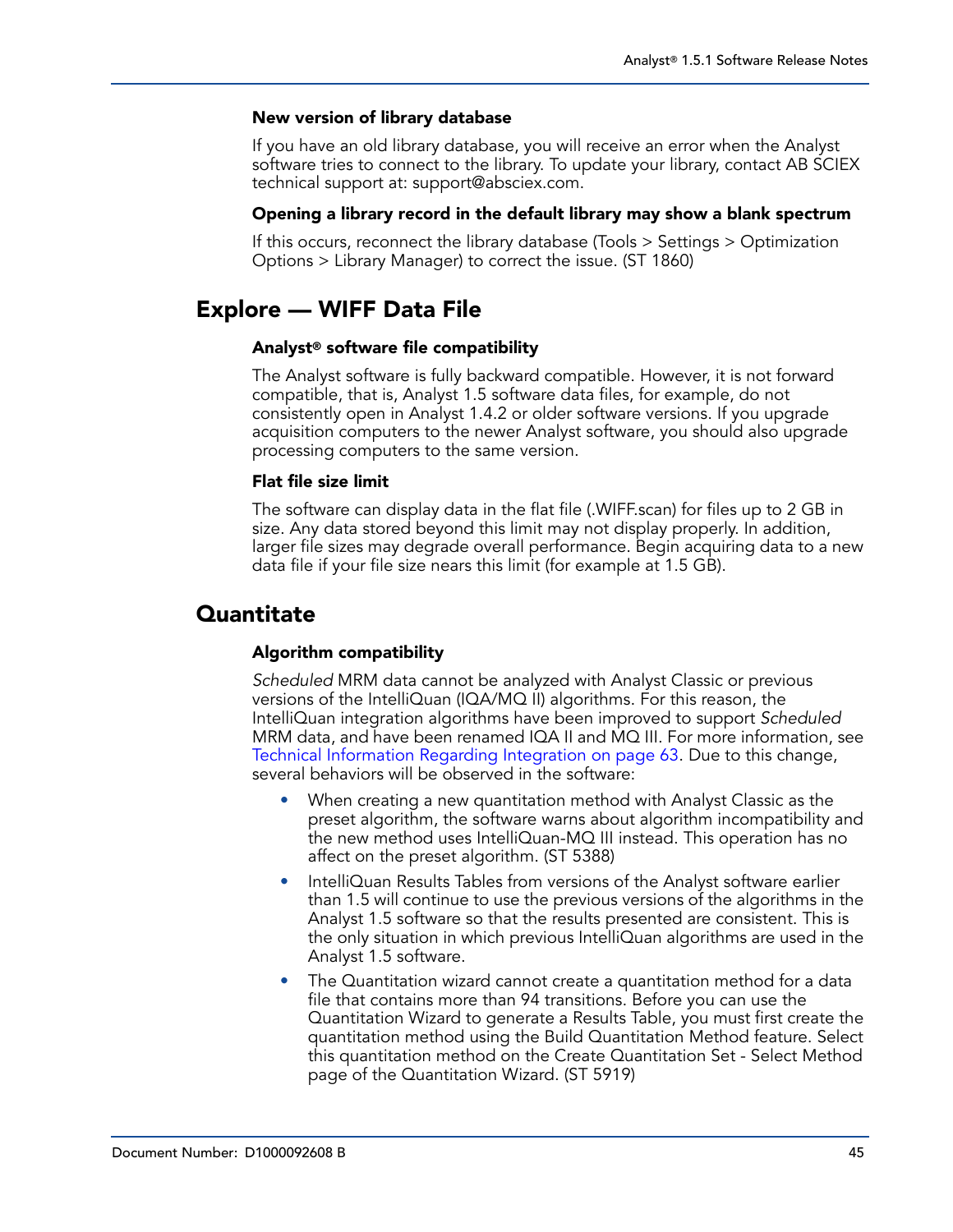- Previously generated quantitation methods with the Analyst Classic algorithm cannot be used to analyze *Scheduled* MRM data. To carry forward the information, export the method as text using the Create Text File from Quan Method script and then re-import it using the Create Quan Methods from Text Files script. Both scripts are provided on <drive>:\Program Files\Analyst\Scripts\All Mass Spectrometers folder.
- You cannot add *Scheduled* MRM data to Results Tables using Analyst Classic or older IntelliQuan algorithms.

## IQA II Integration algorithm occasionally does not find peaks on *Scheduled* MRM™ data

For *Scheduled* MRM data, it is highly recommended that you use IntelliQuan - MQ III as the default integration algorithm, as the peak is sometimes not found in the retention time window when using *Scheduled* MRM algorithm with IQA ll.

## IntelliQuan - IQA ll parameter-free integration algorithm not set by default

For regular MRM data, IntelliQuan - IQA II is the preferred default algorithm. For fresh Analyst 1.5 software installations, this must be set manually, as the MQ III algorithm is set by default. For instructions, see the Help.

## Default integration algorithms

Newly created projects always copy the default integration settings from the Default project. For fresh Analyst 1.5 software installations, this preset is now IntelliQuan - MQ III. If you are reusing your Analyst Data folder from a previous version, the preset from that Default Project will carry forward to the Analyst 1.5 software.

## Large signal-to-noise values sometimes reported in the Results Table

Occasionally, when very low or no noise is selected for a background, very large values to over 20 digits are reported. This might occur because there is no baseline noise for these cases. The signal-to-noise should be reported as N/A in these cases. Readjust the selection of the baseline to make sure that some baseline noise is applied to the signal-to-noise calculation.

## Baseline Sub window

The IntelliQuan Baseline Sub window is actually a half window. The window used is twice the width that is entered. This applies both to the Integration tab of the Processing Options and the IntelliQuan Parameters dialog boxes opened by right-clicking in a data list. (SCR 12984)

## Exporting with Sum Multiple Ions produces bad text file

Exporting a Results Table built with the Sum Multiple Ions option produces data in separate columns. The values appear under incorrect headers and the text file may be incorrect. (SCR 10947)

## Diode array detector results not removed

In a DAD Results Table, even when all DAD data is removed and an ADC data sample is added, the DAD information remains in the Results Table. (SCR 7998)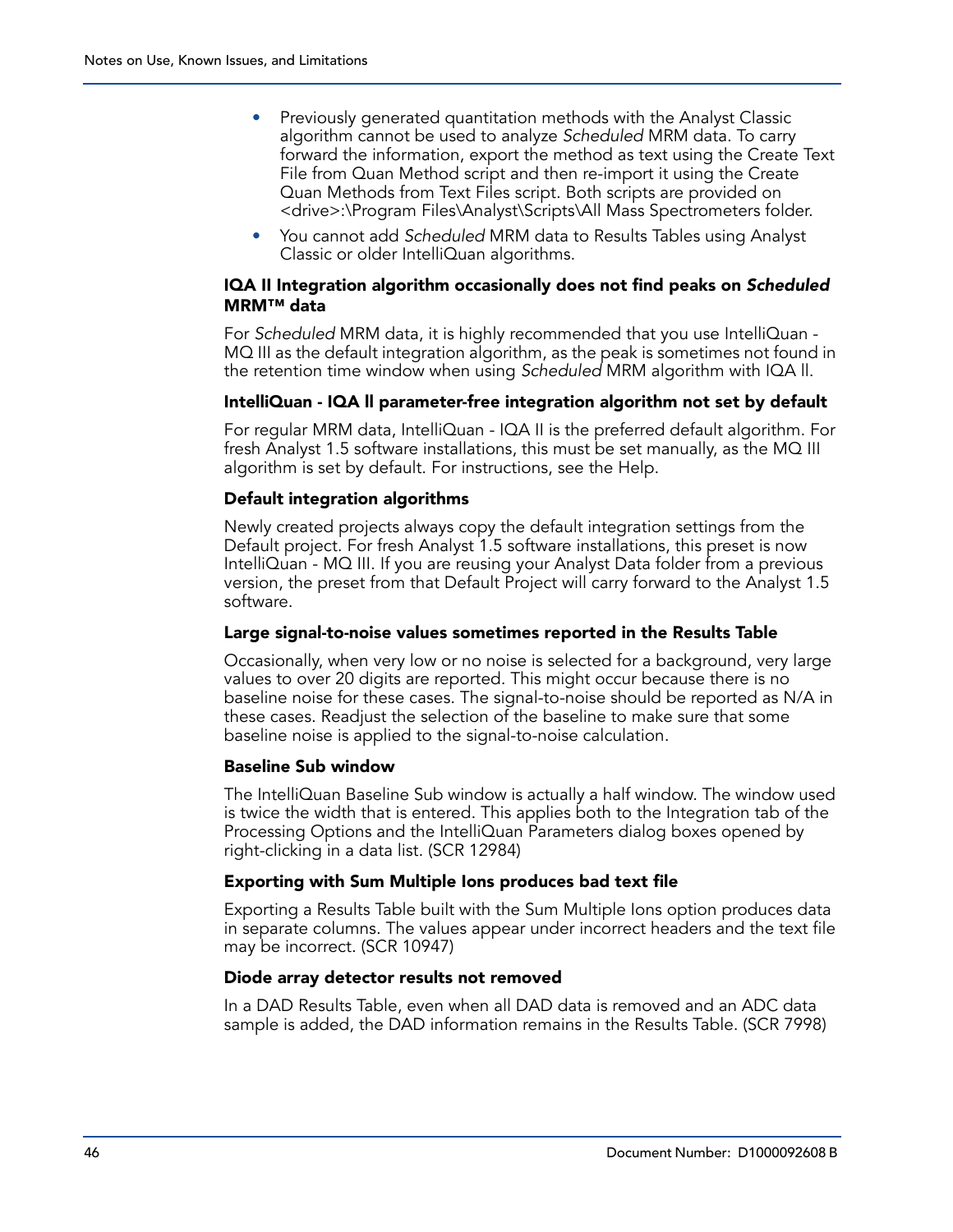#### Analyte mass range column displays N/A

If an automatic quantitation method is used to build a new Results Table, the Analyte Mass Ranges column displays N/A instead of the actual mass range for the corresponding sample and analyte (potentially all different). (SCR 8790)

#### Peak asymmetry error

When you create a Results Table and display Peak Asymmetry, the column shows 0.00 if no peak is found. (SCR 10688)

#### Inconsistent last decimal digit

When opening a Statistics table for two Results Tables (by selecting Group By Concentration from the Conc. as Rows box and selecting Area or Height from the Statistics Metric box), the last digit for some of the statistical results (Mean) could be different depending on the order of opening the data files. The same issue is seen in mean calculations as well. (SCR 13198)

#### Quantitation integration mass tolerance

The algorithm for selecting a particular MRM transition from the Q1 and Q3 masses stored in the quantitation method operates as follows:

- Analyst® 1.4 software: The first transition ordered from lowest to highest for which both the Q1 and Q3 masses are within a tolerance of 0.1 Da is selected. For example, given two separate transitions, one with Q1 140.0 and Q3 of 134.0 and another transition with Q1 of 140.1 and Q3 of 134.1, a quantitation method will not be able to distinguish between the two transitions. Since the algorithm finds the first transition within the 0.1 tolerance, the 140.0/134.0 transition will be selected both times.
- Analyst® 1.4.1 software: This was changed to use a smaller tolerance of 0.0001 Da. The reason for the change in the Analyst 1.4.1 software was to allow two transitions with both Q1 and Q3 masses within 0.1 Da, but more than 0.0001 Da, of one another to be quantitated. If you use the same example as in the previous version, 140.0/134.0 and 140.1/134.1 are now valid. This allows two close transitions to be distinguished; however, this did not take into account the mass tolerance values used by users who apply the same quantitation method across instruments, each with their own unique calibration.
- Analyst<sup>®</sup> 1.4.2 and newer software: The transition whose masses are closest to the values from the quantitation method, but still within a tolerance of 0.1 Da, is used. The software determines which transition is closest by summing the Q1 mass variation and the Q3 mass variation (between the quantitation method and the acquisition method) and then selecting the transition whose variation sum is the smallest.

#### Quantitation of a sample with a large number of transitions will appear slow

For example:

- Generating a Results Table on the recommended computer using one sample containing 2500 transitions can take about three minutes.(ST 9944)
- Creating or saving a quantitation method using *Scheduled* MRM algorithm data that contains 2500 transitions can take up to 15 minutes. (ST 9944)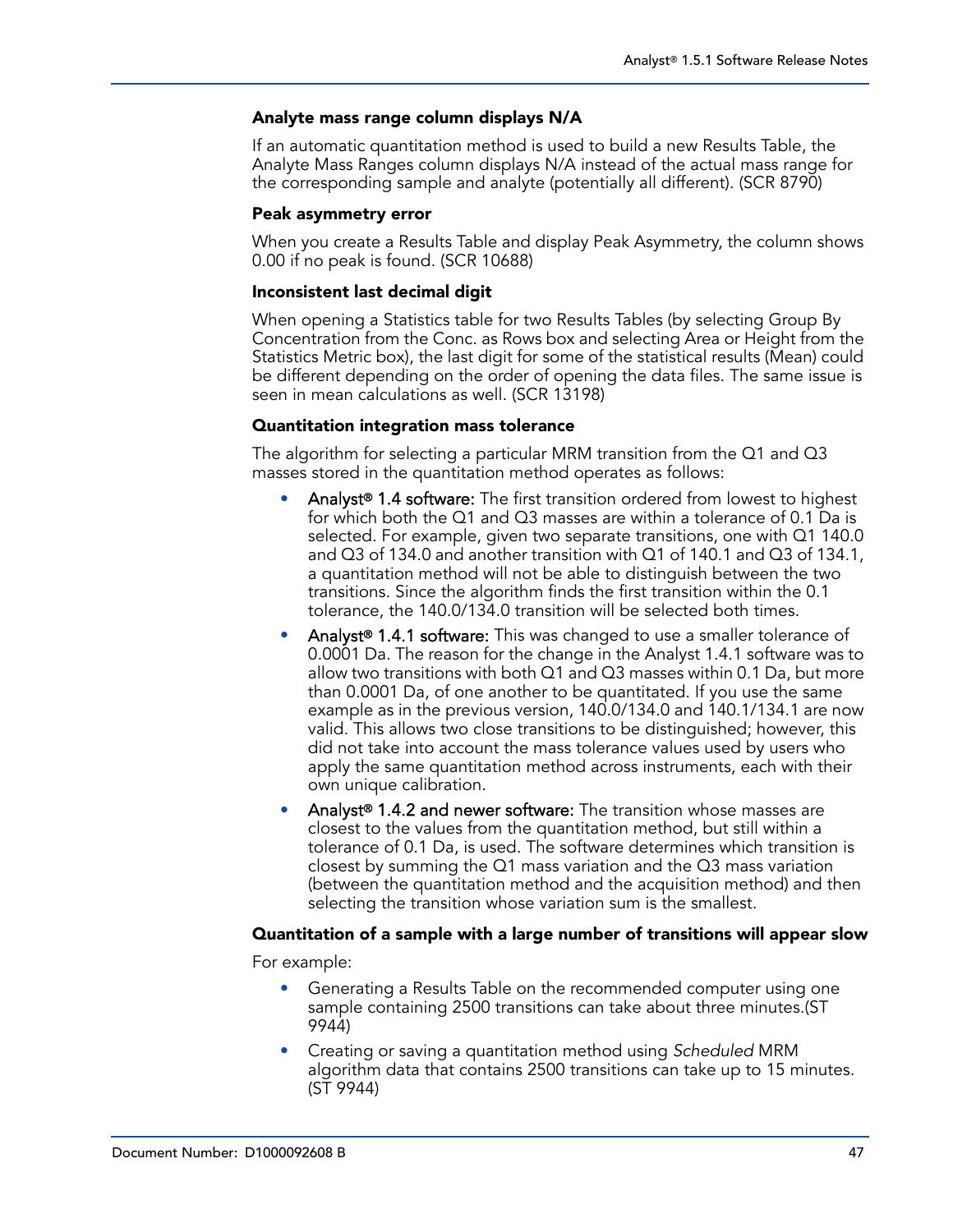## Adding a Formula Column causes the software to stop responding

If the user performs an operation using a Formula Column in a Summary Page in a Results Table the software stops responding. To prevent this behavior, remove the 500s in the brackets in the column names in the Formula field. (ST 12940)

### Cancel button unresponsive when closing an unsaved quantitation method

When closing a workspace with an open, unsaved quantitation method, the Cancel button is not responsive. To close the window without saving the method, click No instead of Cancel. (ST 15477)

#### Analyst® software stops responding when you export a Results Table to a nonexistent directory

This occurs when the user specifies the incorrect path in the "File name" list by typing in the path. Make sure that the path specified exists and is correct. (ST 15992)

## Save As dialog box points to incorrect folder

When users save a quantitation method that required a data file to open, the Save As dialog box points to the folder were the data file was located instead of the Quantitation Methods folder. Browse to the appropriate folder before saving the quantitation method. (ST 16129)

### A peak is not integrated as expected when increasing the RT window beyond 40 seconds

When you use the IQA II algorithm, RT windows larger than 40 seconds are ignored; even if the user sets a window larger than this, a window of +/-20 seconds is effectively used. Either adjust the expected retention time for the shifted peak or for batches where this is happening for many samples, switch to the MQ III algorithm. (ST 17676)

## Older versions of Quantitation methods may cause the software to stop responding

When selecting a Quantitation method in a batch that was created with the Analyst 1.4.2 software, the Analyst software stops responding. To use quantitation methods from previous versions of the Analyst software, save the methods using the Analyst 1.5.1 software and then select them. (ST 18026)

## Error when quantitating using TIC as Q1/Q3 selection

If you use the Quantitation wizard and specify the TIC as the Q1/Q3 selection, the Analyst software displays an error when you advance the wizard. Click OK to successfully continue with the wizard. (ST 3242)

## Column sorting

Occasionally, sorting columns in tables does not produce repeatable results. Sort the index column to make sure that sorting is always correct.

## Quick Quant with full scan methods

In the Acquisition Batch Editor, creating a Quick Quant method causes inconsistent behavior if the acquisition method selected is a full scan method. After saving this method, you cannot open it. Quick Quant works as expected with all other scan types. It is recommended that you do not use Quick Quant with full scan methods.(SCR 9866)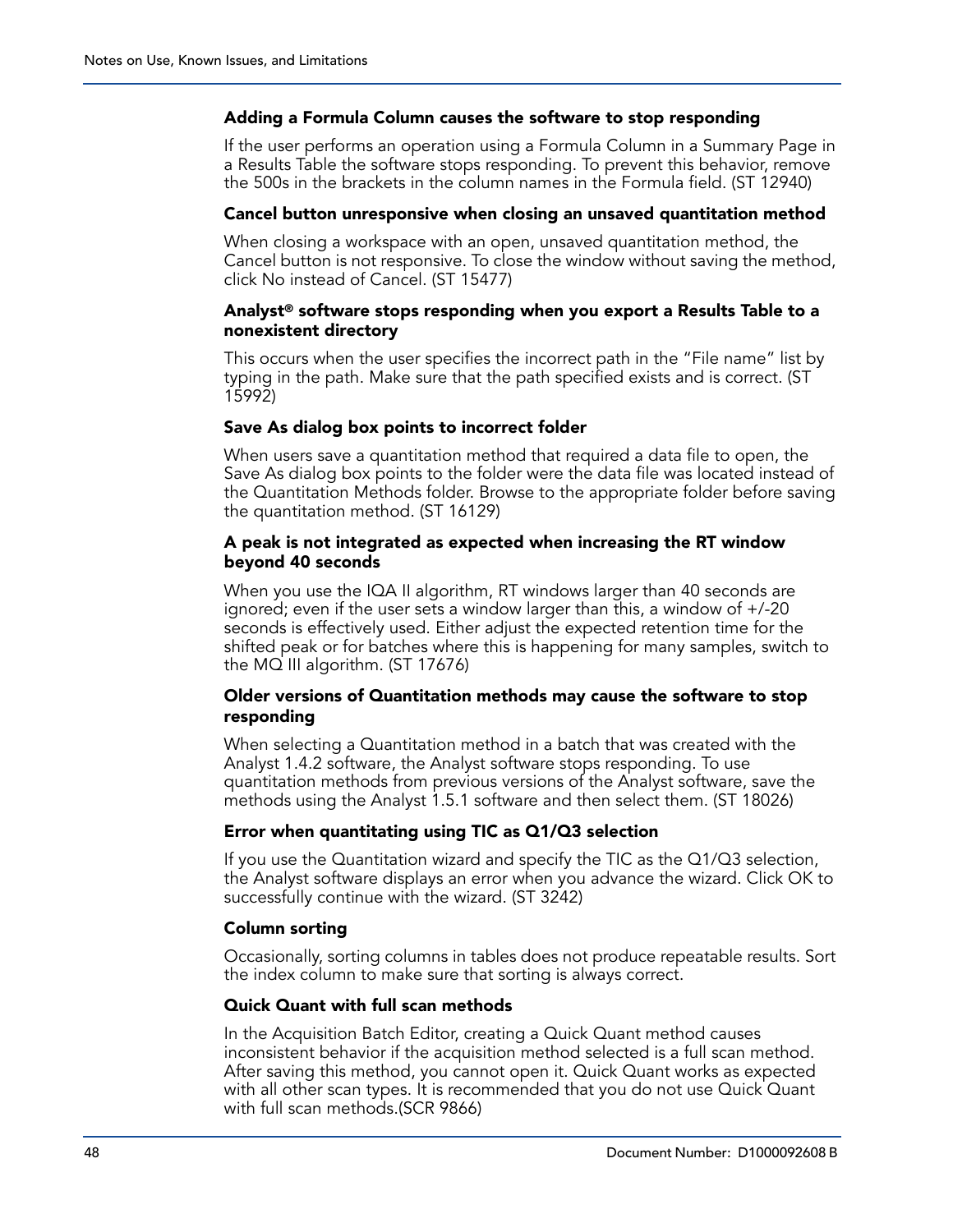## New Quick Quant methods do not apply new quantitation default values

New Quick Quant methods generated through Build Acquisition Batch do not use the modified quantitation default values specified through the Quant Method Editor Settings dialog box. (SCR 6997)

## An intensity drop may be observed if running a *Scheduled* MRM™ algorithm experiment with masses greater than 1000 Da

Avoid using masses above 1000 Da in *Scheduled* MRM algorithm experiments. In these instances, we recommend using the MRM scan type. (ST 11772)

## Some items unavailable under the Administrator role for the Quantitate module are not honoured

Although the "Change default number of smooths (in Wizard)" and "Change concentration units (in Wizard)" are not available for the Administrator under role-based security, a user with the Administrator role still has access to these features in the wizard. (ST 19149)

## The concentration units specified when building a quantitation method do not propagate to the Results Table if different units are used per analyte

Although a user can enter different units for different analytes when building a quantitation method, only the first set of units is used in the Results Table. (ST 19151)

## Correct data displayed in the calibration window

The data in the calibration window may not be consistent with the Results Table if few peaks are found in the Results Table. To correct this, refresh the window by saving it. (SCR 11282)

## <span id="page-48-0"></span>Analyst® Software Reporter

## Support for Microsoft Word 2007

Analyst Software Reporter is currently not supported with Microsoft Word 2007.

## <span id="page-48-1"></span>Installer

#### Message appears during installation advising users to downgrade the firmware on the 5500 series of instruments

If you have the 5500 Components Patch installed and you are installing Analyst 1.5.1 software, you will receive a message instructing you to downgrade the firmware. Ignore this message and continue with the installation procedure. Follow the instructions in the installation guide to upgrade your application firmware. The installer will automatically uninstall the 5500 Components Patch for you.

#### Smart Services runtime error

Occasionally, a Smart Services runtime error appears when installing or uninstalling the HotFixes. Click through the error; the error does not affect the installation or removal of the HotFixes.This error occurs only when Smart Services Mass Spec Gateway v 4.1 is installed. (ST 11498)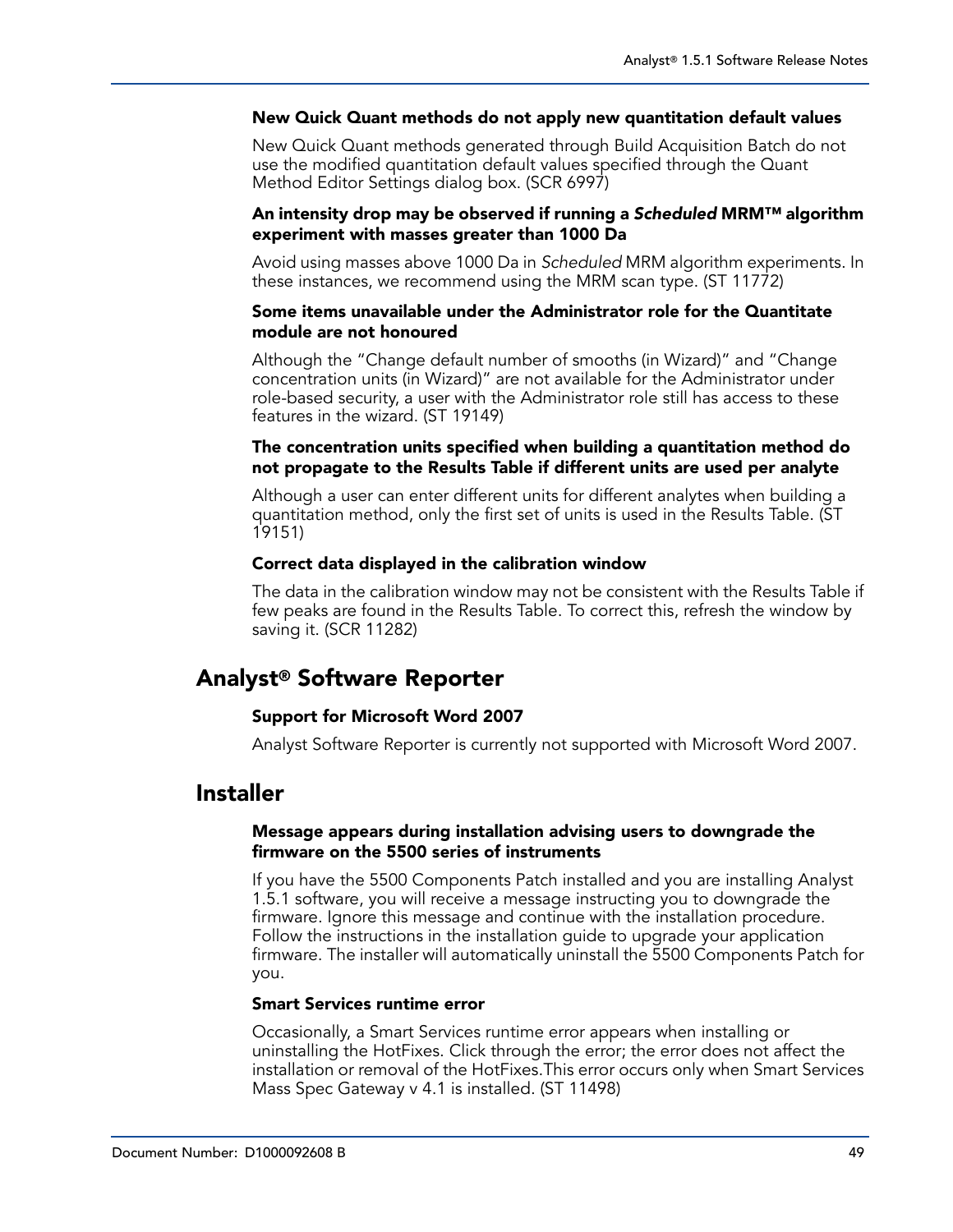# <span id="page-49-0"></span>**Other**

## Screen flickering

There may be some flickering when switching between modes and between windows in the Analyst software. The flickering does not indicate a serious problem or potential shut down and will not affect data. (ST 3614)

## File Translator utility

The File Translator utility does not support the translation of Agilent MSD data to .wiff.

## Copy/paste to Microsoft Office 2003 applications

If you copy and paste to a Microsoft Office 2003 application in Meta file format, do not edit the final graph. Doing so might distort the graph.

## Changing power management settings on the Optiplex 960 is not recommended

Long delay (up to five hours has been observed) between samples in the batch may be seen on the Optiplex 960 if the power management settings in the BIOS are changed. This has not been observed for all scan types. (ST 18017)

## Nebulizer Current status is not displayed correctly in the Detailed Status window

On the 5500 series of instruments, the Analyst software does not display the Nebulizer Current correctly in the Detailed Status window while the instrument is in operation. A value of 0 appears but this does not accurately reflect the actual applied current. Contact your FSE if no change in performance is observed when you change the nebulizer current in the method or if you suspect a problem with your nebulizer current.

# <span id="page-49-1"></span>Compatible Software

## Automaton support discontinued

The Analyst 1.5.1 release does not support the Automaton software. The Automaton software package is now replaced by the DiscoveryQuant™ software.

## LightSight® software does not support the 1.5 mL vial for the Shimadzu Rack Changer

When submitting methods or creating new acquisition methods in the LightSight® software with the Shimadzu Rack Changer as the autosampler, an extra window appears when in the Acquire MS Wizard. The window indicates the 1.5 mL Vial for the Rack Changer is a custom plate type, it is not. The 1.5 mL Vial is not a supported plate type. For the LightSight software to function properly, select any actual plate type for the 1.5 mL Vial in the extra window, and then select the appropriate Plate Type for your configuration, except for the 1.5 mL Vial, in the Acquire MS Wizard.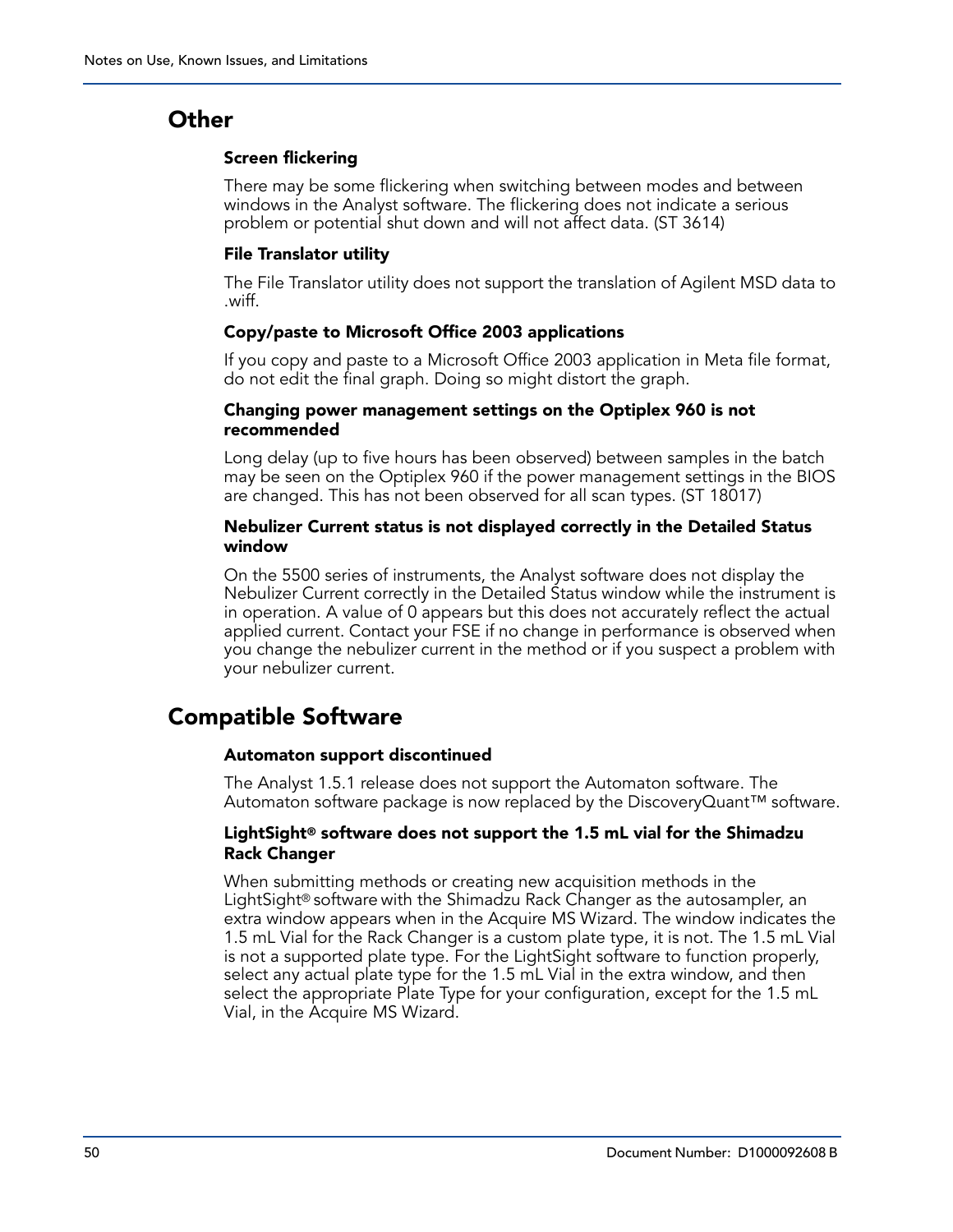## Some LightSight® software versions cannot create GSH precursor ion IDA methods

LightSight® software is unable to create GSH precursor ion IDA methods when the molecular weight of the molecule is above 550 Da. In version 2.0 and 2.1, the LightSight software can not create GSH Prec IDA methods and in version 2.2, the software can not create GSH Prec IDA and GSH Prec/NL IDA methods. LightSight software can create GSH Prec methods for molecules with a molecular weight above 550 Da only if you do not create an IDA method.

## MIDAS™ Workflow Designer software limits the maximum number of transitions to 200

These limits are suitable for all systems except for the 5500 series of instruments. For these instruments, you can change the settings in the MIDAS™ Workflow Designer.txt file to allow non-*Scheduled* MRM transitions up to 1000. The file is found in the following directory: <drive>:\program files\MIDAS TRAQ\

## AAO Development Kit

For third party developers to develop with this version of AAO, they can find the AAO Development Kit on the Analyst 1.5.1 software DVD in the \Extras\AAO folder. The kit contains a User's Guide, Release Notes, Source Files, Sample Code, and so forth.

## When setting up a root directory for the Analyst® Administrator Console, make sure that the path name does not include the word "Projects"

When setting up a root directory for AAC (Analyst® Administrator Console), make sure that the path name does not include the word "Projects". If the path name includes the word "Projects", a series of messages are returned to the user that prevent the user from logging into the Analyst software through the AAC. The messages may indicate that the user does not have access to the projects in the Workgroup to which they belong or that the projects included in the Workgroup do not exist. Contact your administrator to rectify this issue. (ST 19394)

## <span id="page-50-0"></span>Scripts

## AutoQuant with Automatic Reports.dll script does not support *Scheduled* MRM™ data

When running the BatchScriptDriver Script, if you select a *Scheduled* MRM data file to be processed with the AutoQuant with Automatic Reports.dll script, an error message indicating that samples are not compatible with the quantitation method appears. You can process MRM data successfully. (ST 9052)

## Label XICs script labels traces with zeroes

If you run the LabelXICs script using *Scheduled* MRM data, the XIC trace is labeled with zeroes. The mass corresponding to each XIC can be found in the header of the data file. (ST 6109)

## Mascot script fails to run for single EPI spectra

The Mascot script fails to run for single EPI spectra or for summed EPI spectra acquired with MCA turned on. On the Explore menu, click Show TIC, highlight the entire TIC or highlight a small region around the peak of interest and then run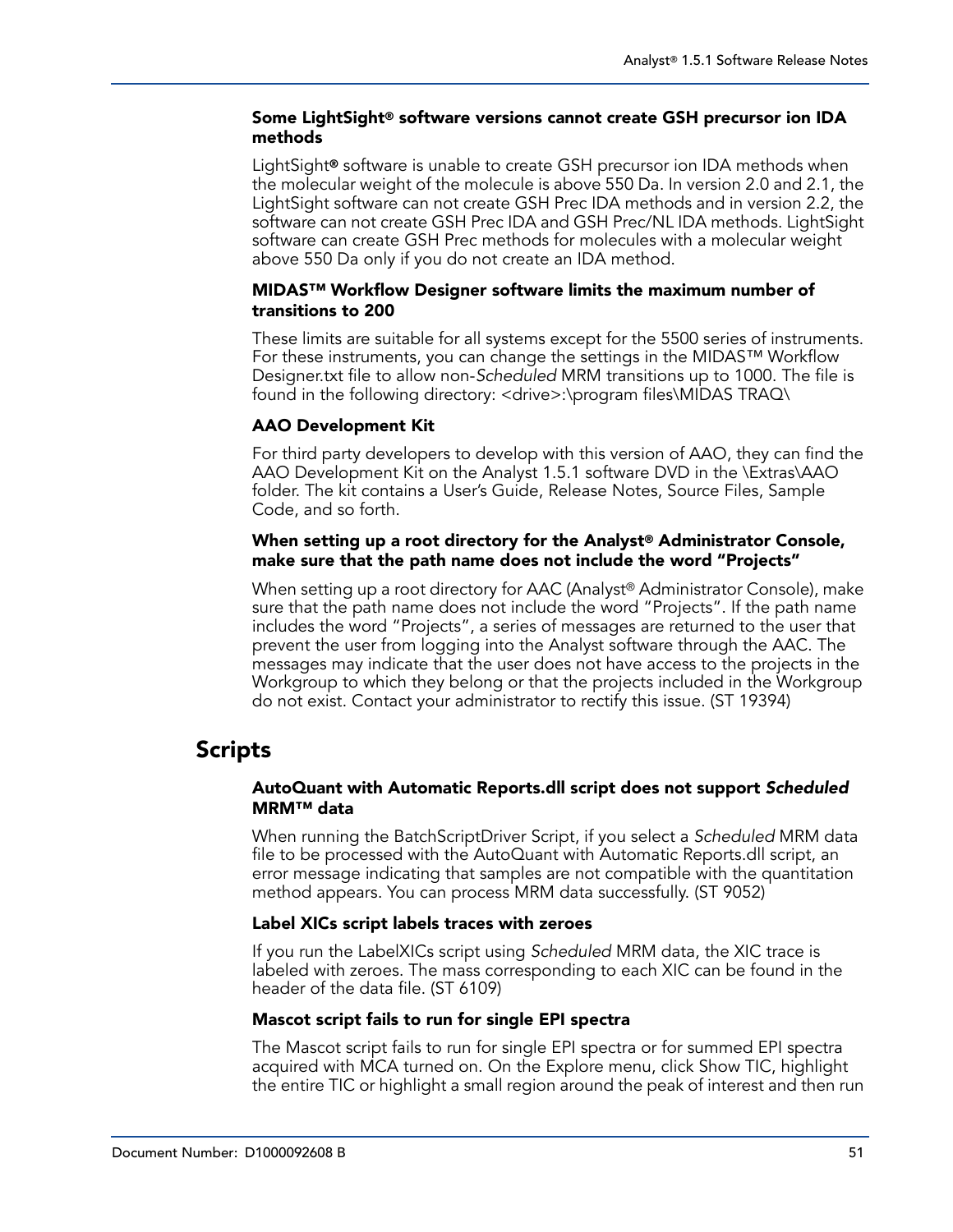the Mascot script. By default, the search option All MS/MS spectra from selected region(s) in TIC is selected. This option will run correctly. (ST 8856)

## Exclusion List cannot be imported into an IDA Method

The Exclusion List created from the Make Exclusion List From Spectrum script cannot be imported in an IDA method. To make this work, you must enter headers in the list in the format provided by the returned error message. (ST 2027)

## Mass range for Q1 and Q3 scan data is not extracted

Occasionally, the XIC From Table script does not extract the entire mass range for Q1 and Q3 scan data. An error message appears indicating the mass ranges that can be extracted can provide further guidance. Reopening the data file and restarting the script may also correct this issue. (ST 9646)

## Subsequent integrated area not appearing

When running the Manually Integrate Script to integrate consecutive peaks, the blue integrated area is visible only for the first run of the script for the first peak; subsequent integrations using the script do not show the blue area and the caption from the last integration remains. Reopen the data file and run the script again to see the integrated area. (ST 9650)

## Incorrect ramp information given for AF2 parameter

On the 5500 series of instruments, the MS3QuantOptimization Script reports the incorrect ramp information for the AF2 parameter. The report shows that the AF2 parameter is ramped from 0 to 100 mV with a step size of 2 mV. The actual ramp range is 0 to 0.3 V with a 0.025 V step size. (ST 9821)

## AF2 graph is not always legible

Occasionally, the AF2 graph produced while running the MS3QuantOptimization script is illegible during acquisition in the script user interface. This occurs only for graphs for which there is no resulting spectral information. This does not affect the operation of the script. (ST 9822)

## Starter method must have a syringe pump enabled for the MS3QuantOptimization script

Make sure that the starter method has a syringe pump enabled. Open the starter method, if the syringe pump has a cross, right-click to select Use to enable it and save the method. If the syringe pump is not enabled, then the syringe pump will not run when the script is executed.

## Multiple scripts appearing

Two copies of the IDA Trace Extractor script are available. Use the executable found in the <drive>:\Program Files\Analyst\Scripts \Triple Quad and Trap Only\IDATraceExtractor folder.

## The Merge MRM Methods script causes the Analyst® software to stop responding if the hardware profiles being merged do not match

The Merge MRM Methods script causes the Analyst software to stop responding if the hardware profile does not match the hardware profile used to create the methods being merged or if the matching hardware profile is not active. To avoid this issue, make sure the hardware profile activated in the Analyst software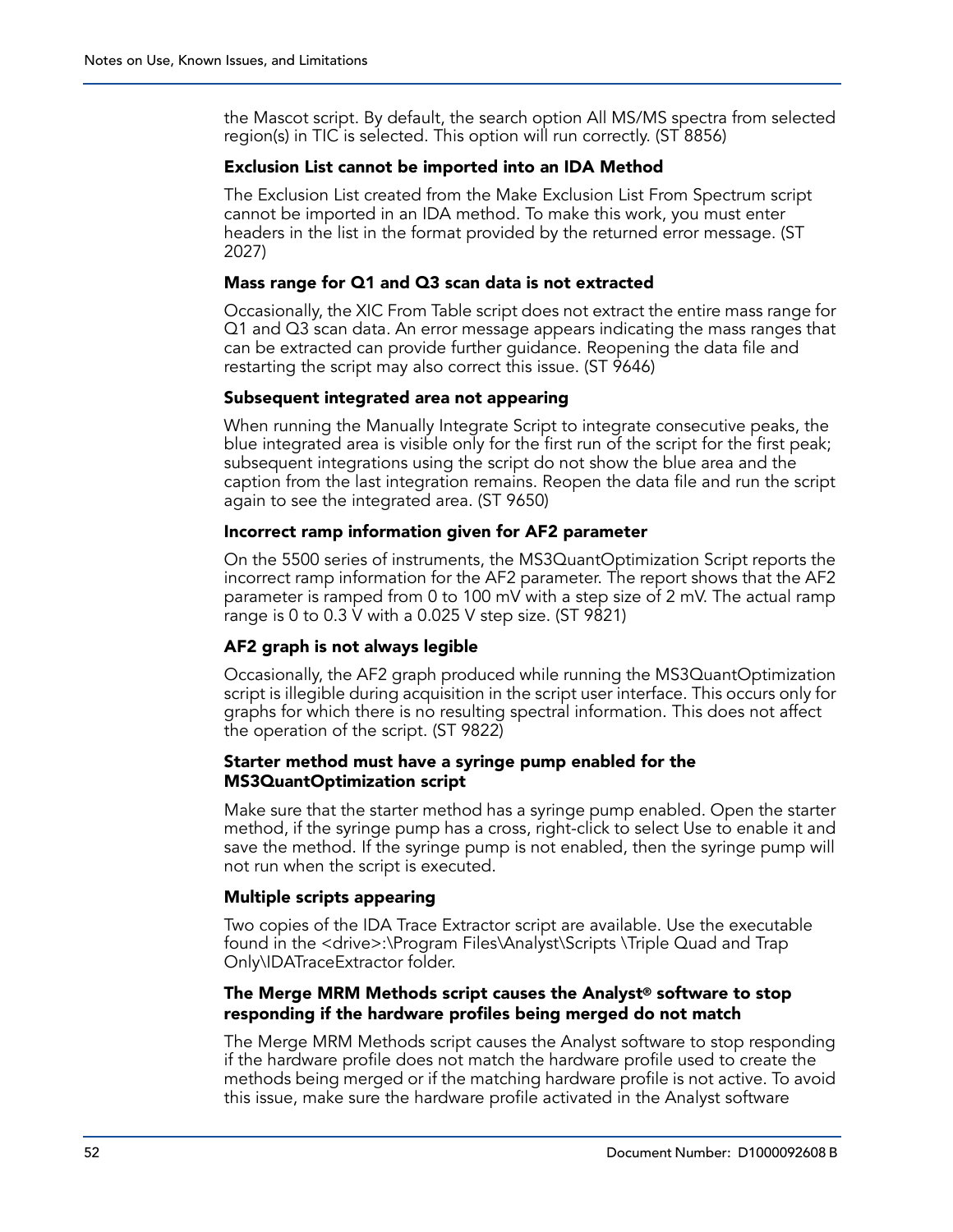matches the active hardware profile for the MRM methods being merged. (ST 17455)

### Merge MRM methods script does not merge the Compound ID

Enter the Compound ID manually. (ST 2474)

### Error when selecting "Subtract Control Data from Sample Data" on the Scripts menu

Hold down the Shift key while selecting the script. An About dialog displays and the script runs. (ST 6208)

#### The XIC from BPC script causes the Analyst® software to stop responding

Do not use this script. (ST 6209)

### Opening data created with Make Subset File script occasionally causes the Analyst® software to stop responding

Opening data created with the Make Subset File script occasionally causes the Analyst software to stop responding when attempting to subset large data files. This is especially an issue when trying to subset a data file with many samples and many MRM transitions. Do not use this script with files acquired at the acquisition limits of 100 samples per data file and 1000 transitions in a *Scheduled* MRM data file. (ST 6849)

## Occasionally, error messages appear when running the Make Subset File script

Close the error messages if they appear; the script will still run correctly. (ST 18961)

## Inclusion and Exclusion lists are not copied when IDA methods are converted using the Convert Methods script

To avoid this issue, edit the masses in the Inclusion and Exclusion lists of the original method to fit within the accepted range of the destination method. (ST 18986)

#### Methods with LIT scan types that have mass ranges over 1000 Da cannot be converted to AB SCIEX QTRAP® 5500 methods using the Convert Methods script

To avoid this issue, change the mass range of the original method to fit within the acceptable range of the destination method. (ST 18670)

## Convert Methods script

After you have created your method using this script, review the new method to make sure that the method has been converted to your satisfaction.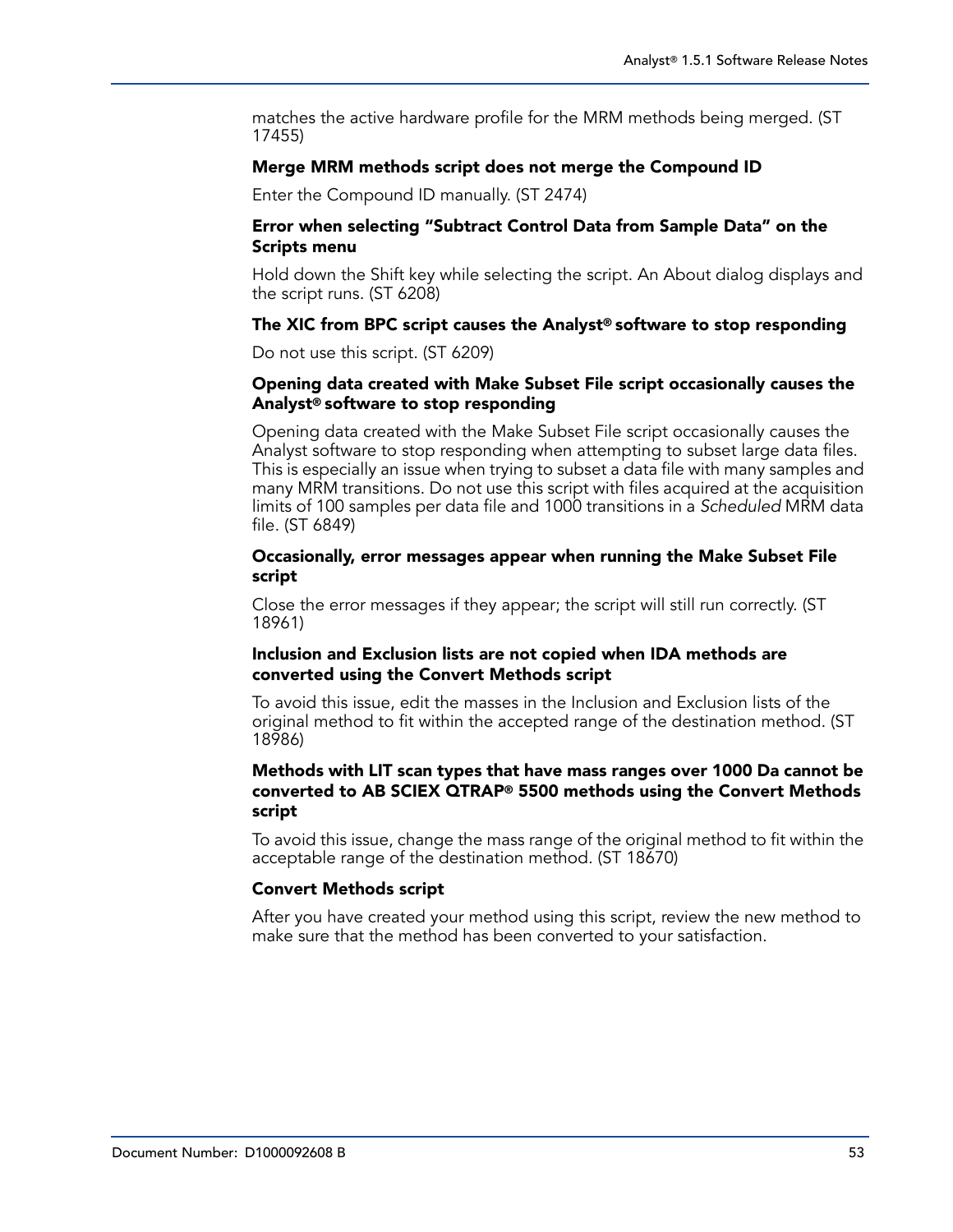# <span id="page-53-0"></span>Peripheral Devices

## <span id="page-53-1"></span>CTC PAL / Leap Devices

## Problem with multiple trays assignment

CTC Batch Editor Location tab sample assignments do not work properly if a tray position has multiple trays assigned. Set the sample tray and vial positions from the Sample tab instead. (SCR 12921, SCR 12923)

## Message appears when uninstalling CTC cycle editor (v 2.0.7)

When uninstalling the CTC Cycle Editor, a message Remove Shared Files? appears. Click No. If you click Yes, some required files installed by the Analyst software are removed, and the Analyst software fails to activate the hardware profile that contains the CTC PAL autosampler.

## Hardware profile must be reactivated to use the new custom cycles

Reactivate the hardware profile to view the new custom cycles created using the Cycle Editor. (SCR 13501)

## Injection valve switches when CTC method is aborted

The CTC injection valve switches after abort during injection. This can affect chromatography of the subsequent analyses.

## Terminal unlocks when CTC method is aborted

The CTC PAL terminal unlocks when the CTC method is aborted. To re-lock the CTC, reactivate the hardware.

## Network data folder

The CTC PAL data folder must be on a local drive. If it is on a network drive, the hardware profile does not activate. (SCR 11665)

## <span id="page-53-2"></span>Shimadzu Devices

## No forward compatibility of Shimadzu hardware profiles created before Analyst® 1.4.2 HotFixes to November 2006

All profiles containing Shimadzu devices created before Analyst 1.4.2 HotFixes to November 2006 need to be recreated. However, all previously created methods will work with re-created hardware profiles.

## Shimadzu SIL-10AF and SIL-10Axl autosamplers are not supported

The Shimadzu SIL-10AF and SIL-10Axl autosamplers are not supported even though the option exists in the Analyst software hardware configuration editor. Do not select these autosamplers as you may not be able to activate the hardware profile.

## Enabling additional devices in the Shimadzu Prominence stack

When additional devices are enabled in the Shimadzu Prominence stack (such as the Rack Changer), a full reboot of the stack may be required to make sure that a hardware profile can be successfully activated in the Analyst software.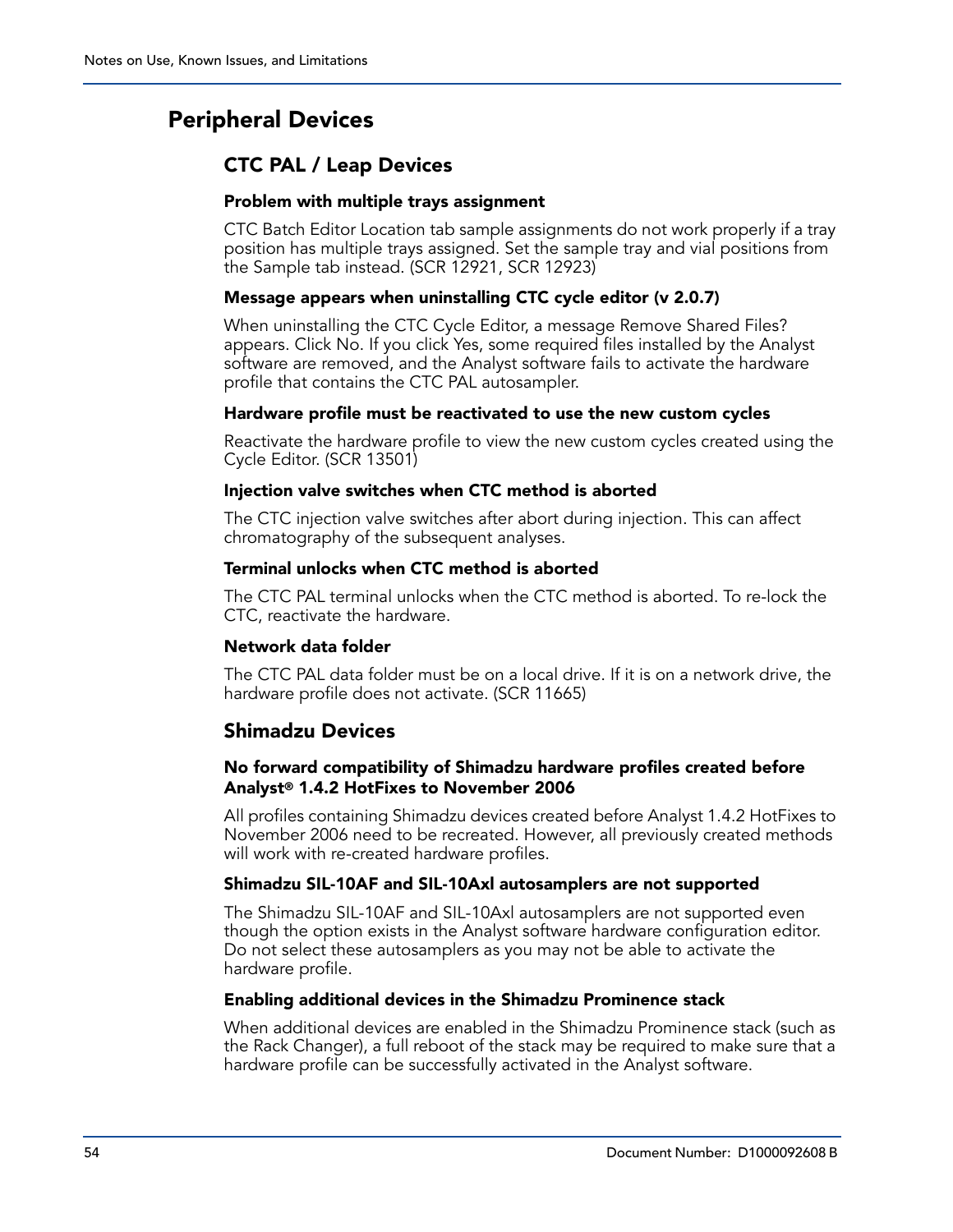## Loss of synchronization when specifying short acquisition times with Shimadzu Prominence stack

A loss of synchronization between the Analyst software and the Shimadzu Prominence stack may occur if the acquisition time specified is shorter than the time necessary for the autosampler to complete its rinse washes. Make sure your Mass Spec acquisition method is at least 1 to 2 minutes long.

## Pump pressure maximum limit may need to be increased when creating Shimadzu methods

The default pump pressure maximum limit may be too low and lead to pressure errors on the hardware and subsequent acquisition errors. Therefore, the default limit may need to be increased when creating Shimadzu methods.

#### No error message when missing Shimadzu deep-well plate

If a deep-well plate is missing in the Shimadzu autosampler, the autosampler fails to detect it and the run proceeds without the software being notified of any error.

#### Problem when restarting Analyst® Service software

If you reboot the computer or restart the AnalystService.exe (through the Windows Services screen), the system may stop responding. Power cycle the Shimadzu controller and then activate the hardware profile in the Analyst software to help restore the system. (SCR 13266)

#### Need Windows local administrator rights to modify hardware profile

To create or modify hardware profiles that include Shimadzu devices, you must be a Windows Local Administrator or have equivalent permissions. When the Analyst software is installed, previously existing Shimadzu profiles will not be usable until a Windows Local Administrator activates the profile. (SR 11858, SCR 13261)

#### Wrong vial number

When you use Shimadzu devices, the wrong vial number is sent to the autosampler when rack type 4 is in use. (SCR 12010)

#### Reset the device from the controller manually

Reset the Shimadzu autosampler from the controller after an abort or failure. Currently, there is no way for the Analyst software to do this automatically. (SCR 10532, SCR 12921)

#### Loss of queue functionality

Performing an abort during Shimadzu Equilibrate results in a loss of queue functionality. To regain control of the queue, stop the Analyst Service software. (SCR 9588)

## Problems due to mismatch of duration time

The default duration for Shimadzu methods is 90 minutes. When tuning with a mass spectrometer scan duration shorter than the Shimadzu time program duration (as in the default tune method), you will not be able to stop the tune run using the Analyst software once the mass spectrometer has finished scanning. Press Run on the controller to stop the run or change the default Shimadzu run duration to match the MS duration in the Shimadzu method editor. (SCR 9515)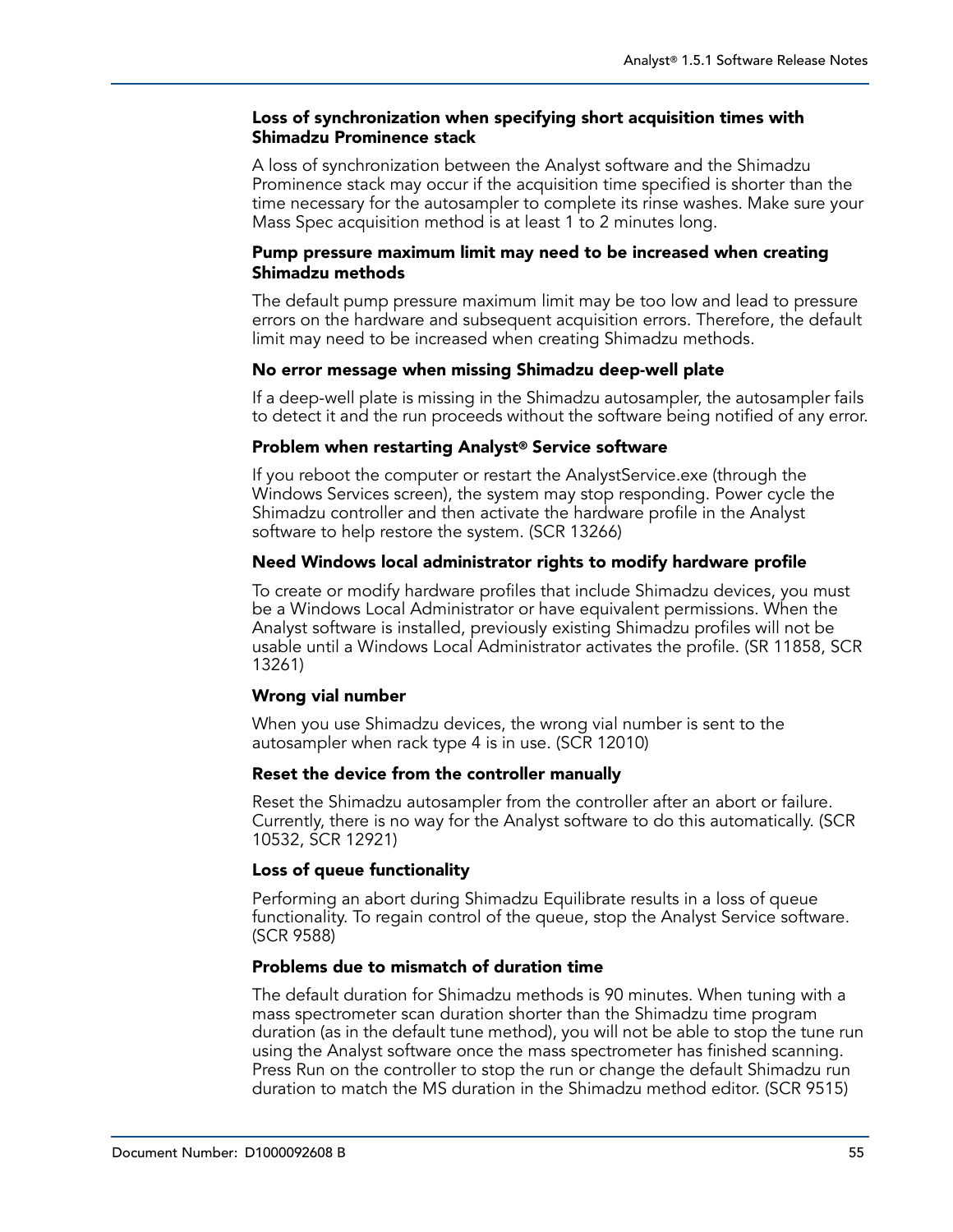## Deselecting "Fail whole batch in case of missing vial" does not work

Deselecting this feature as found in Tools > Settings > Queue Options does not work. The batch fails regardless of whether the user has selected this check box.

## Shimadzu Rack Changer racks are incorrectly labeled

Currently, the Shimadzu Rack Changer racks are labeled as follows: 1.5 mL Vial Cooled, MTP 96 Cooled, MTP 384 Cooled, Deep Well MTP 96 Cooled, and Deep Well MTP 384 Cooled. The Shimadzu Rack Changer racks are not offered in the cooled format but are incorrectly labeled with the "Cooled" suffix. Ignore the "Cooled" suffix; these trays do not provide the cooling capability. (ST 18032)

## <span id="page-55-0"></span>LC Packings Devices

## Problem locating reagent vial positions

Famos Autosampler User Defined Program (UDP) does not properly locate Reagent Vial positions. (SCR 12204)

## Define pressure in bar units

When using the UltiMate Integrated System, select the pressures in bar units. (SCR 9257, SCR 13863)

## Missing vials

Acquisition problems may occur if there are missing vials in a large batch with LC Packings devices (both Famos and UltiMate). (SCR 9353)

## <span id="page-55-1"></span>DAD Devices

## Single .wiff file for large data

Acquiring a large amount of data with a DAD (Diode Array Detector) device to a single .wiff file may result in file corruption. To prevent this from happening, always acquire DAD data to multiple .wiff files if you have a large number of samples.

## <span id="page-55-2"></span>Agilent Devices

## Hardware profile containing an Agilent DAD 1315 D

When attempting to activate a hardware profile containing an Agilent DAD 1315 D that has an incorrect IP address assigned to it, the Analyst software stops responding. Make sure that the entered IP address is the actual address of the DAD.

## Agilent wellplate

Agilent wellplate autosamplers generate a fault when a vial is missing. Reactivate the hardware profile and device to recover. (SCR 12060)

## Missing last decimal number in the status dialog box

The flow rate of a PerkinElmer pump reported in the status dialog box during acquisition is missing the last decimal number. For example, if the pump flow rate is 0.075 ml/minute, the report shows 70 μl/minute instead of 75 μl/minute. (SCR 11370)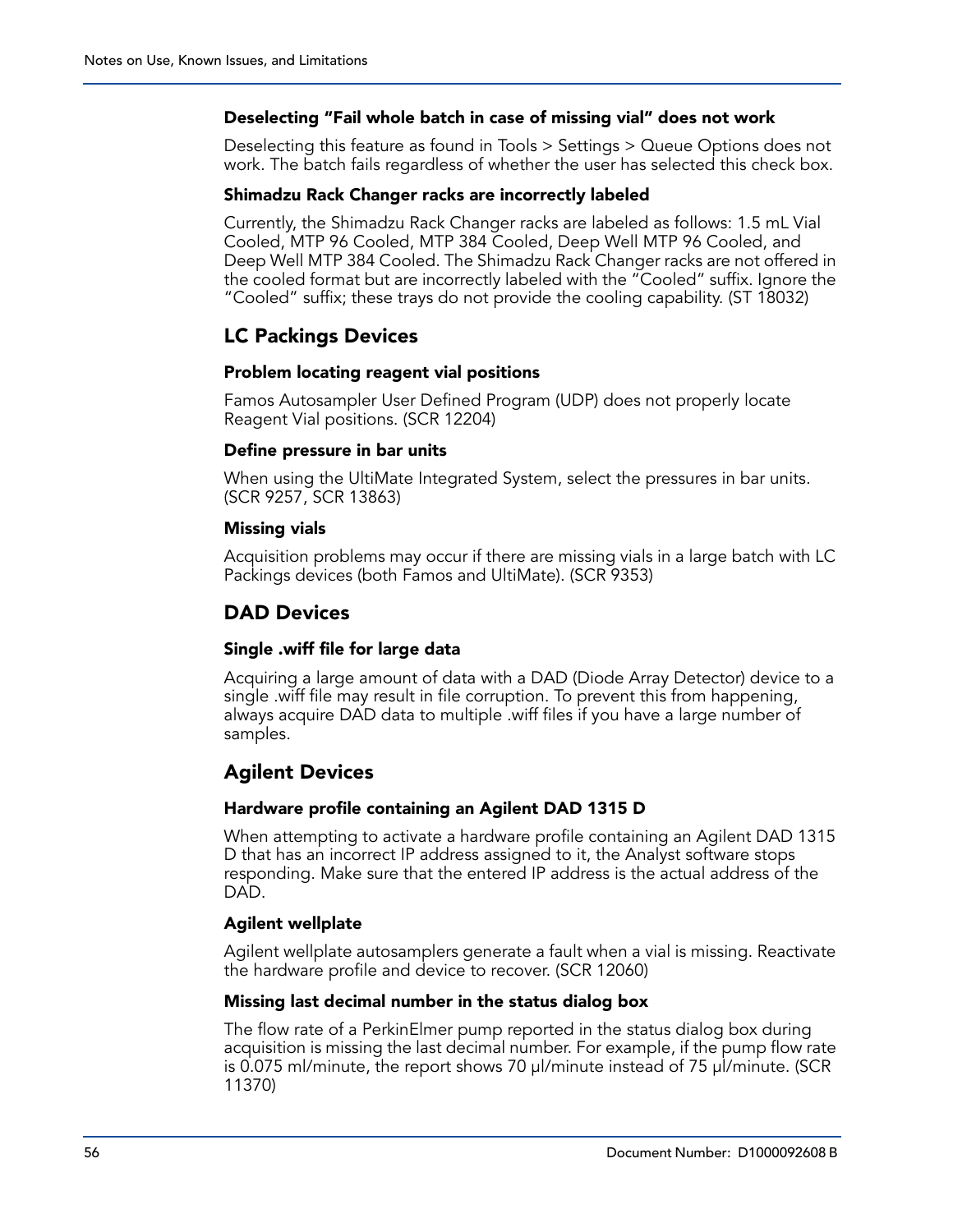## Agilent 1100 and 1200 peripheral devices cannot use CAN connections over Ethernet

To use these peripheral devices, configure each peripheral independently using an Ethernet connection through an Ethernet hub or connect each using an RS-232 cable. (ST 16108)

## <span id="page-56-0"></span>Tempo™ MDLC System

## Acquisition with the Tempo™ MDLC system occasionally stalls

Occasionally, a sample in a batch submitted to the Queue shows as "acquiring" even after the acquisition time is complete and the remaining samples show a status of "waiting"; the batch never advances to the next sample. This issue is intermittent. If it occurs, resubmit the remaining samples.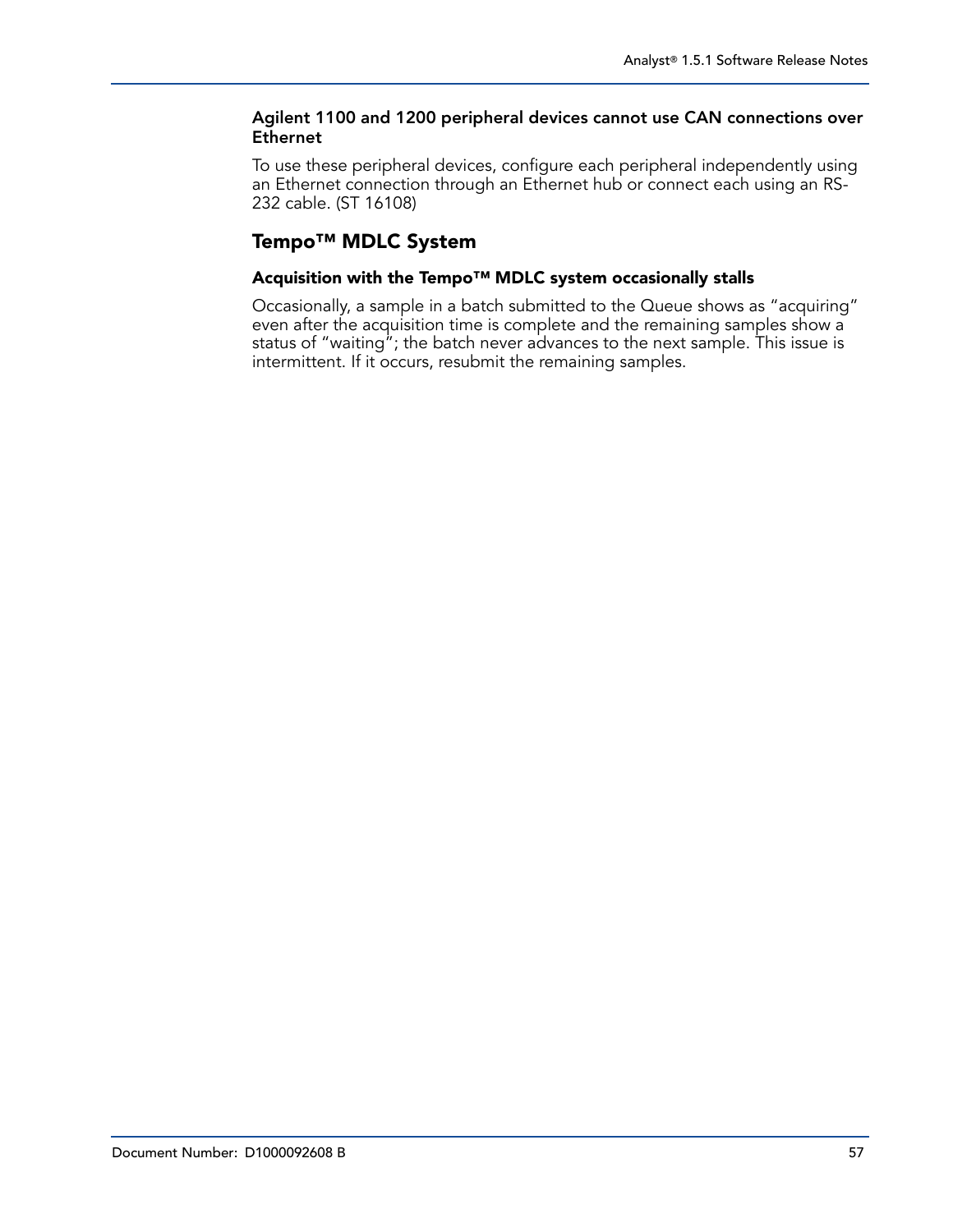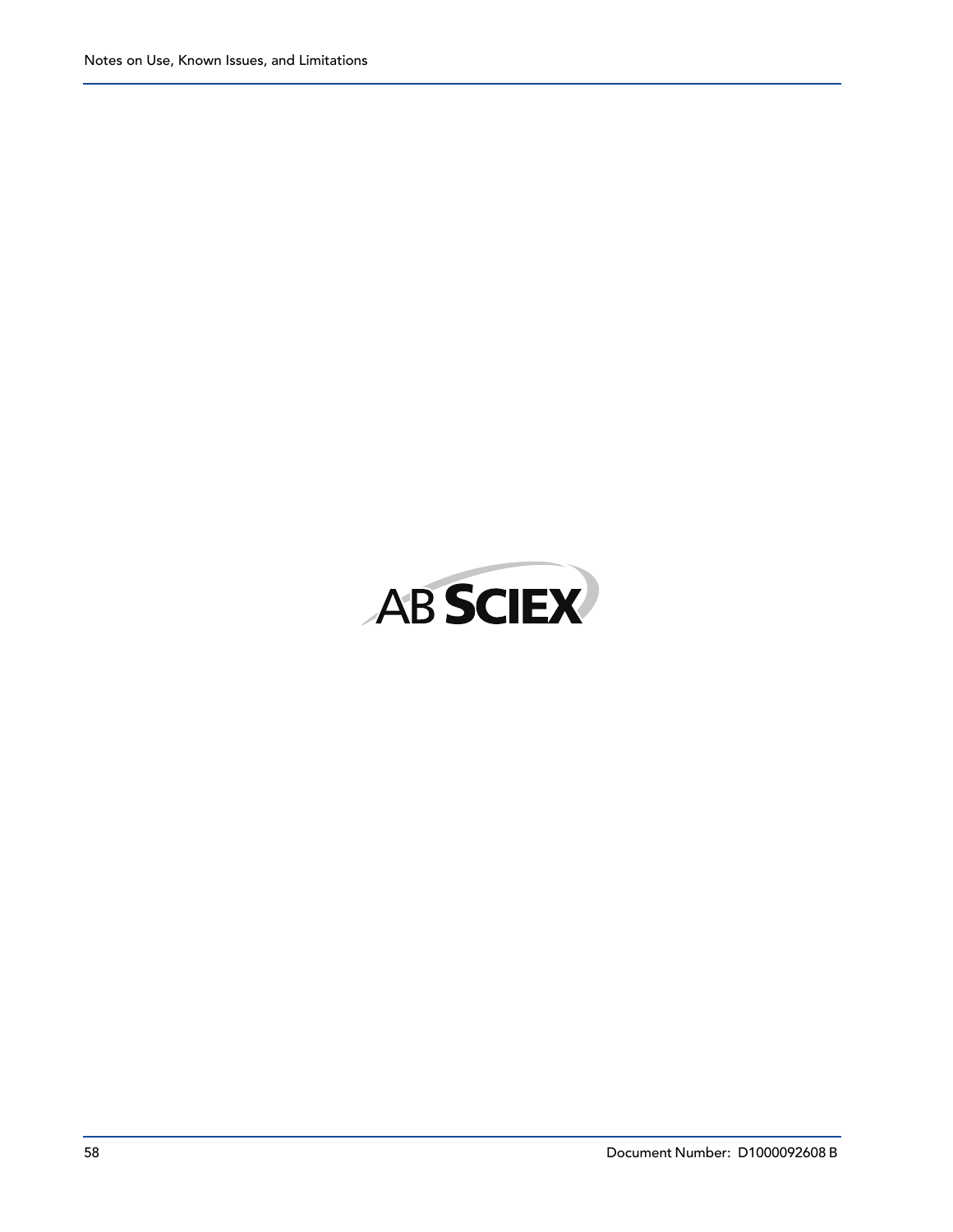<span id="page-58-0"></span>You can use the Analyst® 1.5.1 software to make sure that your site complies with the 21 CFR Part 11 Electronic Records and Electronic Signatures regulations. This compliance relies on an administrator's ability to create a secure environment for generating, analyzing, and storing data. Compliance often involves the software of many different vendors for functions ranging from LIMS to data acquisition and from processing to archiving. The Analyst 1.5.1 software has the necessary features for creating and maintaining an electronic record system by providing valid electronic records of the acquisition and quantitative processing of data.

The Analyst 1.5.1 software is designed to be used as part of a 21 CFR Part 11 compliant system and can be configured to support 21 CFR Part 11 compliance. Whether or not the usage of the Analyst 1.5.1 software is 21 CFR Part 11 compliant is dependent on the actual usage and configuration of the Analyst 1.5.1 software in the lab.

Validation services are available through AB SCIEX Professional Services. For more information, contact softwarevalidation@absciex.com.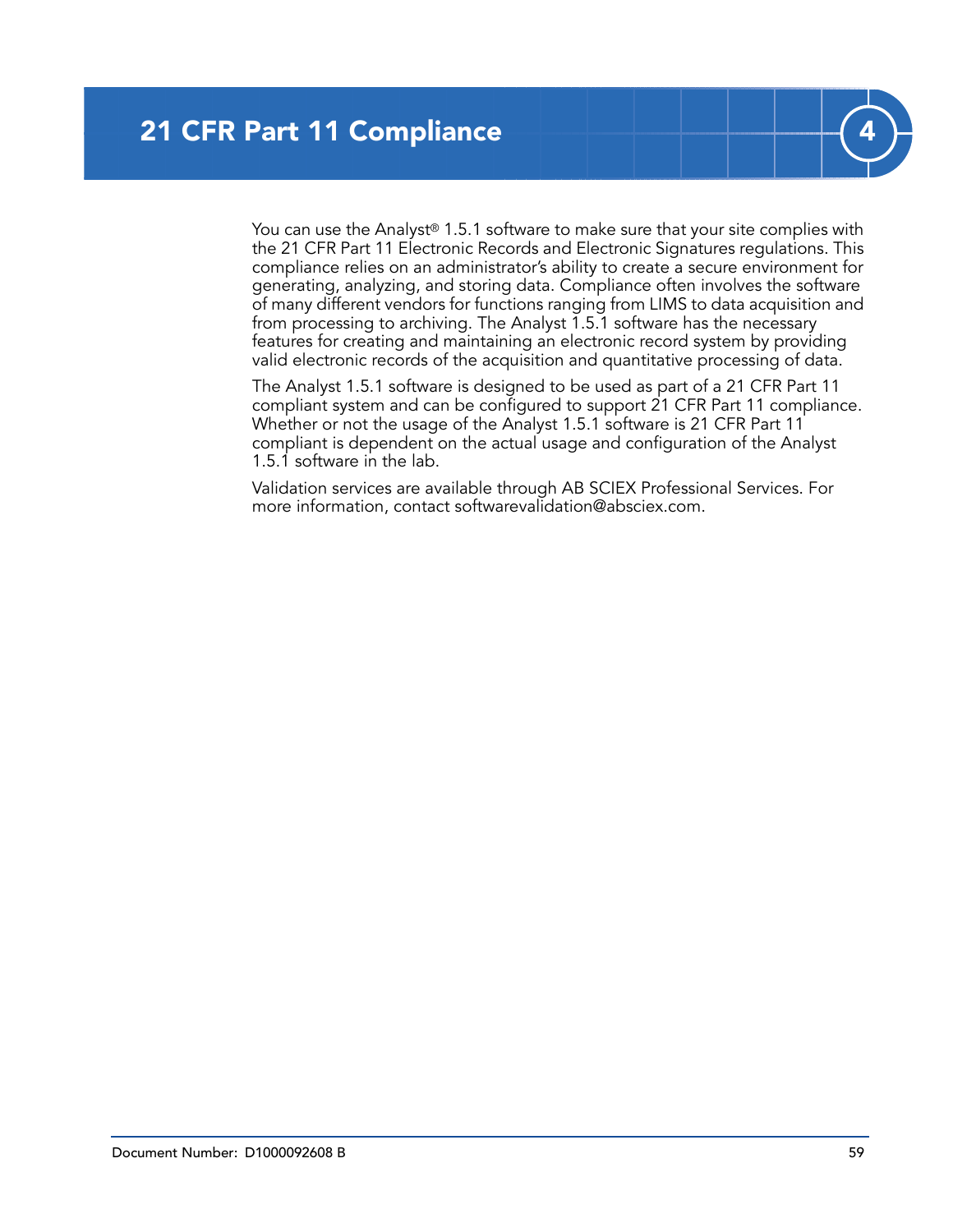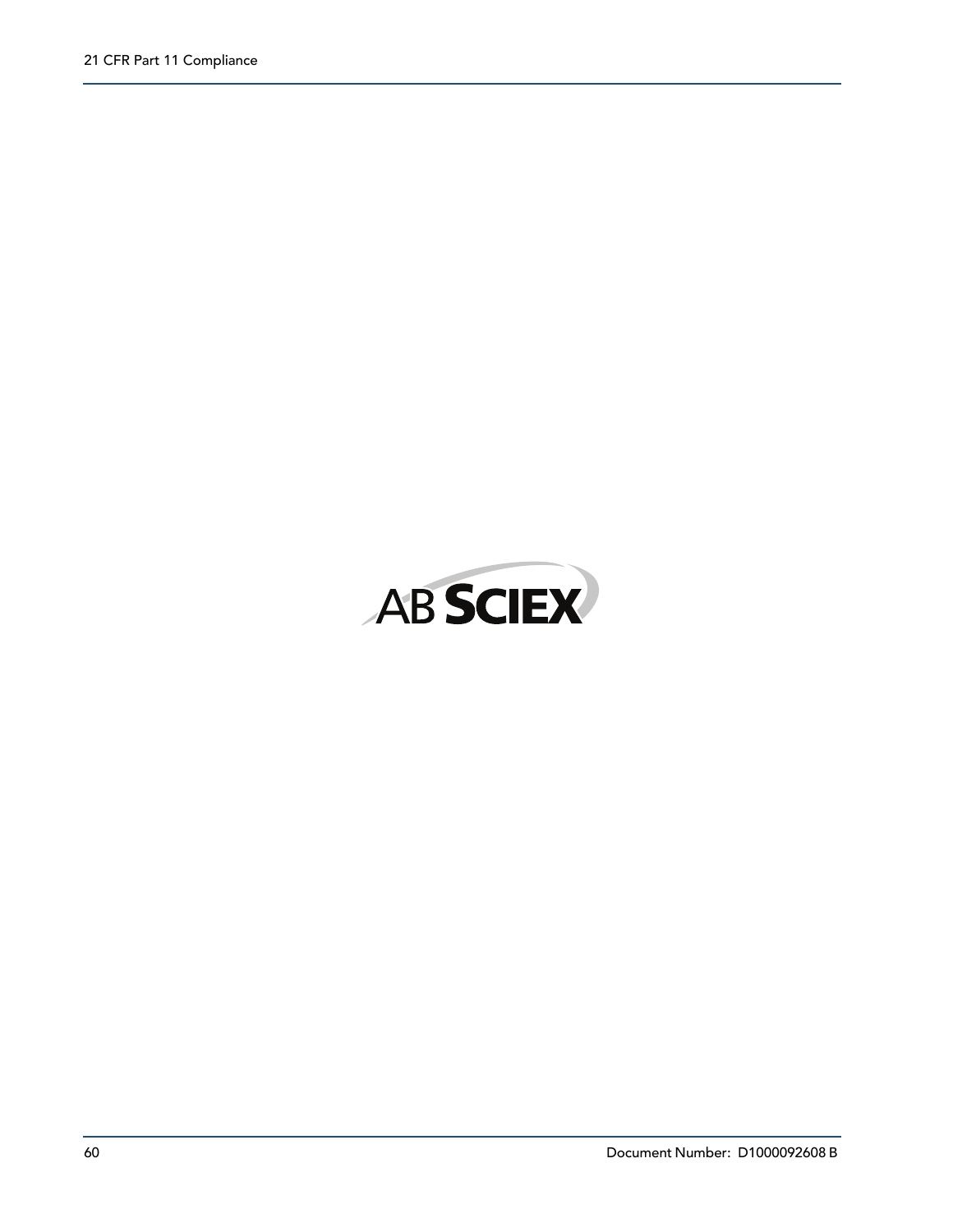<span id="page-60-0"></span>The following utilities are installed with the Analyst® software. They can be found in the \Program Files\Analyst\Bin\ folder.

## Table 5-1 Utilities

| Program              | <b>Description</b>                                                                                                                                                                                                                                                  |
|----------------------|---------------------------------------------------------------------------------------------------------------------------------------------------------------------------------------------------------------------------------------------------------------------|
| FileBundler.exe      | Standalone utility that combines the data file .wiff and<br>.wiff.scan into one file.                                                                                                                                                                               |
| Translat.exe         | Utility to convert Agilent data files to the Analyst <sup>®</sup> software<br>data format and Macintosh Library files to the Analyst library<br>format. Enables creation of databases on SQL Server.<br>Translat.exe does not work over a network for Agilent data. |
| CFR_FileCheck.exe    | Utility to rerun the installation qualification test. It is<br>accessible from the Windows Start menu.                                                                                                                                                              |
| RackBuilder.exe      | Adds new plates and trays to the Analyst software. See<br>Analyst Autosampler Utilities User's Guide.doc in the<br>C:\Program Files\Analyst\Help folder.                                                                                                            |
| AutosamplerAddIn.exe | Adds new plates and trays to the Analyst software. See<br>Analyst Autosampler Utilities User's Guide doc in the<br>C:\Program Files\Analyst\Help folder.                                                                                                            |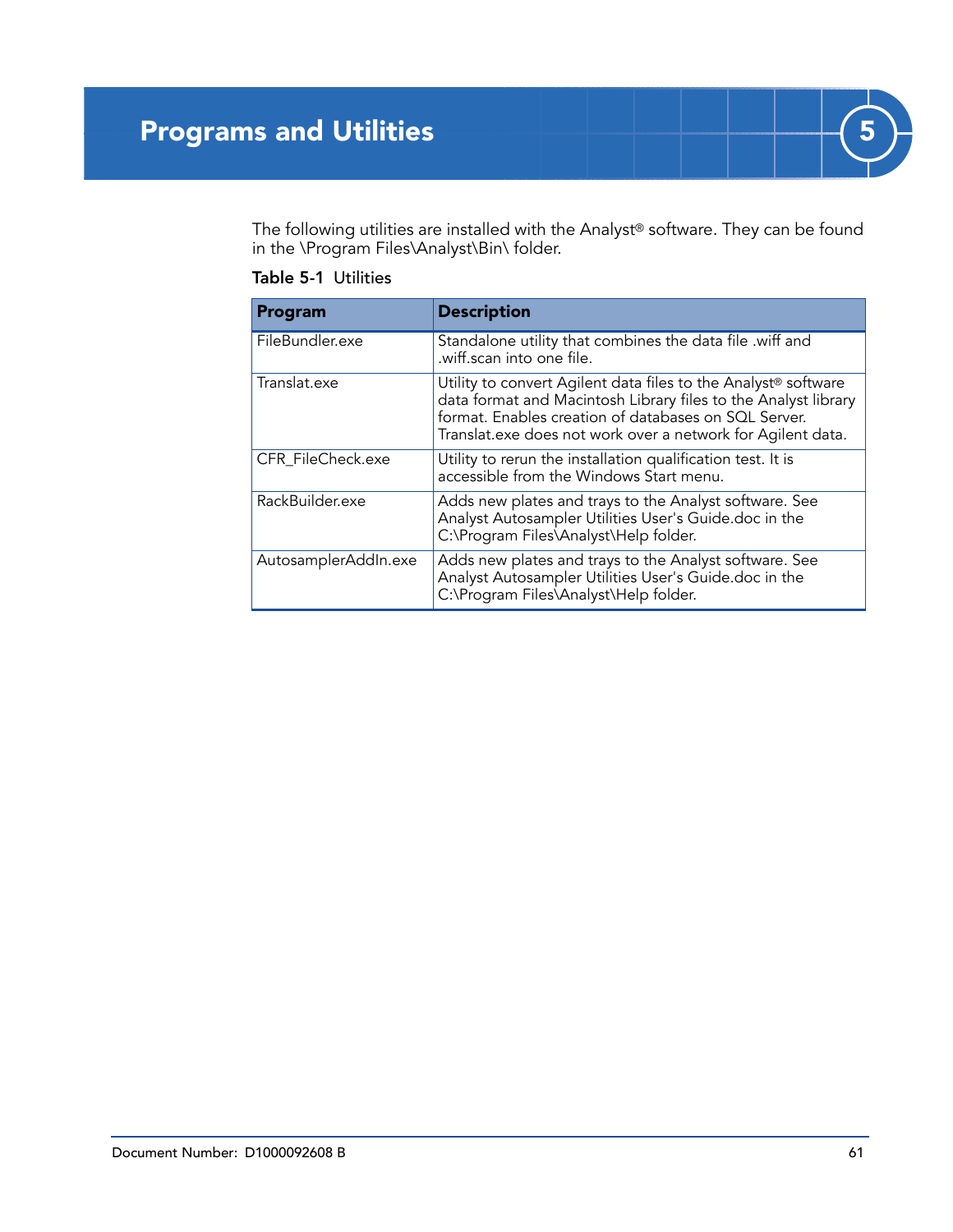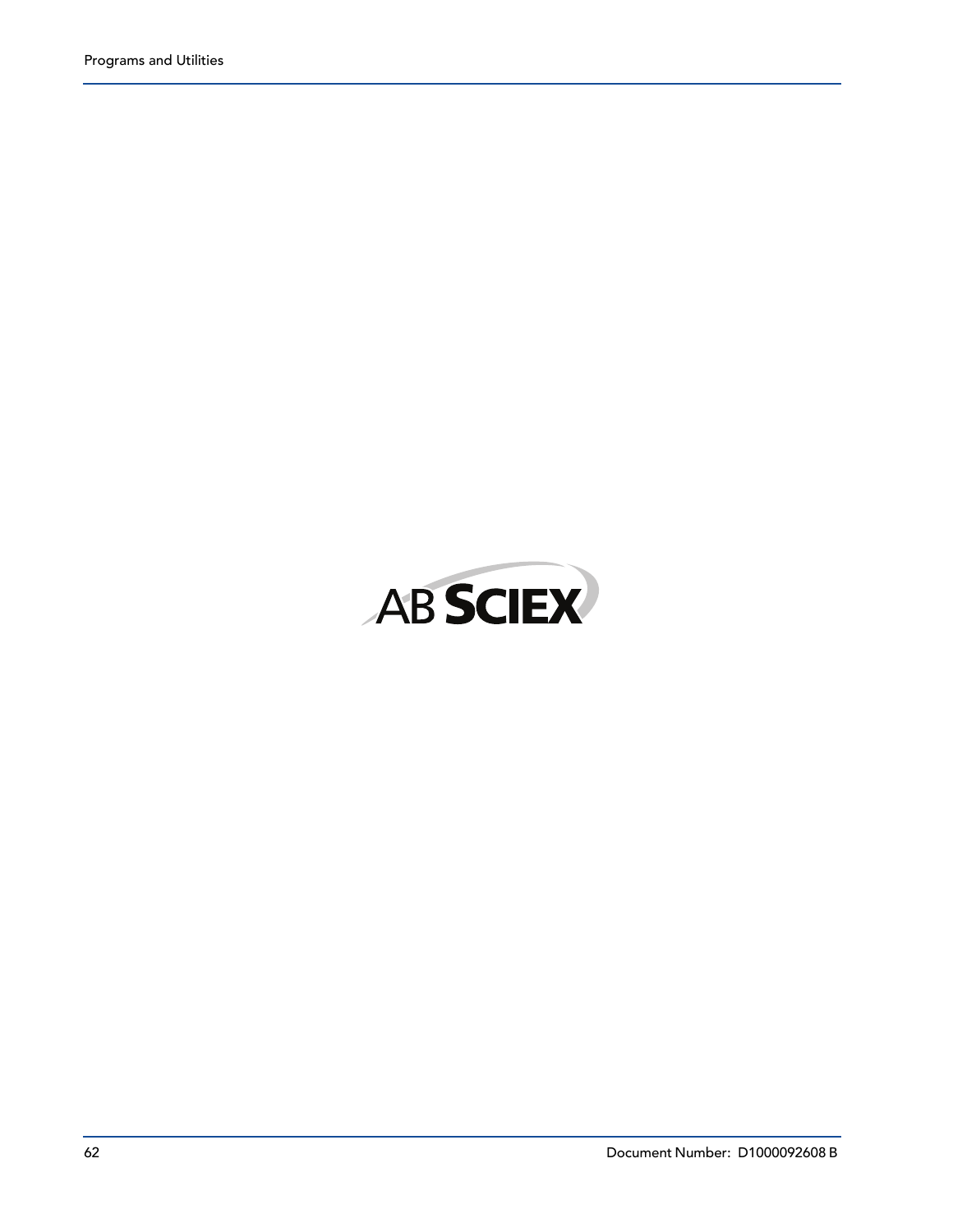<span id="page-62-1"></span><span id="page-62-0"></span>*Scheduled* MRM™ algorithm functionality has been added to the Analyst® 1.5 software. As part of this functionality, the IntelliQuan integration mode has been adjusted for all integrations to support unequal spacing of data points collected during acquisition. In addition, some smoothing functionality has been updated in response to customer feedback. However, they do have a minor affect on the way in which the area under the curve and peak height are calculated, regardless as to whether the scheduled MRM functionality is used.

These include:

- Updating the IQA II and MQ III algorithms to use the trapezoidal areaunder-the-curve method already used in the software with manual integration.
- In the specific case of smoothing of data with a 5-point smooth or greater (7-point, 9-point, for example), the interaction between the Savitsky-Golay smoothing algorithm and the count values for the peak start and end has been adjusted to correctly account for negative values created by the Savitsky-Golay smooth.

## Guidance

- For peaks with  $> 10$  points across the peak, these updates will have minor effect, most likely less than 1%.
- For peaks with  $<$  10 points across the peak, especially when put under a smooth of 5 points or more, the changes should result in a more accurate calculation of the peak area, but the change will most likely be greater than 5%.